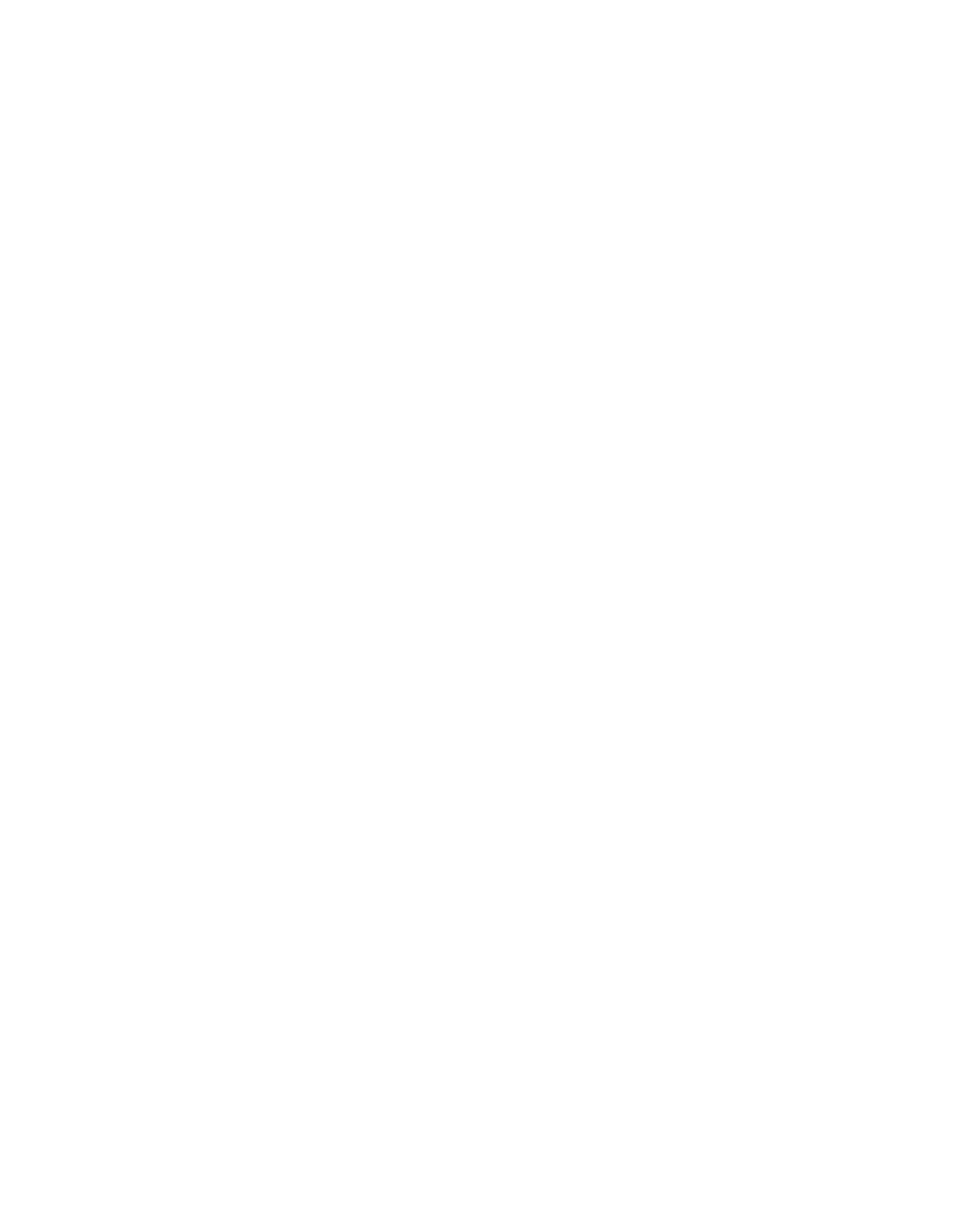## Abstract

Creating tools with strong security guaranties which exploits the benefits obtained by combining confidential information without compromising it, is feasible and useful.

In this progress report we document the research carried out so far to establish the feasibility of constructing useful tools which makes it possible to take advantage of secret information from multiple sources without revealing the information. We focus on the Secure Multiparty Computation Language (SMCL) a domain-specific language for Secure Multiparty Computation (SMC).

We present the area of SMC along with a conceptual analysis highlighting the central concepts essential for a domain-specific language for SMC and present one realization of such a language SMCL. SMCL provides high-level abstractions and strong security guaranties to aid the programmer in producing programs for secure multiparty computation which do not reveal unintended information. We also provide a comprehensive survey of related work.

We hereby demonstrate the feasibility of constructing a useful programming language with strong security guarantees for writing SMC programs. Furthermore we present a number of ideas for future work including further developments of SMCL and ideas for new tools which provide access to confidential information without compromising it.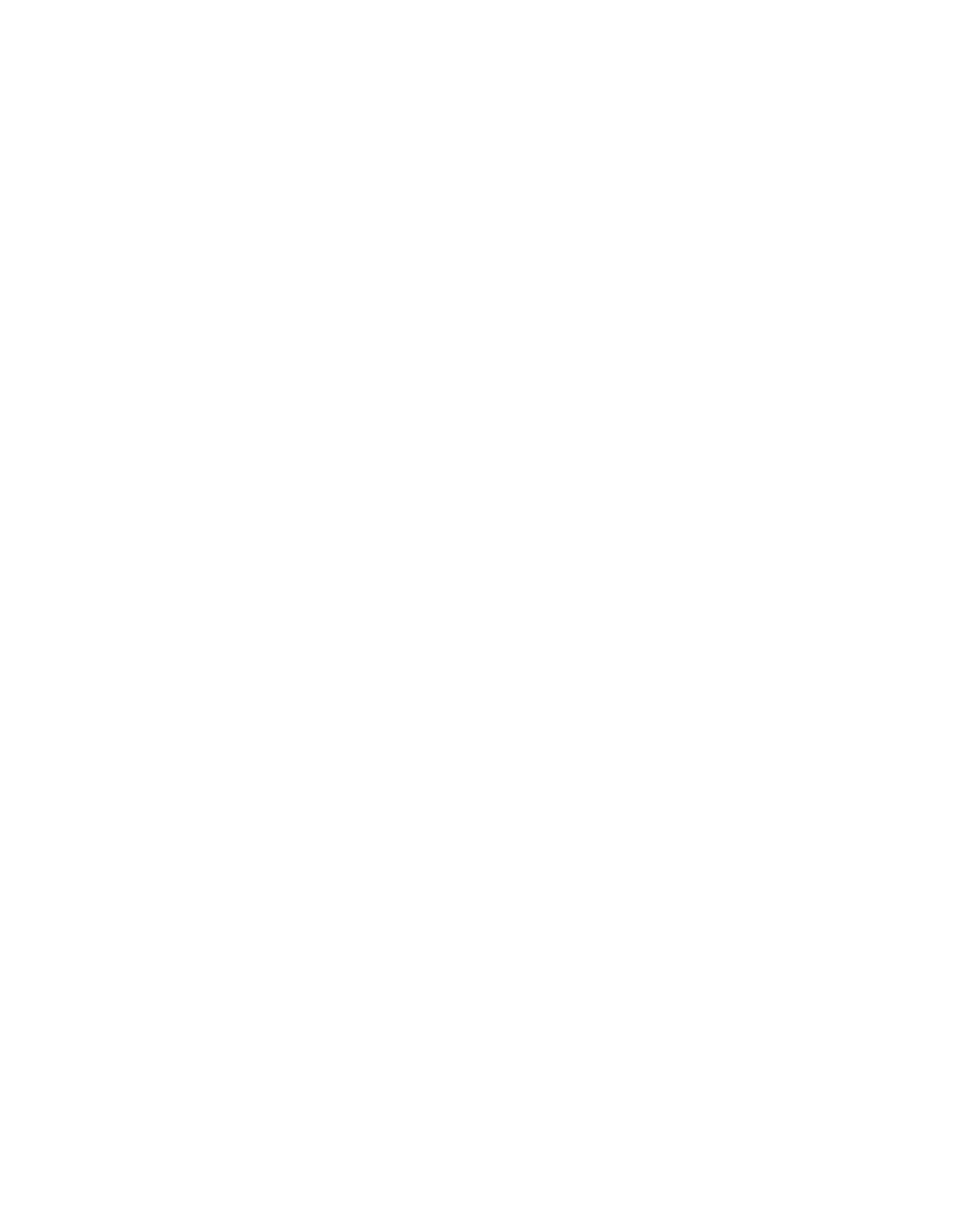# **Contents**

| Abstract<br>iii |                                                |                                    |                |  |  |
|-----------------|------------------------------------------------|------------------------------------|----------------|--|--|
| 1               |                                                | My Thesis                          | 1              |  |  |
|                 | 1.1                                            |                                    | 1              |  |  |
|                 | 1.2                                            | Structure                          | $\overline{2}$ |  |  |
| $\bf{2}$        | <b>Secure Multiparty Computation as Domain</b> |                                    |                |  |  |
|                 | 2.1                                            |                                    | 3<br>3         |  |  |
|                 | 2.2                                            |                                    | 3              |  |  |
|                 | 2.3                                            | SMCR a Runtime Environment for SMC | 3              |  |  |
|                 | 2.4                                            |                                    | $\overline{4}$ |  |  |
|                 | $2.5\,$                                        | Conclusion                         | 5              |  |  |
| 3               | <b>SMCL Language Description</b>               |                                    |                |  |  |
|                 | 3.1                                            |                                    | 7              |  |  |
|                 | 3.2                                            |                                    | 7              |  |  |
|                 | 3.3                                            |                                    | 8              |  |  |
|                 |                                                | 3.3.1                              | 8              |  |  |
|                 |                                                | 3.3.2                              | 8              |  |  |
|                 |                                                | 3.3.3                              | 10             |  |  |
|                 |                                                | 3.3.4                              | 10             |  |  |
|                 |                                                | 3.3.5<br>Groups                    | 11             |  |  |
|                 | 3.4                                            |                                    | 11             |  |  |
|                 | 3.5                                            |                                    | 12             |  |  |
|                 | 3.6                                            |                                    | 12             |  |  |
|                 | 3.7                                            | Conclusion                         | 13             |  |  |
| $\overline{4}$  |                                                | Security in SMCL                   | 15             |  |  |
|                 | 4.1                                            |                                    | 15             |  |  |
|                 | 4.2                                            |                                    | 15             |  |  |
|                 | 4.3                                            |                                    | 17             |  |  |
|                 | 4.4                                            |                                    | 20             |  |  |
|                 | 4.5                                            | Semantic Security                  | 22             |  |  |
|                 | 4.6                                            | Conclusion                         | 23             |  |  |
| 5               | <b>Related Work</b><br>25                      |                                    |                |  |  |
|                 | 5.1                                            |                                    | 25             |  |  |
|                 | 5.2                                            | Languages for SMC                  | 25             |  |  |
|                 | 5.3                                            | Language-Based Security            | 25             |  |  |
|                 |                                                | 5.3.1<br>Noninterference           | 26             |  |  |
|                 |                                                | 5.3.2                              | 26             |  |  |
|                 |                                                | 5.3.3                              | 27             |  |  |
|                 |                                                |                                    |                |  |  |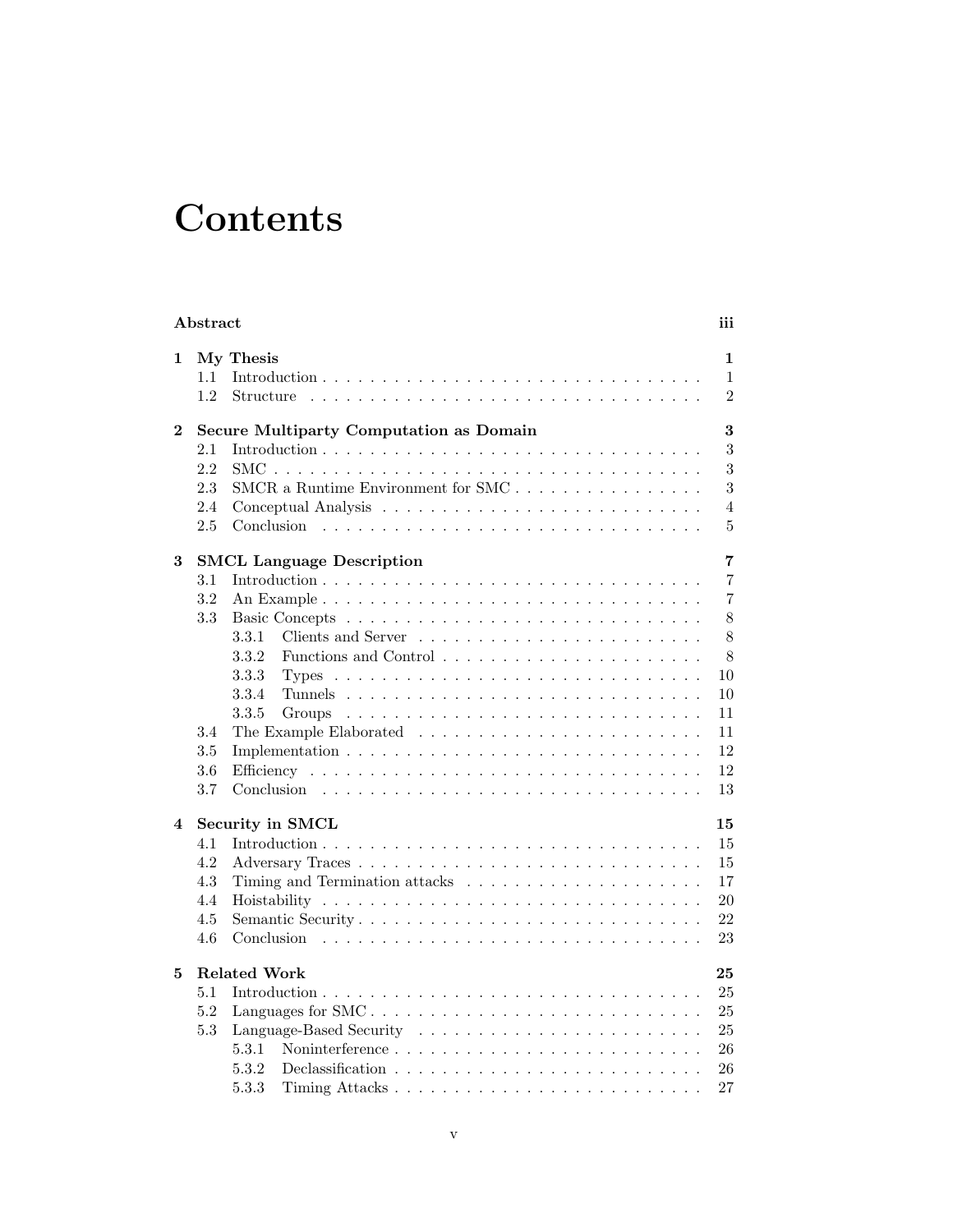| A Syntax and Terminology<br>41 |                    |                                   |          |  |  |  |  |
|--------------------------------|--------------------|-----------------------------------|----------|--|--|--|--|
| 37<br><b>Bibliography</b>      |                    |                                   |          |  |  |  |  |
|                                | Conclusion<br>35   |                                   |          |  |  |  |  |
|                                | 6.6                |                                   | 34       |  |  |  |  |
|                                | 6.5                |                                   | 34       |  |  |  |  |
|                                | 6.4                |                                   | 33       |  |  |  |  |
|                                |                    |                                   | 32       |  |  |  |  |
|                                | 6.3                | Secure Multiparty Computation for |          |  |  |  |  |
|                                | 6.1<br>6.2         |                                   | 31<br>31 |  |  |  |  |
| 6                              | <b>Future Work</b> |                                   |          |  |  |  |  |
|                                | 5.6                |                                   | 29       |  |  |  |  |
|                                | 5.5                |                                   | 29       |  |  |  |  |
|                                | 5.4                | Information-Flow Aware Languages  | 28       |  |  |  |  |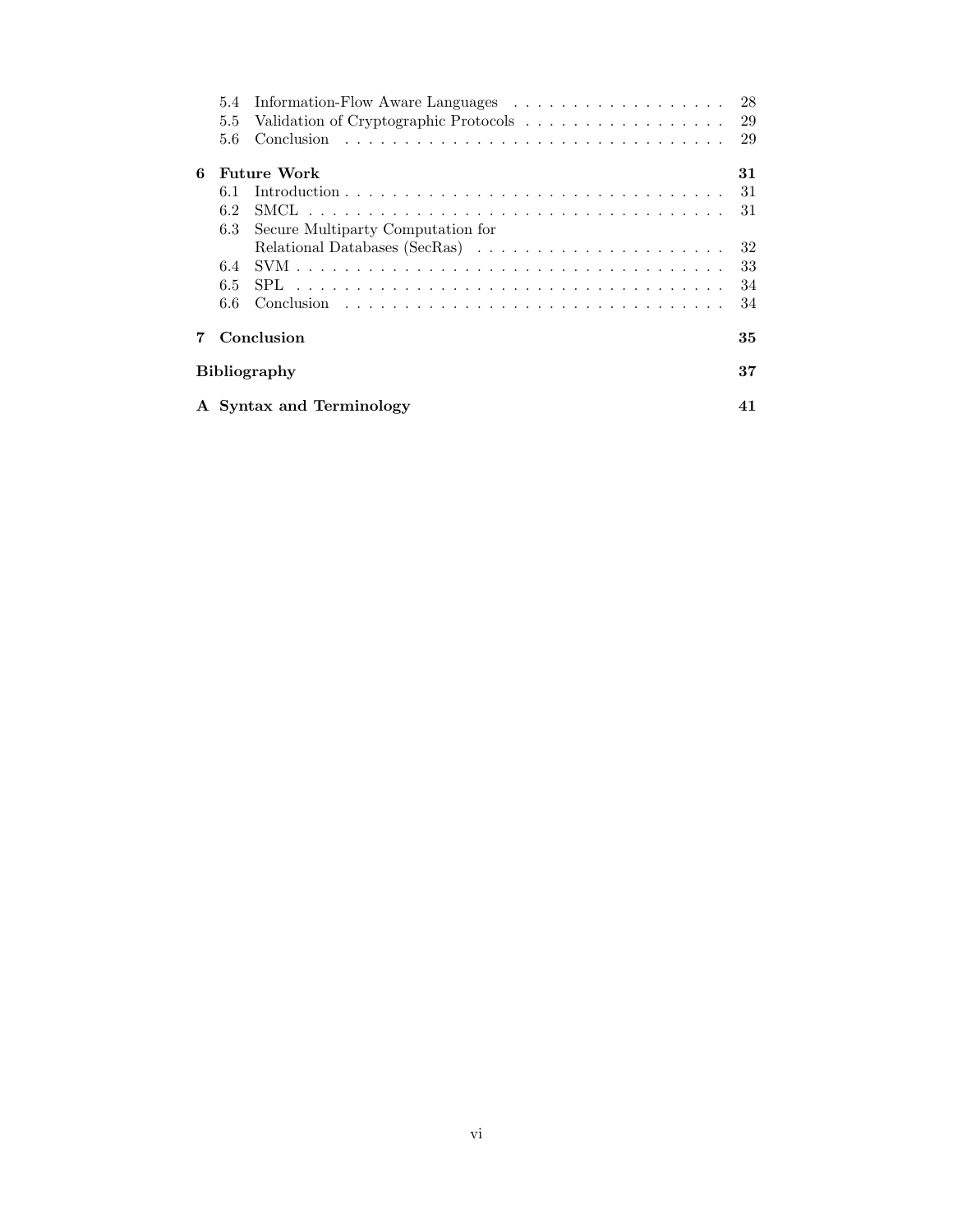# Chapter 1

## My Thesis

## 1.1 Introduction

Creating tools with strong security guaranties which exploits the benefits obtained by combining confidential information without compromising it, is feasible and useful. This progress report provides a status on our research into testing this thesis and our plans for future work. The thesis is relevant in an economic and a scientific perspective.

Information is a resource of huge importance and economic value to individuals, public administration, and private companies. This means that the confidentiality of information is crucial, but at the same time significant value can often be obtained by combining confidential information from various sources. Overcoming this fundamental conflict between the benefits of confidentiality and the benefits of information sharing leaves a huge yet unused potential for solving many problems of considerable economic value, like secure auctions where no information beside the final price is revealed, or information mining without revealing sensitive data. The combination of confidential information without revealing it has been know to be possible for quite some time using the technique of secure multiparty computation. However no tools have emerged which have provided any of the potential benefits. This is the challenge we have undertaken, to develop such tools.

Our first step towards providing tools which deliver the advantages of exploiting confidential data without revealing them is a domain-specific programming language [51] based on SMC. By providing a domain-specific language we allow people with a very limited understanding of SMC to solve problems like auctions and financial benchmarking using SMC. In this way we open for the easy development of new tools which exploit confidential information without revealing it.

We present the *Secure Multiparty Computation Language* (SMCL) a domainspecific language for SMC. The development of SMCL is based on an analysis of the SMC domain and experience with previous applications based on SMC. The language is carefully designed to provide high-level abstractions and strong security guaranties. The abstractions makes the application of SMC to many problems like auctions and benchmarking easy for newcomers to SMC. Security is a central issue in SMC, no information may be leaked unintended, and we identify and prevent a range of attacks including implicit flow and timing attacks. By applying a concept of checked annotations we raise the programmers awareness of which information is released.

Creating a programming language is only a first step and we envision many other tools which may provide advantages in various fields. In Chapter 6 we will present some ideas for future work mainly focusing on a idea for a database system based on secure multiparty computation, where organizations may jointly query their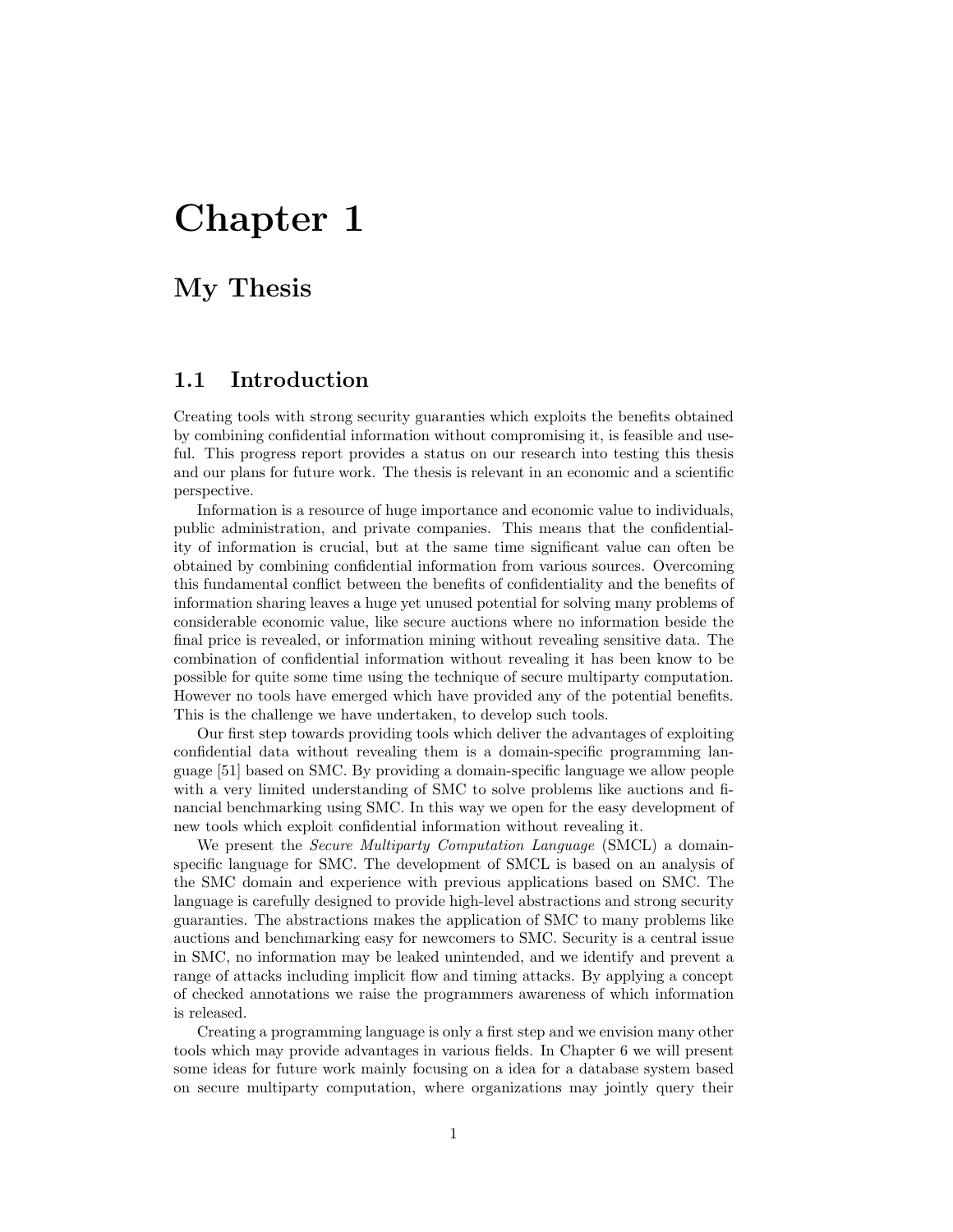collective databases for interesting statistics and information without compromising their individual information.

In this report we are going to be using the term "secret" a lot, with a number of different semantics. The default meaning will be the most general, an entity is secret if it should not be revealed for some reason. An entity may also be "secret" if it is not known by some person, client, user, or organization of which we speak. The meaning should clear be from the context, if not we will make the meaning explicitly clear.

We expect the reader to be familiar with static analysis and basic cryptography on a level equivalent to the knowledge taught in most undergraduate courses on static analysis (or compiler construction) and cryptography [47]. Furthermore we expect the reader to have a rudimentary understanding of secure multiparty computation [17] and language-based security [40].

## 1.2 Structure

This progress report is mainly focused on our work on the SMCL language, and is thus organized to give a firm introduction to the language. In Chapter 2 we give an analysis of secure multiparty computation as domain and present the key linguistic concepts we have identified in the domain. Chapter 3 describes SMCL. Security of SMCL programs is discussed in Chapter 4 along with language semantics and we conclude our treatment of SMCL in Chapter 5 where we present and discuss various work related to SMCL. We conclude the report with an overview of our ideas for future work in Chapter 6.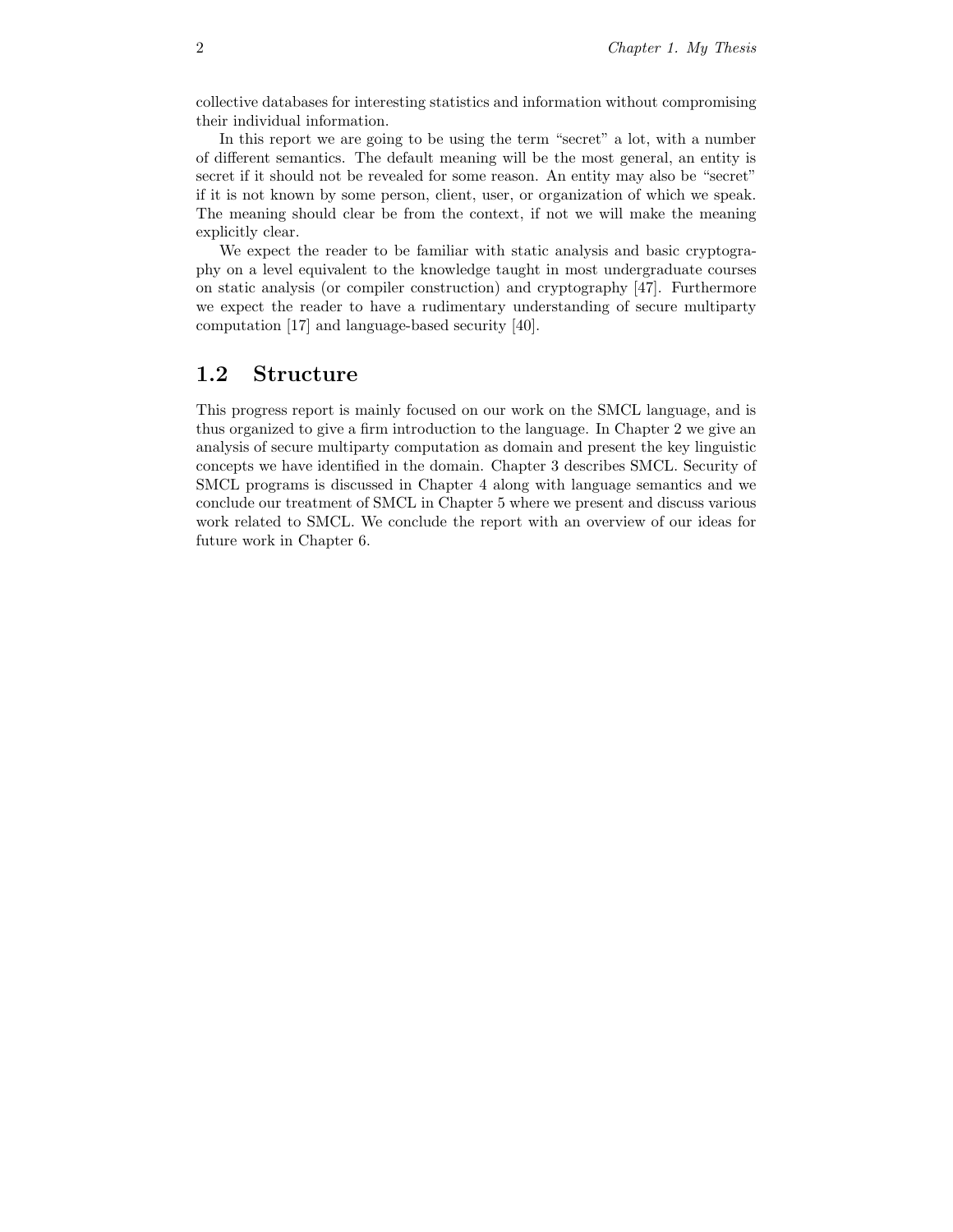# Chapter 2

## Secure Multiparty Computation as Domain

## 2.1 Introduction

In this Chapter we introduce Secure Multiparty Computation (SMC) as domain. We give a short introduction to SMC and SMCR a runtime for SMC. Based on this we provide a conceptual analysis to determine the central concepts of SMC.

### 2.2 SMC

The seminal example of SMC is the Millionaire's problem which involves a number of millionaires who want to find out which is richer, but all of them refuse to disclose their net worth. A conventional solution would involve an external trusted third party that could perform the comparisons and report the result. Using SMC it is possible to find the richest without involving a trusted third party. Yao [56] presented a solution for two millionaires that does not require an external party or any degree of trust between the two parties, and in Section 3.2 we present a solution to the Millionaire's problem expressed in SMCL.

A secure multiparty computation involves a number of parties that do not trust each other but still want to collaborate in performing a computation. In the abstract version, we have n parties  $P_1, \ldots, P_n$  that wish to jointly compute the value of an integer function  $f(x_1, x_2, \ldots, x_n)$ , where party  $P_i$  only knows the input value  $x_i$ which must be kept secret from the other parties.

## 2.3 SMCR a Runtime Environment for SMC

SMCR (a further development of the system used in [11]) enables such computations to take place by allowing each party to make their input values secret, exchange them, and perform joint operations on such values. The final value of the function evaluation can only be revealed by collaboration from all parties.

Under standard cryptographic assumptions it can be proven that no party can obtain any extra information. SMCR is robust in the sense that the secrecy can only be compromised if a certain fraction of the parties decides to collude in passive corruption, where they pool all their secret values but continue to follow the protocol. The standard threshold is  $n/2+1$  parties, but (more expensive) protocols exist where the threshold is  $n - 1$ , i.e. where each party trusts no other. SMCR is currently not robust against *active corruption* where the parties choose to sabotage the computation by not adhering to their individual part of the protocol, but such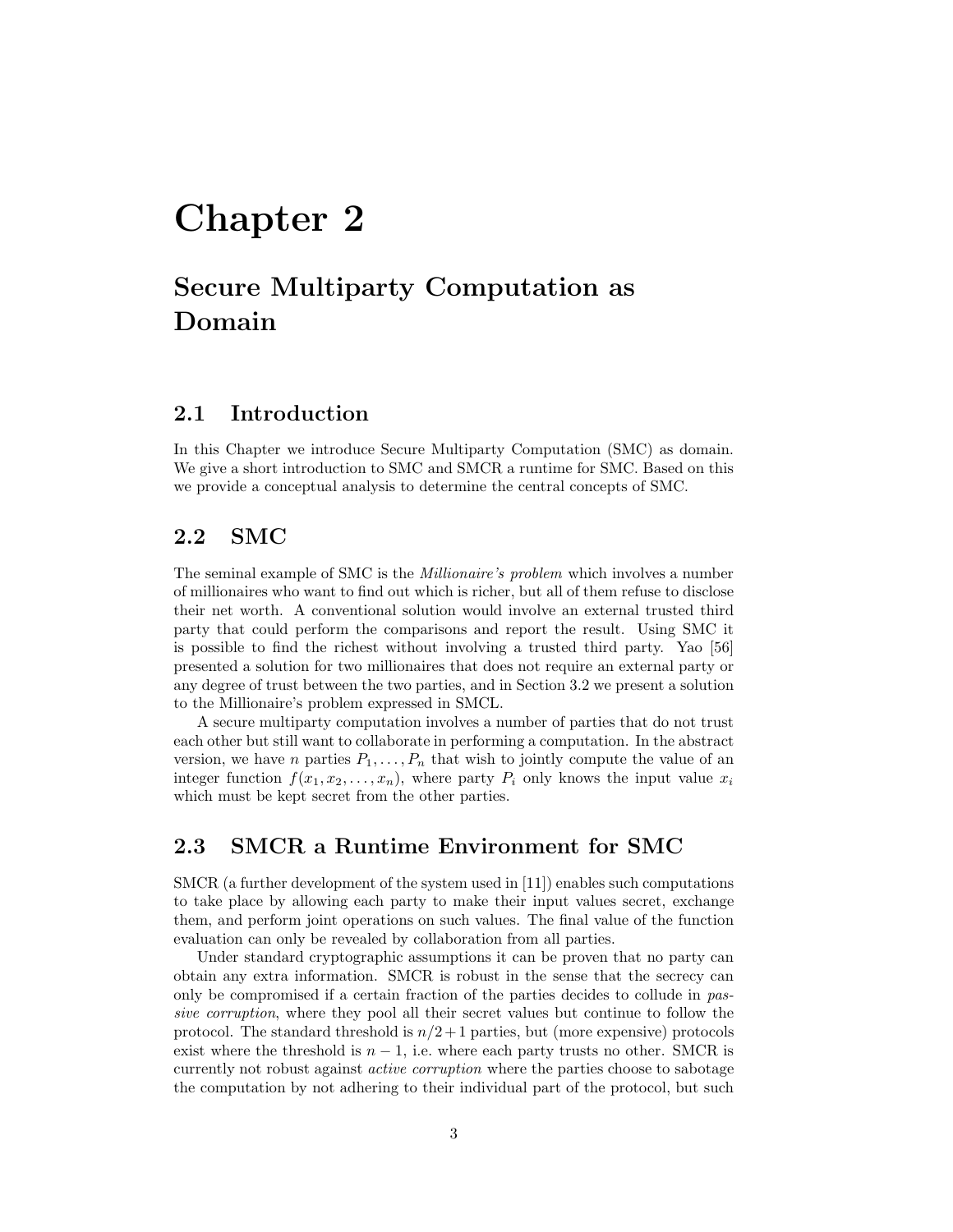

Figure 2.1: Conceptual and concrete view of clients and server

behavior is guaranteed to be detected and some (even more expensive) protocols can even tolerate a threshold of  $n/3$  such parties.

SMC computations will generally involve complex protocols that involve many rounds of communication between all parties [11]. Thus, simple operations become several orders of magnitude more expensive than their non-cryptographic counterparts. Technically, the SMCR runtime is a Java API with support for public key encryption, secret sharing, primitive SMC operations, and distributed deployment and communication. We will not discuss the cryptographic challenges and technicalities in realizing the SMCR any further, but refer to [11].

## 2.4 Conceptual Analysis

Based on experiences with current and earlier versions of SMCR [12, 26, 48], we can identify a number of concepts that are used in describing realistic SMC computations.

First, a practical application will typically involve a number of *clients* that provide the inputs and receive some computed results. The computation itself is performed by a *server* which is conceptually a single machine that is realized through a number of separate parties that perform the SMC computations by running identical copies of the code in lock-step, see Figure 2.1. In a realistic example, involving the Danish commodities market for sugar beets, there are around 3000 farmers as clients and the server would be implemented by parties representing the buyers, the sellers, and a Government office. In general, there will be (possibly overlapping) one-to-many mappings from the various kinds of clients and the single server to physical machines.

Note that the clients are in principle unrelated to the parties mentioned in Section 2.2, as every secret client input is represented secretly on each of the server parties. Also, from the programmer's point of view, the server is a single entity.

Clients communicate with the server only and have no incentive to communicate directly with each other, since they generally do not trust each other. Potential attacks based on clients communicating directly and not through the server are captured in the adversary's capabilities as described in Chapter 4.

The division into clients and a single server separates public computations from secure computations respectively, in the sense that SMC computations are performed only on the server. Note that we actually have three kinds of values (and corresponding computations):

- secret values that reside on the server and are owned jointly by the server parties;
- *public* values that reside in plain view on the server; and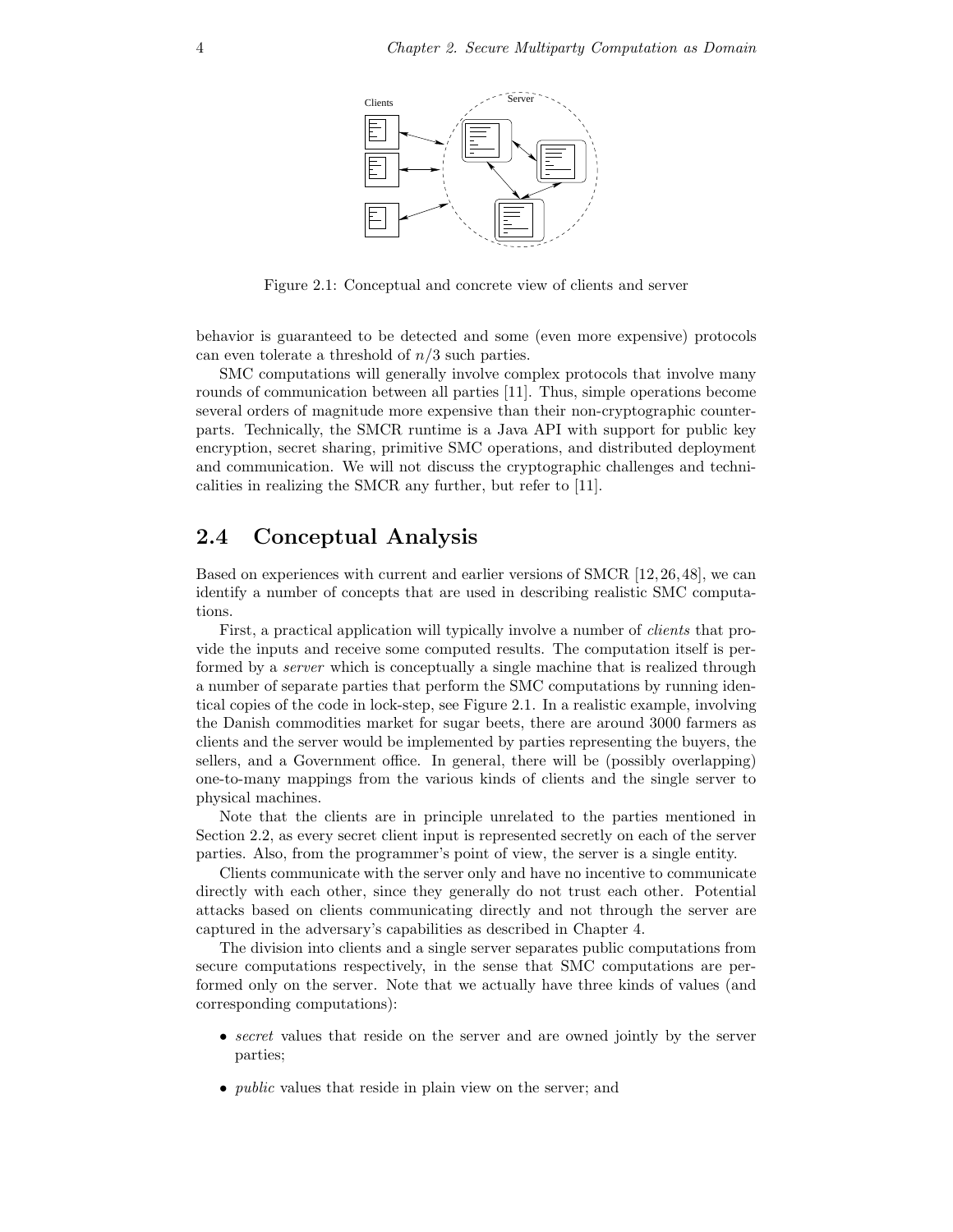• private values that reside only on a single client.

Public and private computations are performed on ordinary values with a standard runtime representation. A secret value has a different runtime representation consisting of secret shares residing on the machines that physically realize the server parties, and the execution of primitive operations on such values will typically involve complex protocols with several rounds of communications. The server will have the ability to explicitly open a secret value which requires collaboration from all server parties. Careful limitations must be placed on the use of secret values as conditions in the control flow to avoid attacks that observe public side-effects of computations.

Clients and the server require secure and flexible communications: In some scenarios, a client only submits an input and does not need to wait for the result, whereas in other scenarios the interaction is more complex and ultimately requires a client to be connected to the server for the duration of the computation. For these purposes we identify the need for *tunnels* for asynchronous communication and remote procedure calls for synchronous communication.

The classical SMC applications compute a single integer function, which is similar to a straight-line program. While this is still at the core of large-scale applications, we will also allow the server to perform computations on public values and to perform iterations. As a motivating example we may consider the use of second-level protocols where a server repeatedly performs a sequence of secure auctions until some market equilibrium has been attained. Conceptually, the server will execute Turing-complete programs in which the data is separated into *public* and secret types. However, computations that involve only secret values still only corresponds to loop-free programs.

While the underlying cryptographic protocols are known to be provably secure, it is still a challenge to write reliable SMC applications, since confidential information may be propagated along non-obvious paths and may be leaked in subtle ways, thus an unbounded number of potential attacks exists. Implicit flows and timing attacks are classical examples  $[19, 28]$ . As another example, consider a variable x containing a secret integer value. Revealing the values of  $x\%10$  and  $x/10$  is sufficient to effectively reveal  $x$  itself. Thus, programmers must keep track of such value flow dependencies, which turns out to be a tedious task. However, since any non-trivial application is bound to reveal something about its input, the programmer must use careful judgment to determine what is acceptable. Thus, we are looking for a concept of checked annotations ensuring that a programmer has been made aware of all potential information leaks and has explicitly considered them.

## 2.5 Conclusion

To conclude, we have identified the following key concepts within the area of SMC programming:

- Architecture: The client-server view forms the fundamental computing paradigm of SMC, providing a separation between private, public, and secret computations and between logical and physical parties.
- *Values*: Values are either secret, private, or public, which also determines their runtime representation and separates the efficiency of primitive operations by several orders of magnitude.
- *Communication*: Clients communicate with the server only, either by using tunnels or by reacting to remote procedure calls from the server.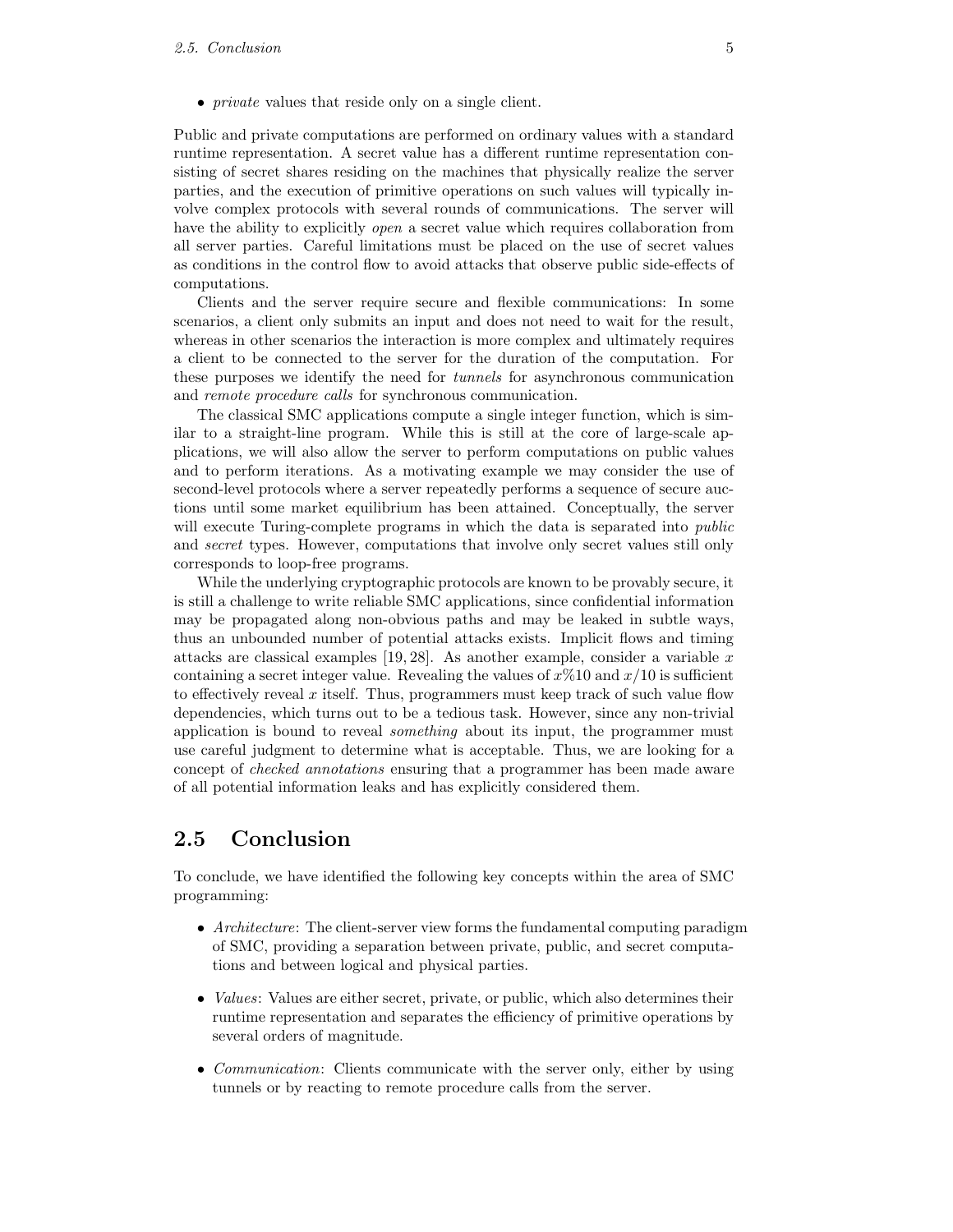- Expressiveness: A general SMC framework must be able to perform any computation; i.e., it must be Turing-complete on private and public values.
- Security: Writing reliable SMC programs that do not leak unintended information, is a tedious and error-prone task that can benefit from automated assistance.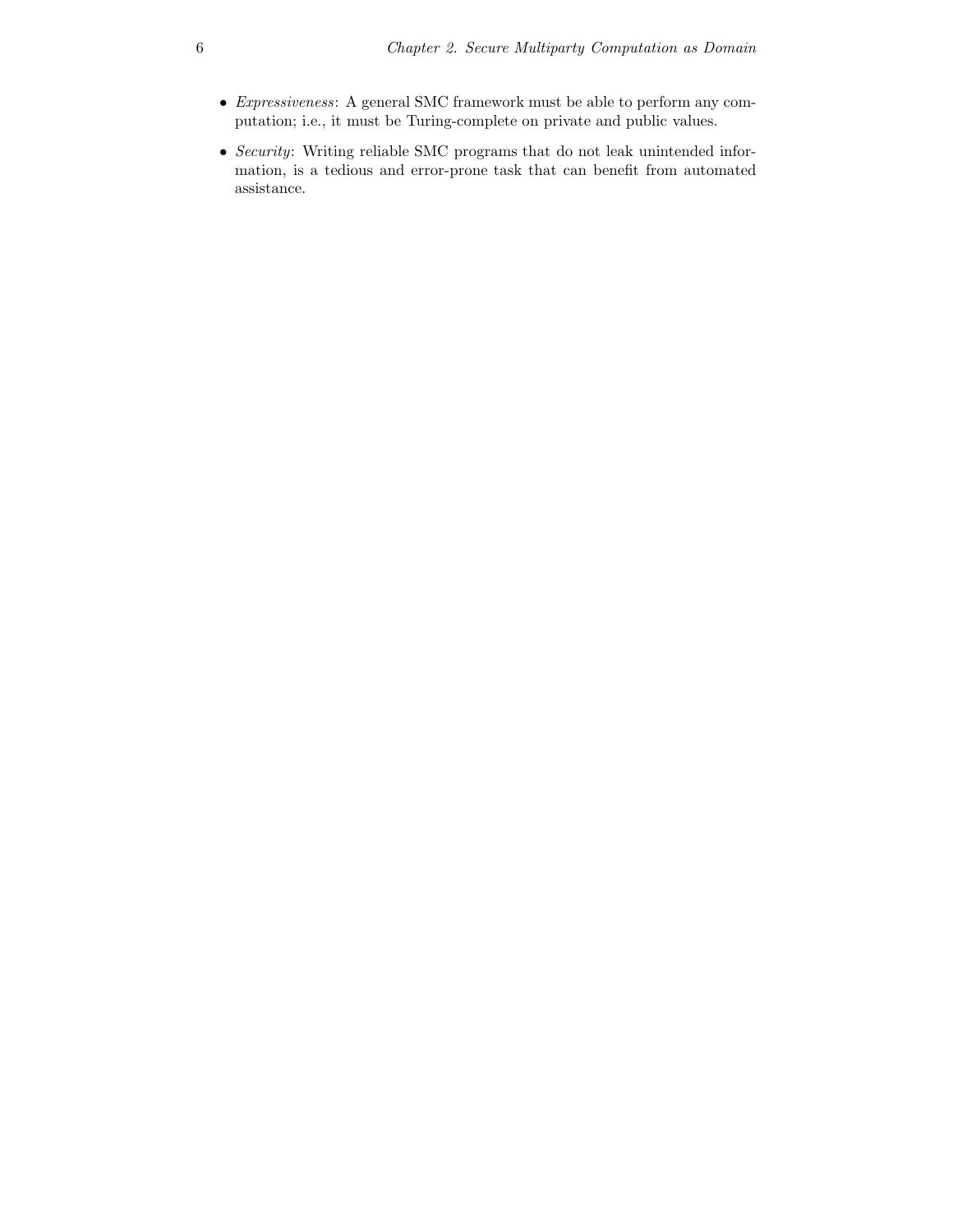# Chapter 3

## SMCL Language Description

## 3.1 Introduction

Based on the key concepts identified in Chapter 2 we have designed a novel language called the Secure Multiparty Computation Language (SMCL). It is a high-level, domain-specific language [51], which allows programmers to express concepts such as clients, server, and operations on secret values directly using a special syntax and control structures tailored to the domain of SMC.

SMCL enjoys the classical advantages of being a domain-specific language as opposed to being a library API for a general-purpose language:

- The specialized syntax of SMCL closely matches the problem domain.
- A domain-specific compiler may generate more efficient code for SMCL.
- It is possible to perform domain-specific analyses that consider global properties of SMCL programs and provide stronger safety guarantees.

We start by introducing an example which gives a quick introduction to the look and feel of SMCL and then proceed to a more in-depth presentation of the basic concepts and continue with an elaboration of the example. Before concluding we shortly discuss the implementation of SMCL.

### 3.2 An Example

We present an example program written in SMCL in Figure 3.1, which shows an implementation of the solution to the Millionaires' Problem, generalized to an arbitrary number of millionaires.

The Millionaires client describes the actions of a millionaire and the Max server calculates and reports who is the richest. Each Millionaires client has a main function that initiates its execution. The other functions may either be invoked by the client itself (as in line  $\epsilon$ ) or by the server as a remote procedure call (as in line  $\epsilon$ 18). In the example, each client submits its net worth via the networth tunnel (line c10). Tunnels are described in more detail in Section 3.3.4.

The server declares that  $M$ illionaries may belong to a group named  $\text{min}$  (line s2). The group is processed in the main function of the server which describes the SMC application that is executed jointly by all the server parties. The Max server uses two secret variables  $max$  and rich to retain the current highest net worth and the identity of the corresponding millionaire (lines  $\mathfrak{so}$  and  $\mathfrak{so}$ ). It then proceeds by using a for iterator to process each client in turn (line S9), updating max and rich if required. The update is guarded by the secret condition of the  $if$  command (line  $s_{11}$ ). To finish,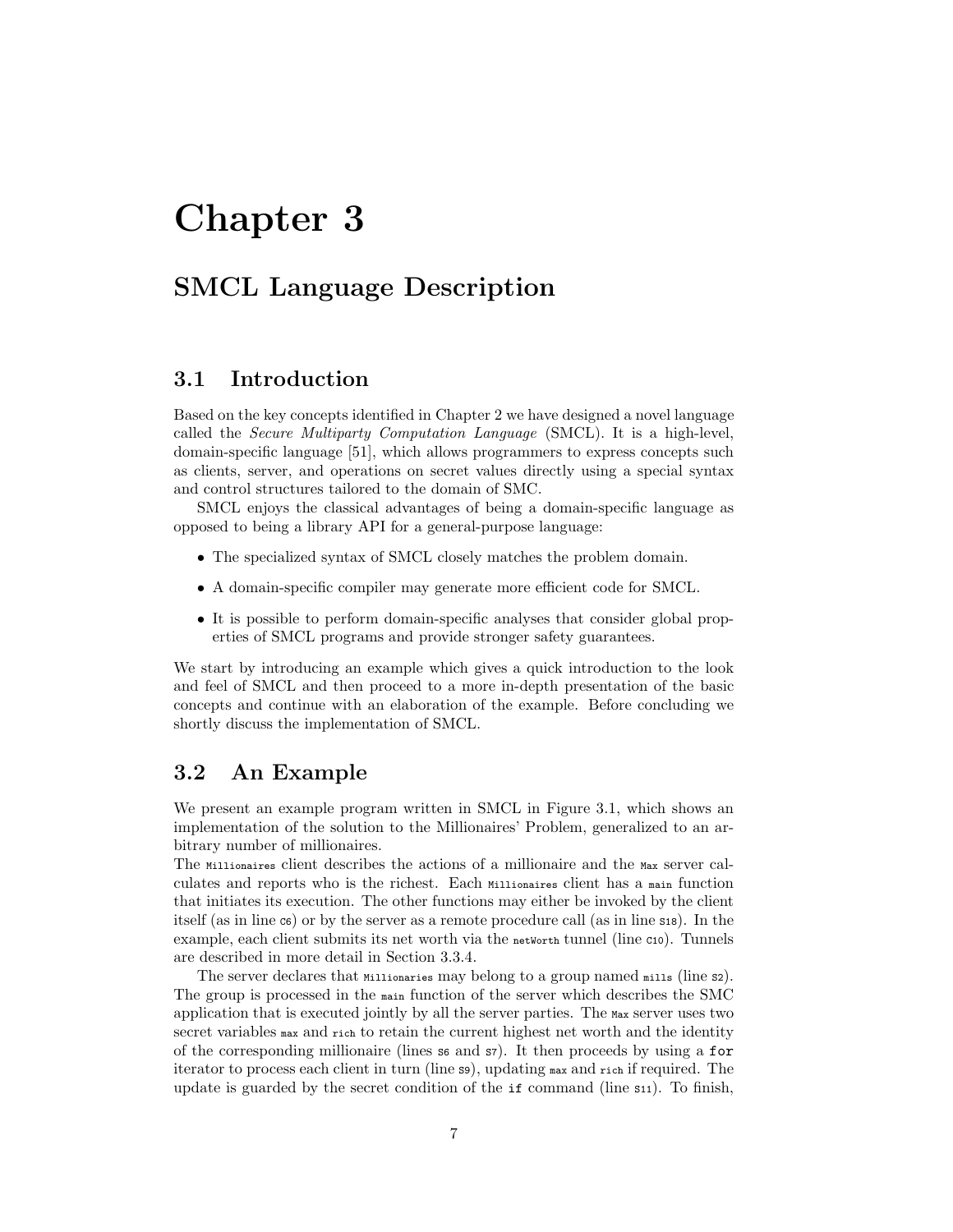```
C1 : declare client Millionaires:
 \frac{C2}{C3}:
       tunnel of sint netWorth;
 C4 :
 C5: function void main(int[] args) {<br>C6: ask():
      ask();<br>}
 C7:C8:<br>C9:function void ask () {
C10: netWorth.put (readInt());
C11: }
C12:
C13: function void tell (bool b) {
C14: if (b) f
C15: display ("You are the richest!");
C16: }<br>C17: e
        else {
C18: display ("Make more money!");<br>C19: }
C19:C20: }
                                                 S1: declare server Max:
                                                 S2: group of Millionaires mills;
                                                 S3 :<br>S4 :function void main (int\lceil \rceil args) {
                                                 S_5:<br>S_6:sint max = 0:
                                                 S7: sclient rich;
                                                 ss:<br>S9:for (client c in mills) {
                                                S10: sint netWorth = c.netWorth.get()
                                                S11: if (netWorth > max) {
                                                S12: max = netWorth:
                                                S13: \text{rich} = c;<br>S14: }
                                                S14:S15: }
                                                S16:<br>S17.for (client c in mills) {
                                                S18: c. tell ( open ( c == rich | rich ) );<br>S19:S19:S20: }
```
Figure 3.1: The generalized Millionaries' Problem in SMCL

the server reports to each client a boolean indicating whether or not that client is the richest. The open operator downgrades a value from secret to public.

## 3.3 Basic Concepts

We now present the basic concepts of SMCL and the role they fulfill within SMCL, how they are declared and what restrictions are put on their use.

#### 3.3.1 Clients and Server

There is a clear distinction between the role of the server and the clients. The server does the computation and has no input or output besides communication with the clients. Clients take the input from the user, process it, provide it to the server, receive output from the server, and display it to the user. This can go on any number of times.

The server and client concept is central in the SMC world, it allows a wide range of scenarios from the paranoid self-trust scenario where the participants do not trust each other, to the more liberal scenario where some participants trust a specific party to do their part of the computation. Clients are declared using the reserved words declare and client followed by the name of the client and the client body. Similarly the server is declared using the reserved words declare and server followed by the server body. The client and server bodies are declared in the same way, as a number of functions interleaved with a number of field declarations.

#### 3.3.2 Functions and Control

#### Functions

The server and clients may declare a number of functions, however at least one function, the void main(int[] args) function must always be present. Functions may return any kind of values and may take any kind and any number of arguments. Functions are declared using the reserved word function, prefix by a return type and followed by a comma-separated list of argument declarations, and finally a block command. An argument declaration is a type followed by a variable, the variable has scope in the entire block command, but may be shadowed by other variable declarations. Functions may be recursively defined.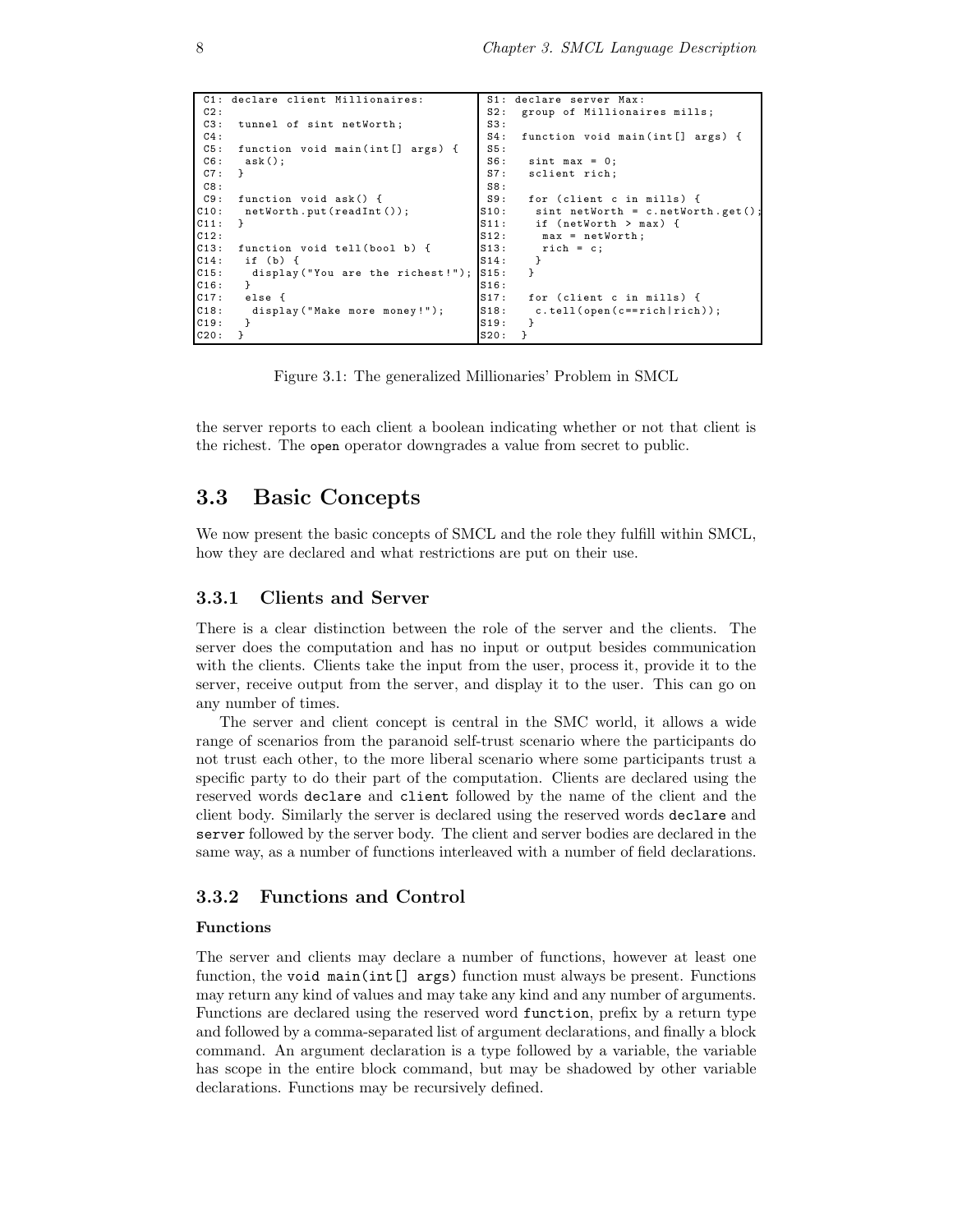Functions declared in a client may be invoked from the server. If the return type is secret it is treated as if the return type is public, if invoked from within the client. Otherwise the transmitted value is encrypted, and split into secret shares for the server parties.

In addition to user defined functions there are two primitive functions for input/output. The readInt and display functions are rudimentary primitives for communicating with the person controlling the client (in a future version, this will happen through a browser with support for appropriate GUI primitives). A third primitive function,  $open(e|x,y,z)$  is provided for declassification of secret values to public values. The operator computes and opens the secret expression <sup>e</sup> and declares that the programmer recognizes the simultaneous indirect leaking of some information about the secret variables  $x$ ,  $y$ , and  $z$ . A program cannot be compiled unless it is well-annotated, meaning that the programmer has recognized all potential leaks (see Section 4.5 for further details).

Restrictions No recursion with secret stop conditional. No calls to functions with side-effects within conditionals guarded by secret values. Clients may no invoke functions defined outside the client.

#### Variable declaration

A variable is declared by first declaring its type and then its name. The name can be any Unicode character, but must begin with a letter. Variables may be declared by the server or client, as a field which is in scope throughout the server or client, but may be shadowed. Variables may also be declared in block-commands, with scope throughout the block, but may be shadowed.

#### While-commands

A while-command consists of the reserved word while followed by an expression (the condition) and a block command, for example,

```
int i = 7;
sint x = 84;
while (i < 42) {
  x += i;
  i ++;
\mathbf{r}
```
Restrictions No while loops may occur with secret typed condition. No while loops may occur inside conditionals guarded by secret values.

#### For-commands

A for-command is written with the reserved word for and then a variable declaration, followed by the reserved word in, followed an expression which evaluates to a group, and finally a block-command. The declared variable is in scope inside the block-command and draws a new value from the group in each iteration of the for-command. An example is:

```
S17: for (client c in mills) {
S18: c.tell (open (c==rich | rich));<br>S19:S19.
```
Restrictions Only groups can be iterated using for-commands.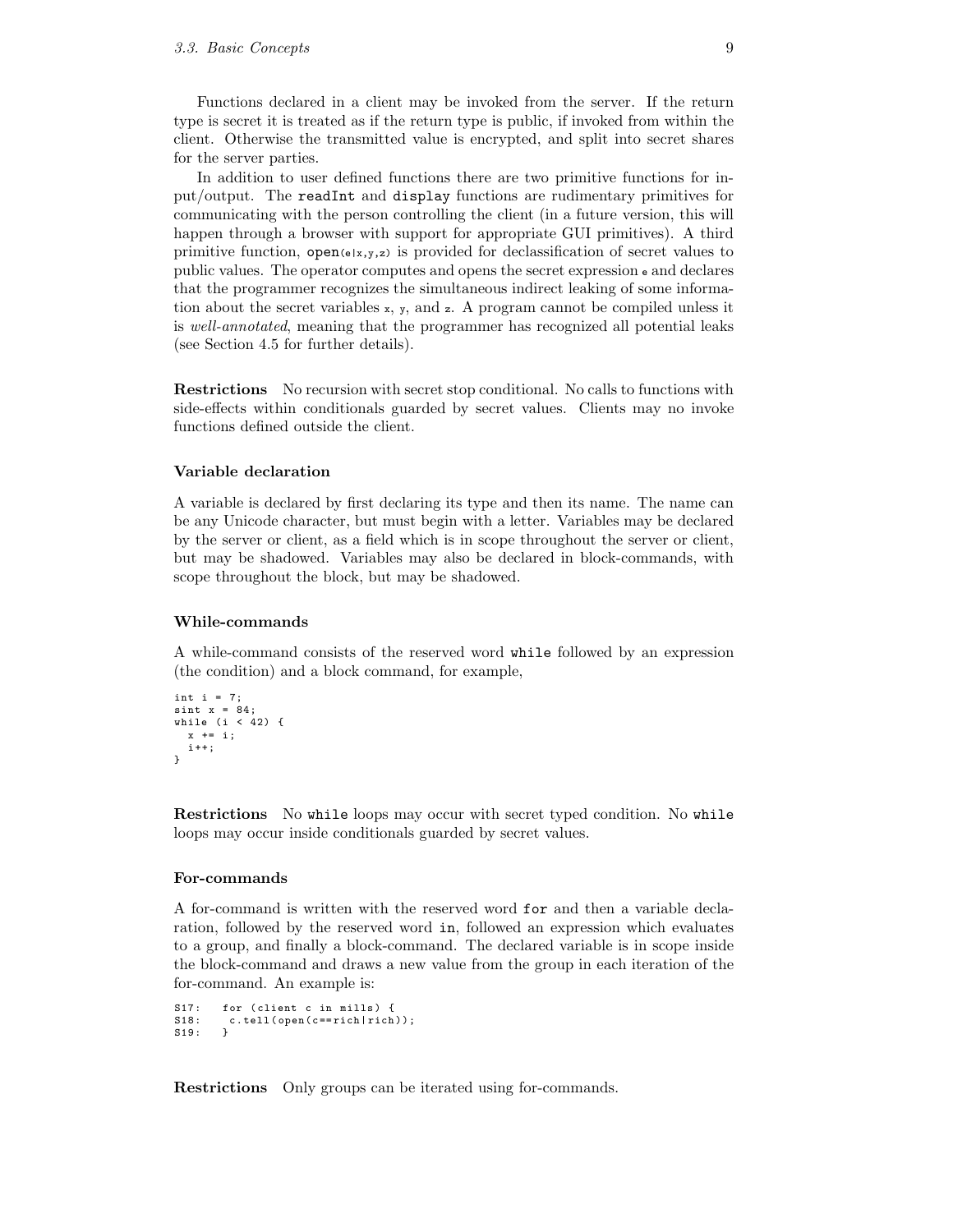#### If-commands

An if-command is constructed from the reserved word if, a conditional expression followed by a command and an optional occurrence of the reserved word else along with another command, for example,

```
S11: if (netWorth > max) {<br>S12: max = netWorth;
S12: max = netWorth;<br>S13: rich = c:
                 \begin{cases} \text{rich} = c; \\ \end{cases}S<sub>14</sub>:
```
Restrictions No I/O inside conditionals guarded by secret values. No assignments to public non-locally declared variables inside conditionals guarded by secret values. No function calls to functions which have side-effects inside conditionals guarded by secret values. No return commands inside conditionals guarded by secret values. No while loops inside conditionals guarded by secret values.

#### 3.3.3 Types

The SMCL language supports the primitive datatypes int and bool. The identities of clients also form a datatype client. All of these have secret versions, denoted sint, sbool, and sclient. The types sbool and sclient are represented as secret integers at runtime, because the SMCR only manipulates public values and secret integers. A secret client is a client whose identity (IP-address) is secret shared; the total number of clients is always public. Furthermore, it is possible to construct records and multi-dimensional arrays of such primitive datatypes. Private, public, and secret datatypes support the same standard primitive operations, and the type system ensures that results are secret unless all arguments are public (this may involve implicit conversions to the runtime representation of secret values).

#### 3.3.4 Tunnels

A tunnel is a mean for asynchronous communicating between a client and the server, and is declared in clients only. A tunnel is declared using the reserved words tunnel and of, followed by the type of values that can be placed in the tunnel, and terminated by the name of the tunnel, for example,

```
C3: tunnel of sint netWorth;
```
A tunnel may be declared to contain data of any primitive type, int, sint, bool, sbool. When a client sends a secret value to the server, the transmitted value is not only encrypted, but it is also split into secret shares for the server parties, matching the runtime representation of secret values. When the server sends a secret value to a client, all server parties send encrypted version of the secret shares which are then assembled on the client to yield a private value. Public values sent are encrypted but not secret shared. A tunnel is equipped with functions for sending, put, and retrieving, get data and for inquiring the emptiness, isEmpty of the tunnel.

Currently a tunnel is only working as long as the client and the server are running. That is if one of them terminates, any information in the tunnel is lost and the remaining process is likely to terminate abruptly. In a future version we would like to introduce various different kinds of persistent tunnels, e.g. an XML-tunnel, database-tunnel, or a plain file-tunnel, where all values are serialized and stored persistently. The values can be store in different places. In a central computer if all values are encrypted using the public keys of the server parties. Another possibility is to store the values for each party at a computer owned by the organization running the server party.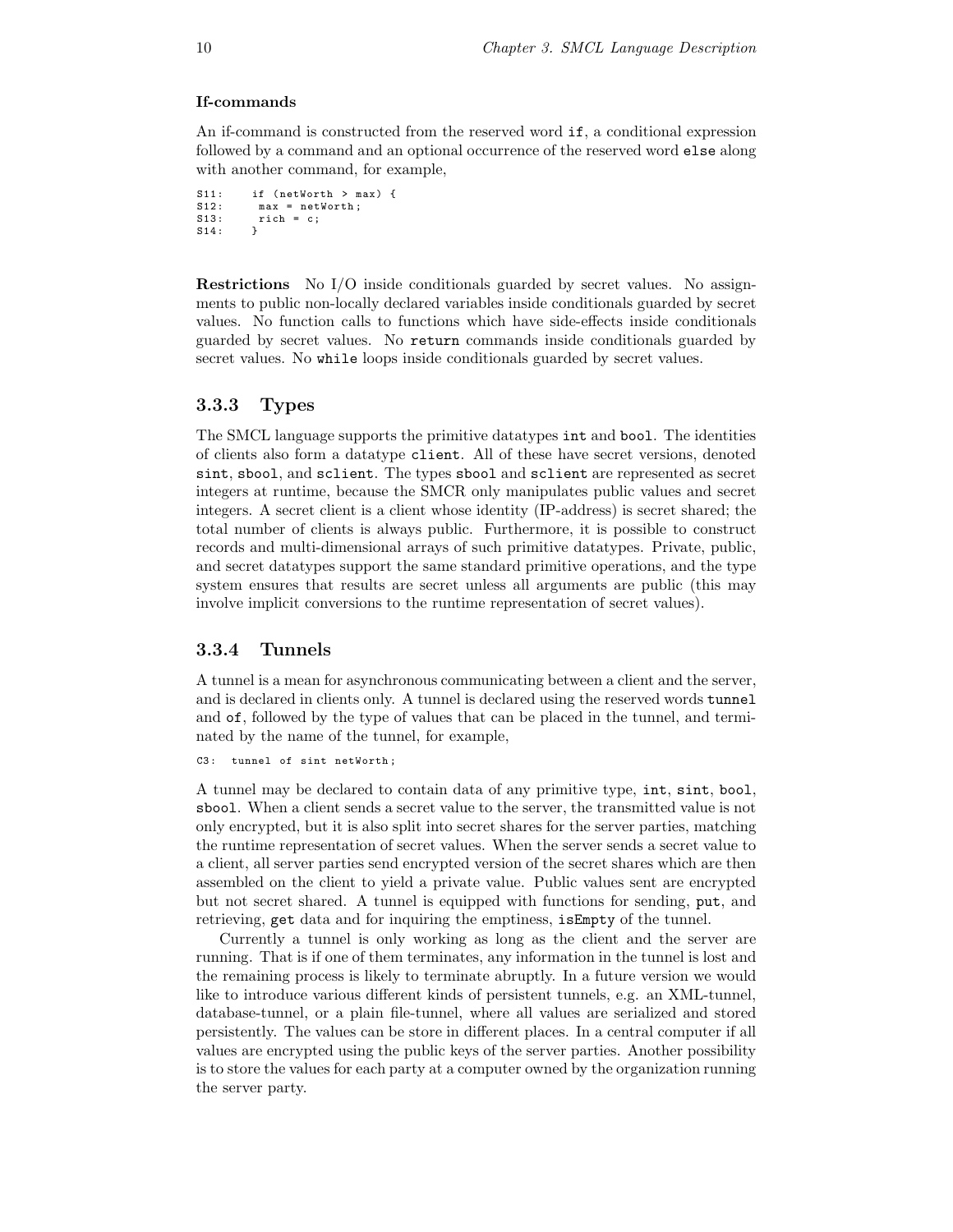| client: Millionaires |      |                      |       |  |
|----------------------|------|----------------------|-------|--|
| gates.microsoft.com  | 4001 | $0 \times 85$ FFA494 | mills |  |
| ebenezer.scrooge.org | 4001 | 0x5532BB72           | mills |  |
| ingvar.ikea.com      | 4001 | $0 \times 2333$ DDCC | mills |  |
| larry.google.com     | 4001 | $0 \times 631$ DE7F2 | mills |  |
| sergei.google.com    | 4001 | 0x7587B5AF           | mills |  |
| server               |      |                      |       |  |
| gates.microsoft.com  | 4000 | 0x857722B7           |       |  |
| smcl.brics.dk        | 4000 | $0 \times F471BCA7$  |       |  |
| survey.fortune.com   | 4000 | 0x66A7FF35           |       |  |

Figure 3.2: A map identifying the concrete participants

Restrictions Only primitive types can be sent through a tunnel.

#### 3.3.5 Groups

A group is a collection of clients. Currently a group may only contain clients of the same kind, they have to be homogeneous. Groups may only be declared in the server. A group is declared using the reserved words group and codeof followed by the name of the clients and the name of the group, for example,

```
S2: group of Millionaires mills;
```
The members of a group are specified externally by a mapping supplied to the SMCR runtime describing the concrete participants involved during runtime. Figure 3.2 shows a hypothetical example. Each participant is identified by an IP address, a port number, and a public encryption key. Note that the same machine may serve both as a client and as a server party. Clients may further be listed as belonging to a number of groups, in this case only the single group  $\frac{minim}{}$ all clients.

Restrictions Only homogeneous groups.

## 3.4 The Example Elaborated

| 1:<br>for (client c in mills) {<br>$c. tell (open (c=rich   rich));$<br>2:<br>3:      | for (client c in mills) {<br>$c. tell (c=rich);$<br>2:<br>3:  |
|---------------------------------------------------------------------------------------|---------------------------------------------------------------|
| (A) public booleans, public receivers                                                 | (B) secret booleans, public receivers                         |
| 1:<br>for (sclient c in mills) {<br>$c. tell (open (c=rich   c, rich))$ ;<br>2:<br>3: | for (sclient c in mills) {<br>$c. tell (c=rich);$<br>2:<br>3: |
| (C) public booleans, secret receivers                                                 | (D) secret booleans, secret receivers                         |

Figure 3.3: The combinations of server knowledge

In generalizing the original Millionaries' Problem from two to many millionaires, we have in our solution chosen that while the net worth of each millionaire remains secret, it is actually public information which millionaire is the richest, see Figure  $3.3(A)$ . In a stricter version of the generalized problem we could also keep this information secret and only allow each millionaire to know his own status. In our program, we would then change lines S17 through S19 into the lines of Figure 3.3(B).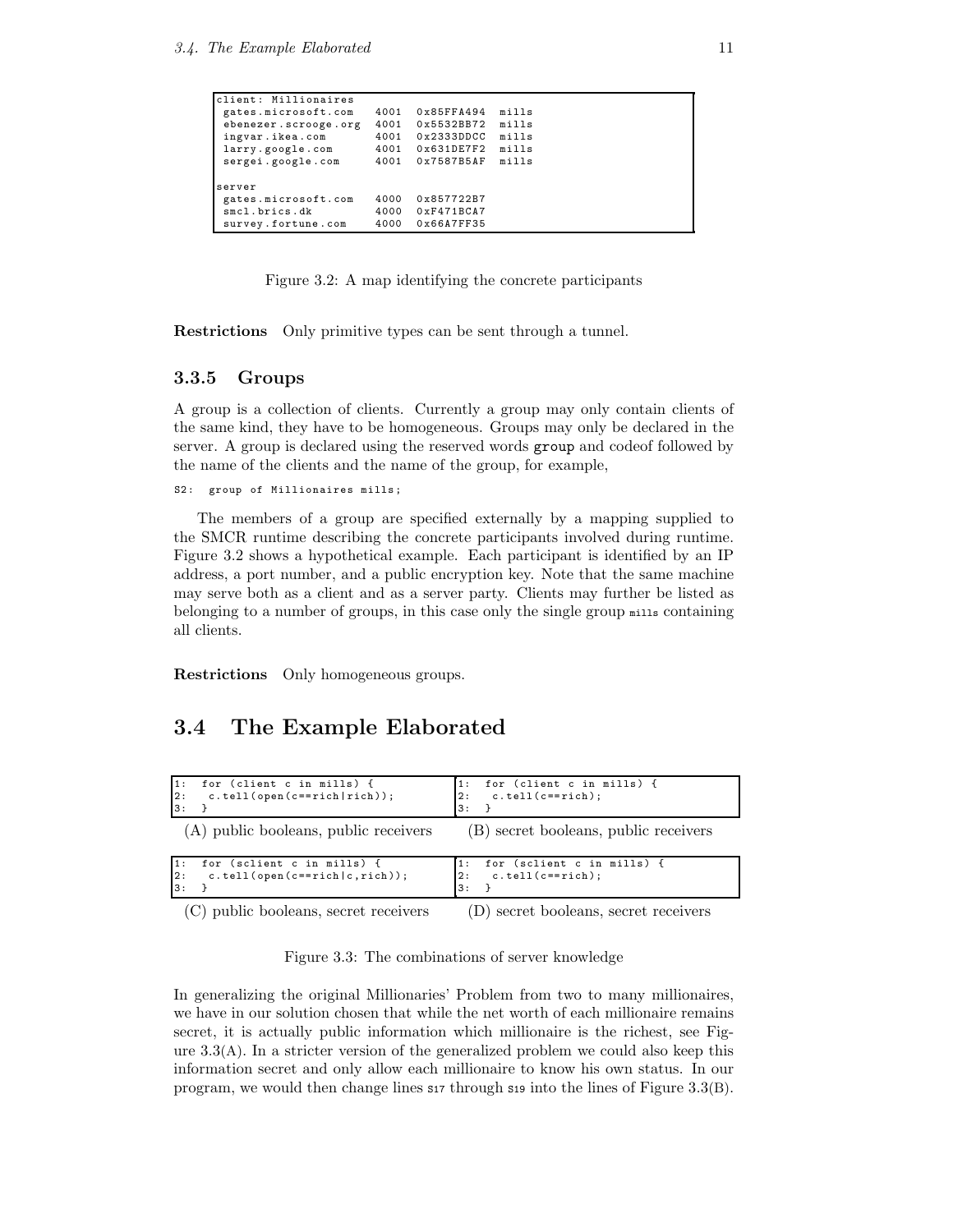Here, we do not open the secret boolean before it is sent to the client. This means that the server parties send their shares representing the value of type sbool to the client which combine the shares into a value of type bool. An equivalent effect can be achieved by changing the iterator <sup>c</sup> to have type sclient and thus keep it secret while revealing the comparison result, Figure  $3.3(C)$ . Consequently, the invocation  $\text{c.tell}(\ldots)$  is now implemented by sending to all clients the same message that can only be understood by the intended recipient (function invocations with illegible arguments are ignored by the clients). Since  $\epsilon$  is now also secret, the open operation must also recognize responsibility for compromising it (ever so slightly). In a yet stricter version, we may change the three lines into the lines of Figure 3.3(D).

For this particular example, however, this refinement makes no difference (since the server always sends one true value and a number of false values).

## 3.5 Implementation

SMCL is implemented by a prototype compiler (SMCLc) which produces Java code based on the SMCR API. A Java program is created for each kind of client and for the server. Deployment scripts can be used to install and start applications. Currently, all communication takes place through a coordinator process (that only sees encrypted information). The coordinator could itself be distributed using broadcast protocols.

## 3.6 Efficiency

Our experiences with SMCR show that Secure Multipart Computations are feasible in practice. However, secret computations are quite expensive as they are based on complex protocols that involve several rounds of communications between the server parties. To illustrate this, we consider a program which computes the sign of a polynomial given coefficients a, b, and c and a data point x. We provide three versions of this program shown in Figure 3.4. To enable proper timings, the client network communications have been replaced with simple assignments. The ideal version keeps everything secret until the output is revealed. The pragmatic version has x as a public value and chooses to allow the value of the polynomial to be public as well as its sign. The public version merely performs an ordinary computation.

In Figure 3.4, we show the timing results from running the compiled versions of these programs on SMCR with 3, 5, and 7 server parties distributed on an equal number of Intel P4 1,8 Ghz with 512 MB of memory (the timings are for one execution of the programs and do not include the time for preprocessing, which is a part of the protocols that SMCR uses for multiplications and comparisons). The time needed for preprocessing depends on the number of multiplications done in the computation. The SMCR can be instructed to preprocess a number of multiplications and furthermore use idle time to maintain a pool of preprocessed multiplications. The numbers 1, 2, and 3 denote the threshold that is used in the respective case. Our conclusion is that SMC primitives are expensive but feasible. The slowdown from the public to the pragmatic version is significant but many practical application exists where the slowdown is acceptable. An example is offline auctions where ample time is available for executing the auction. The slowdown from the pragmatic to the ideal version is stunning, but it is to a large extent an unavoidable price for obtaining the full invulnerability of our security properties. In practice, applications will be written in the pragmatic style—making a convincing case for automated proof support like our simple annotation language. It should also be noted that there are still many opportunities for optimizing SMCR.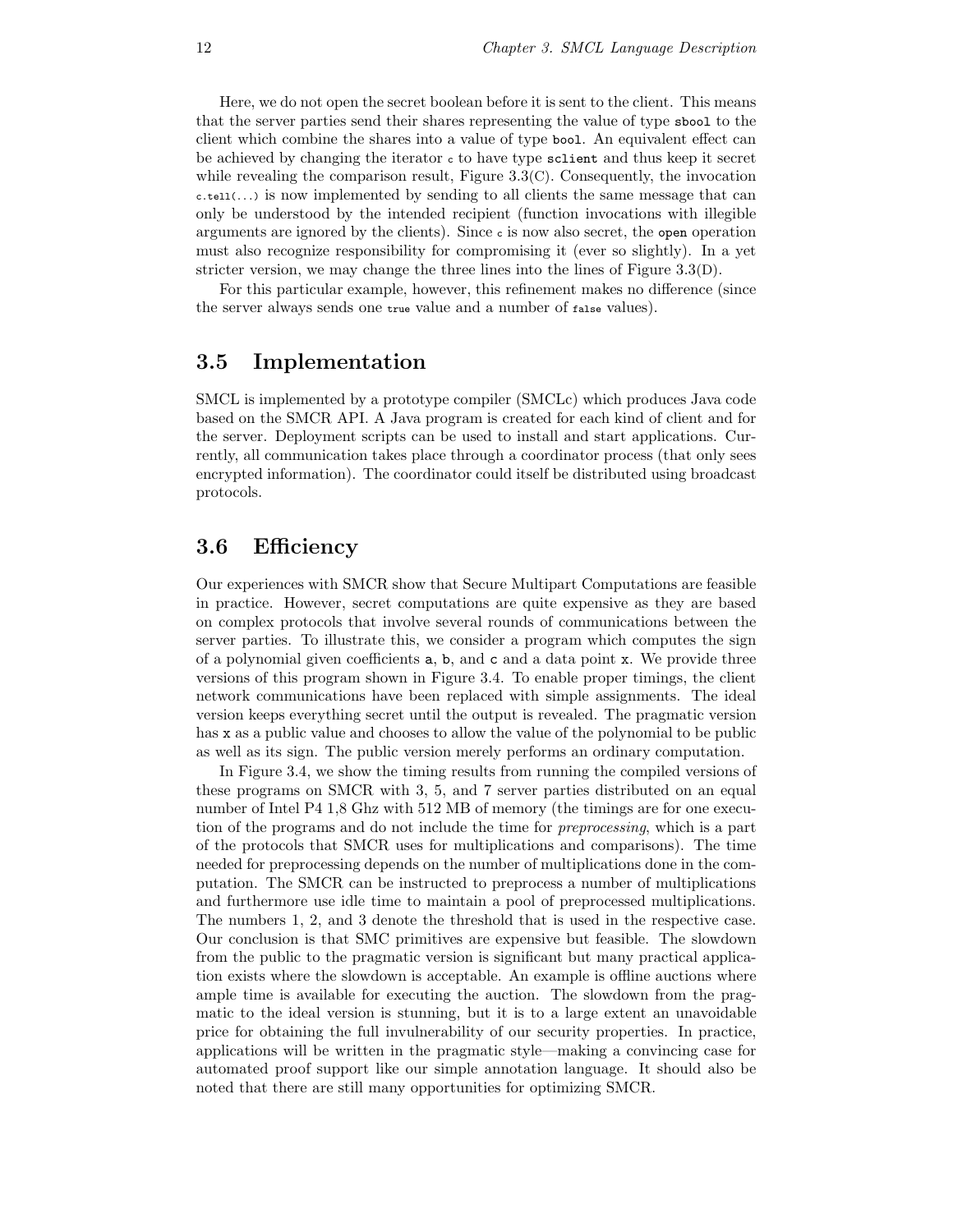| $sint x = 17$ ;               | int $x = 17$ ;                           |
|-------------------------------|------------------------------------------|
| sint $a = 42$ ;               | sint $a = 42$ ;                          |
| sint $b = -5$ ;               | sint $b = -5$ ;                          |
| $sint c = 87$ ;               | sint $c = 87$ ;                          |
| sint $p = a*(x*x) + b*x + c;$ | int $p = open(a*(x*x) + b*x + c a,b,c);$ |
| $sint sign = 0;$              | int $sign = 0$ ;                         |
| int output;                   | int output;                              |
| if $(p < 0)$ sign = $-1$ ;    | if $(p < 0)$ sign = $-1$ ;               |
| if $(p > 0)$ sign = 1;        | if $(p > 0)$ sign = 1;                   |
| $output = open(sign p);$      | $output = sign;$                         |
| Ideal version                 | Pragmatic version                        |

 $int x = 17$ ;<br>int a = 42;  $= 42;$ int  $b = -5$ ; int  $c = 87$ ; int  $p = a * (x * x) + b * x + c$ ; int sign = 0; int output ; if  $(p < 0)$  sign =  $-1$ ; if  $(p > 0)$  sign = 1;  $output = sign;$ ideal | pragmatic | public  $(3,1)$  12 sec 30 ms  $|12 \text{ ms}$  $(5,2)$  17 sec 65 ms  $\lt 1$  ms  $(7,3)$  30 sec 132 ms  $|$  <1 ms

Public version

Figure 3.4: Three versions of the polynomial program and their timing results in SMCR

The SMCL compiler employs a range of static analyses to boost efficiency, and the timing results clearly show that the potential payoff can be dramatic. These analyses are all simple instances of the monotone framework [16] based on fundamental analyses described in [38], but they are interesting because they solve important domain-specific problems and thus illustrate the benefits of using a domainspecific language.

## 3.7 Conclusion

We have described the Secure Multiparty Computation Language, a high-level, domain-specific language, which allows programmers to express concepts such as clients, server, and operations on secret values directly. We have discussed the basic concepts of SMCL, how they are connect, their restrictions and use. We have presented the seminal Millionaire's problem in SMCL and how it may be generalized in different ways. Furthermore we have show results witnessing the feasibility of SMCL and SMCR.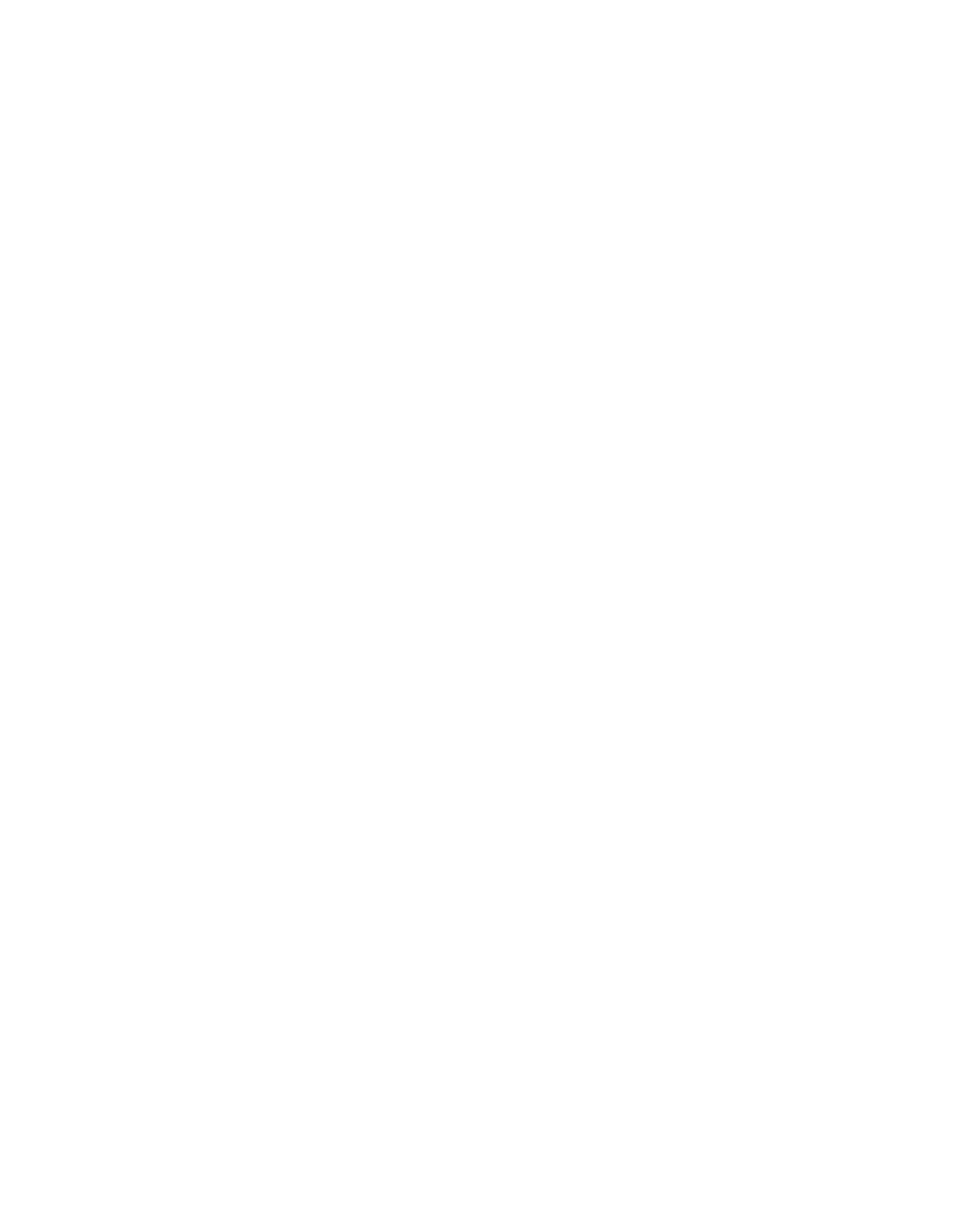## Chapter 4

## Security in SMCL

## 4.1 Introduction

As discussed in Chapter 5, security requirements are many and multidimensional. Also, the problems to be considered depend heavily on the capabilities that an adversary are assumed to possess [14, 29].

For SMCL, we are able to obtain quite strong security properties in the face of powerful adversaries due to two properties: 1) the use of strong cryptographic protocols in SMCR , and 2) a careful design of SMCL and its semantics.

To handle many specific but important modes of attack in a common framework, we will assume an unusually strong model of the adversary, which is able to observe the physical state of the server: At every clock cycle the entire layout of memory and the instruction pointer are available for inspection. However, the secret values are not visible to any adversary (unless more than the given threshold of the server parties have been corrupted in which case no guarantees are given) and neither are the private values of the clients. We assume that clients cannot corrupt other clients but clients may collaborate, e.g. share information. This is a strong adversary who is capable of many common attacks including e.g. simple eavesdropping and more complex attacks which are a function of the program trace, like interference, and timing [23, 28].

To formally define these notions, we have provided a small-step operational semantics of SMCL programs which we will describe in Section 4.3. We consider only well-typed programs as described in Section 4.4, which have the simple property that variables with public types can never contain secret values [46, 52, 54].

## 4.2 Adversary Traces

To formalize our security guarantees, we introduce a notion of adversary traces, which contain the information that is made available to an adversary. Such a trace consists of the entire sequence of system states (configurations in the smallstep semantics) that is encountered during the evaluation of a program with three restrictions:

- secret values on the server and in tunnels are masked out;
- the private states of clients are not available; and
- no open operations are performed.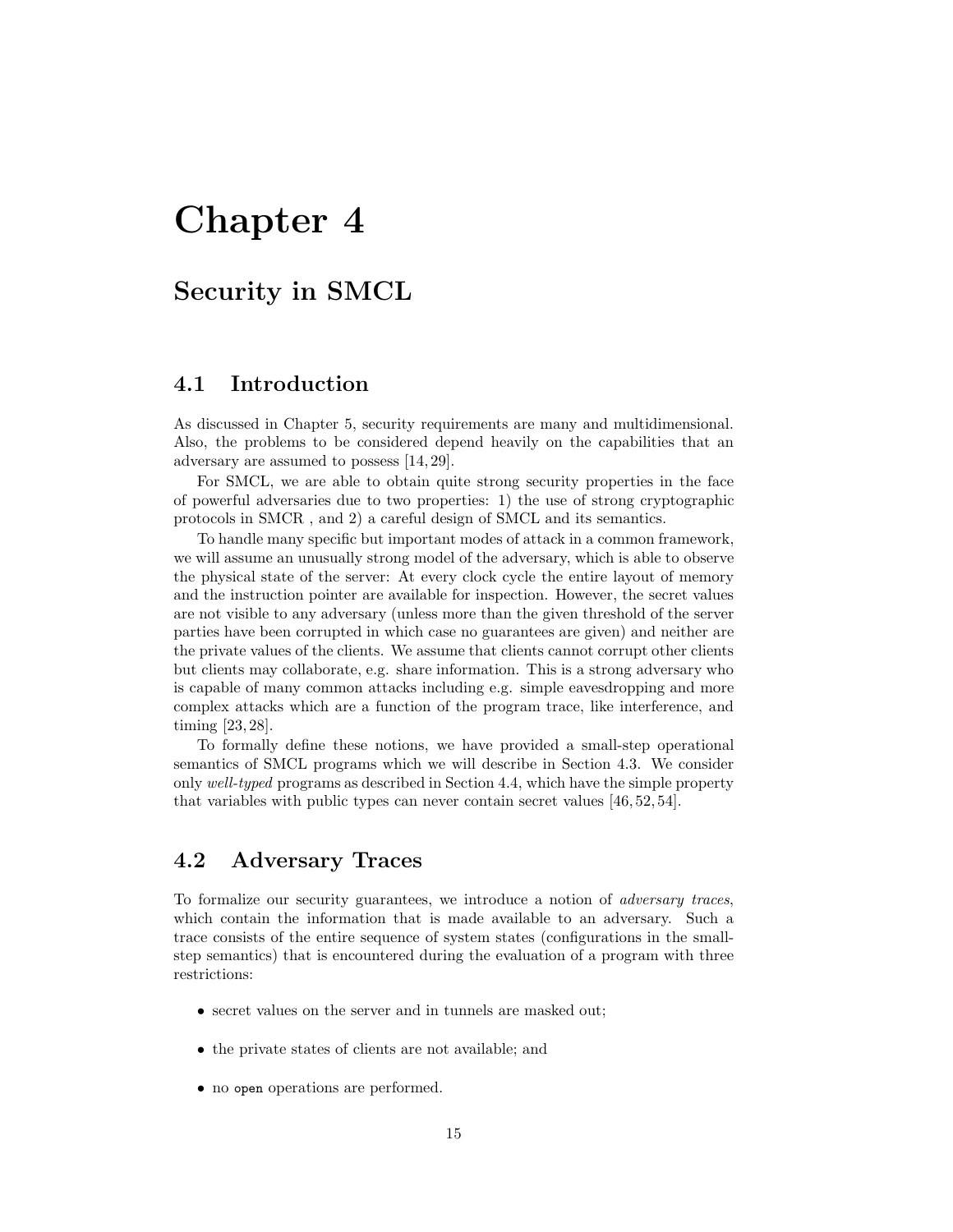The capabilities of an adversary are then limited to observing these traces. We will use an illustration to show an adversary trace  $T$  from a state with public values  $P$ and secret values  $S$  to one with public values  $P'$  and secret values  $S'$ :

*P S P' S' T*

Also, we use an illustration to show a transition where a part  $S_1$  of the secret state is made public using the open operation to become the public state  $P_1$ :



A complete computation that occasionally makes use of the open operation for downgrading is then described by an alternating sequence of adversary traces and these transitions:



The security guarantees of well-typed SMCL programs can now be expressed through two properties that will be ensured by the compiler.

#### The Identity Property

The identity property states that whenever we have the two situations



then  $T_1 = T_2$  (and thus also  $P' = P''$ ). This is a strong property stating that computations from initial states with the same public values will have identical observable traces from the point of view of the adversary. This implies the property of noninterference, which normally only requires that the resulting public values must be equal [40].

This property implies that SMCL programs are immune to a range of attacks that attempt to exploit information leaks, namely all of those where the leaked information is a function of the adversary trace. This includes timing attacks as discussed in [10, 28] and also more exotic attacks, e.g. based on measuring radiation from the server [13]. SMCL programs are even immune to stronger timing attacks, since we not only assume that computations have the same overall duration regardless of the secret values, but also that the instruction pointer of the server is independent of any secret conditionals at any point in time. Invulnerability to attacks of course hinges on the same properties holding for the basic operations on secret values, where the protocols are independent of the argument values.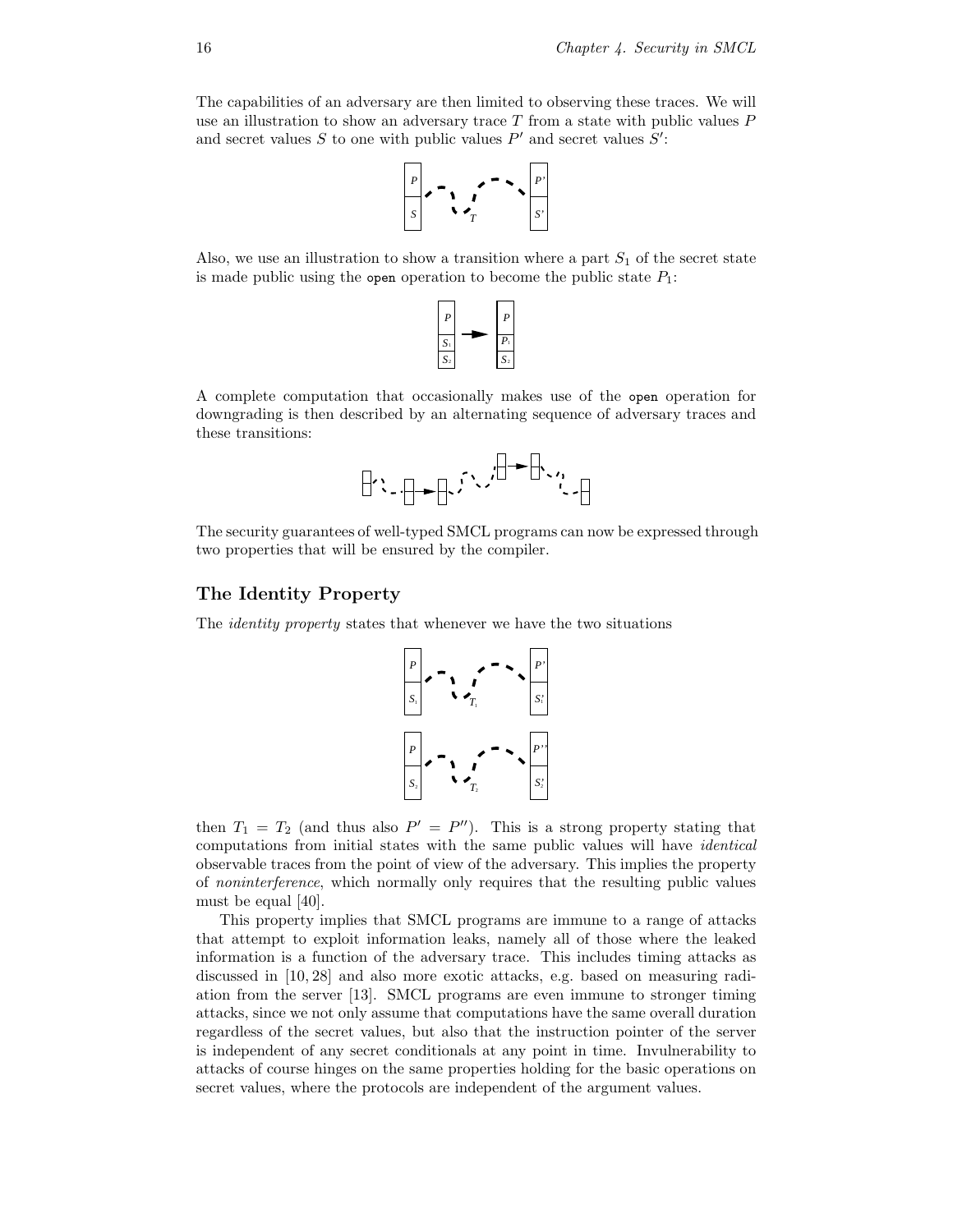#### The Commutativity Property

The *commutativity property* states that open operations and computations commute:



This property evidently expresses that the secret representation is sound. Note that  $T_1$  and  $T_2$  will in general clearly be different, but the commutativity property implies that  $T_1$  terminates exactly when  $T_2$  does.

#### Ensuring Security Properties

Validity of the two security properties hinges on two properties of the SMCL language:

- a runtime semantics where *both* branches of an if command with a secret conditional always terminate and are always evaluated in sequence; and
- static analyses of well-typed SMCL programs to verify that such branches have no public side-effects.

## 4.3 Timing and Termination attacks

In this section we describe how the semantics of SMCL are carefully crafted to prevent timing attacks and furthermore we describe how termination attacks are prevented.

Timing attacks exploits the information signaled through the time at which an action occurs or the time an action takes to complete. Similar, termination attacks exploit the information signaled through the termination or non-termination of a computation. Differences in execution time of an SMCL program may occur as result of the execution of a conditional command where one branch takes longer than the other. Or when a computation is redone as in while loops or after a conditional command, where the same computation was done in either branch (cache-timing attack [10]). Termination attacks are only relevant in connection to while loops and recursive functions.

By timing the execution of a secret guarded conditional (or while loop) with standard semantics an adversary may reveal the secret information. We cannot of cause allow this possibility, thus a solution is needed. A solution cannot be based on running either of the branches since we assume the adversary has access to the instruction pointer. This observation also rules out the solution by Agat [3] where branches are cross-padded with dummy instructions. However the approach by Agat can be taken to an extreme which is the execution of both branches in the store obtained after evaluating the condition of the conditional no matter what the condition is. Then if we combine the results of the two branches in the end based on the condition we get the correct result as if only the right branch had been evaluated.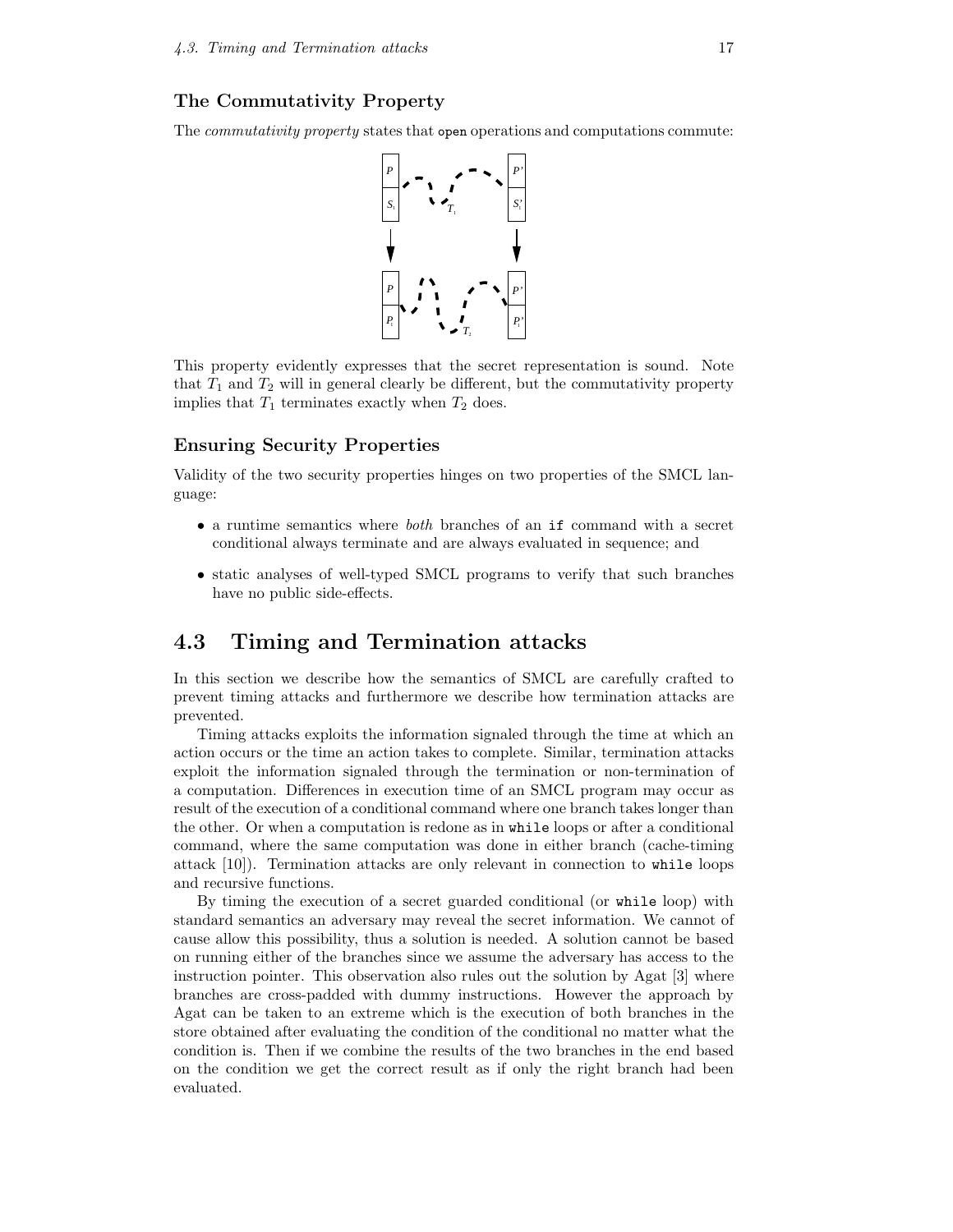To formalize this we now introduce the formal semantics of SMCL. We will be needing a good deal of terminology which we introduce as we go along. A complete list can be found in Appendix A.

SMCL is a concurrent imperative language where a number of clients contribute data to and consume data from a server. Concurrency means that the server and clients may be executing at the same time. The server and clients may be executed with an arbitrary interleaving of commands and expressions, and only need to synchronize for communication. SMCL consists of a number of functions containing commands, which are executed sequentially. Commands may contain expressions which potentially have side effect on the state of the program.

An SMCL program consists of a server,  $\sigma$  and a set of clients,  $\chi$ . The execution of an SMCL program is modeled using a number of transition systems with configurations  $\gamma \in \Gamma$ , terminal configurations  $T \subseteq \Gamma$ , and transition relation  $\Rightarrow \subseteq \Gamma \times \Gamma$ . The server and clients are both evaluated using the concepts of commands and expressions, but the possible computations and semantics are different on the server and the clients. We model this difference by using different transition systems for client-side expressions, client-side commands, server-side expressions, and serverside commands. The transition systems are fairly standard and we will not go into detail with these transition systems here, but refer to [37], the non-standard parts will be discussed below to some extent. The transition systems are used in the  $SC$ transition system described below. The SC system is an overall system describing the interaction and communication between the server and clients.

$$
\begin{array}{rcl}\n\Gamma_{SC} & = & \Gamma_{COM_{cl}}^1 \times \ldots \times \Gamma_{COM_{cl}}^n \times COM_{sv} \times \text{State}_{sv} \\
& \cup & \Gamma_{COM_{cl}}^1 \times \ldots \times \Gamma_{COM_{cl}}^n \times \text{State}_{sv} \\
\Upsilon_{SC} & = & \Gamma_{COM_{cl}}^1 \times \ldots \times \Gamma_{COM_{cl}}^n \times \text{State}_{sv}\n\end{array}
$$

A configuration in the SC transition system consist of a number of configurations from the respective transition systems, one for each client process and one for the server. We write configurations,  $G \vdash ||_{i \in \chi} \langle \kappa_i : C \rangle || \langle \sigma : C, \sigma.S \rangle$ , in the SC system as a number of concurrent configurations for the clients which are in the set  $\chi$ , similar to [50], and an additional configuration for the server.  $\kappa_i$ : C means that client  $\kappa_i$ is about to evaluate the command C and similarly for the server,  $\sigma$ .

We define the *Global client store*  $G$  in Figure 4.1 to be a tuple containing the client stores,  $\kappa_i.S$ , and all the tunnels,  $\kappa_i.\theta_j$ . We write  $G[O \mapsto U]$  for the store G where the component O is updated to hold U. The server and each client,  $\xi$ , have a local store,  $\xi.S$  defined as a map from variables to values:  $\xi.S = Var \mapsto$  Value. The local stores also work as environments. We will not describe it further since it works as one would expect. A *preliminary* store is a store when the computation begins. The preliminary local store is initialized with bindings from function names to function bodies. Also bindings from field variables to an initial value which depend on the type of the field are added. From here on fields are treated as ordinary variables which may be shadowed in the current scope.

 $G : [\kappa_1.S,\ldots,\kappa_n.S,\kappa_1.\theta_1,\ldots,\kappa_1.\theta_i,\ldots,\kappa_n.\theta_k]$ 

Figure 4.1: The global client store of an SMCL computation

The transition rules of the SC system are described in Figure 4.2 where the first rule describe how clients are evaluated and the second rule describes how the server is evaluated. In this way a client or server may be evaluated one step using the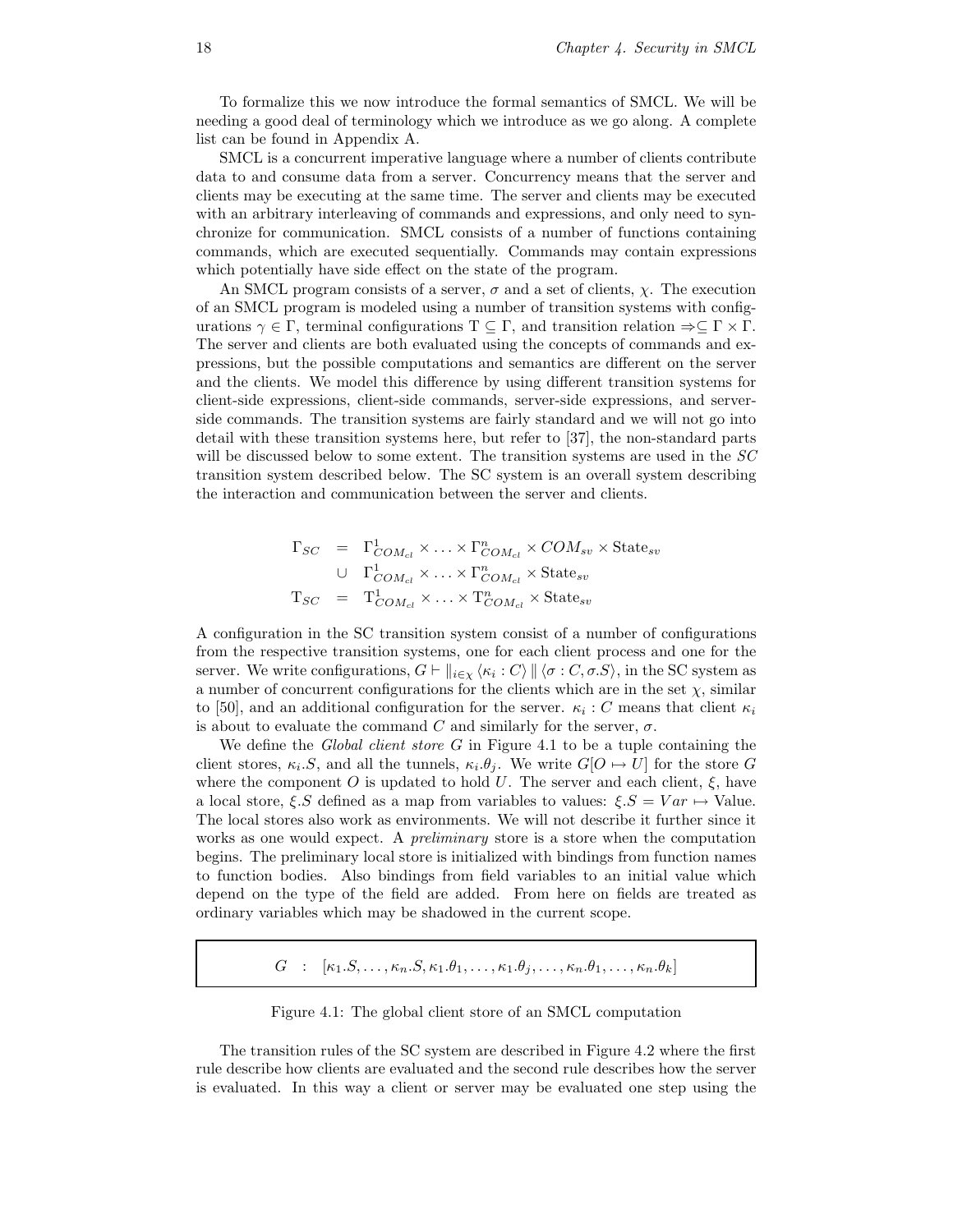appropriate transition system. We will not present all of the rules here but focus solely on the evaluation of conditionals on secret values, because they are the focus point of timing attacks. The rest are mainly standard.

$$
G \vdash \langle \kappa_i : C \rangle \rightarrow_{COM_{cl}} \langle \kappa_i : C' \rangle
$$
  
\n
$$
\overline{G \vdash ||_{i \in \chi} \langle \kappa_i : C \rangle || \langle \sigma : C, \sigma.S \rangle} \rightarrow_{SC} ||_{i \in \chi} \langle \kappa_i : C' \rangle || \langle \sigma : C, \sigma.S \rangle}
$$
  
\n
$$
\overline{G \vdash ||_{i \in \chi} \langle \kappa_i : C \rangle || \langle \sigma : C, \sigma.S \rangle} \rightarrow_{COM_{sv}} \langle \sigma : C', \sigma.S' \rangle}
$$
  
\n
$$
\overline{G \vdash ||_{i \in \chi} \langle \kappa_i : C \rangle || \langle \sigma : C, \sigma.S \rangle} \rightarrow_{SC} ||_{i \in \chi} \langle \kappa_i : C \rangle || \langle \sigma : C', \sigma.S' \rangle}
$$
  
\n
$$
\langle_{\text{SEWER-FVAL}} \rangle}
$$

Figure 4.2: One-step evaluation of an SMCL computation

We present a part of the semantics related to evaluation of condition on secret values because it is essential to ensure security from timing attacks [3]. Timing attacks may be possible if the computation of the two branches does not take the same amount of time. Furthermore we operate in a scenario where the code is executed on an untrusted computer, thus an adversary may inspect the program pointer and compare values in registers and memory and maybe discover some correlation he should not have.

An adversary who is in control of the program pointer knows which branch is being evaluated thus we must develop a scheme that lets us compute the correct result, but in a way that does not reveal which branch was taken in a conditional. The solution is based on the idea of *conditional assignment*:  $x = b*y+(1-b)*z$ . The variable x is assigned the value of y or z based on the value of condition b. Applying this technique after the execution of both branches in the same initial store, where y and z are the values of x resulting from the then and else branch respectively gives the correct value. Furthermore it removes timing attacks as a security threat if values are immutable and if two representations of a secret value are not equal. Fortunately the two last requirements are properties common in secure multiparty computation and thus already present in SMCR.

In Figure 4.3 we present two of the seven transition rules concerning evaluation of conditional commands on secret values. The other 5 rules are mainly concerned with evaluation of the command in each branch to obtain the forms shown in Figure 4.3 and will not be presented here. We use  $\overline{v}$  to denote a secret value (we cannot see it, it is inside a box).

The rule IF-SBOOL-ELSE is the result of evaluating command  $C_1$  as far as possible.  $C_1$ has been evaluated in a local store,  $U_{then}$  which is created as a copy of the original store S which is threaded along. Rule IF-SBOOL-ELSE SAYS that in order to evaluate  $C_2$ , we should evaluate  $C_2$  with the store S (effectively a copy of S) in the server-command transition system. The evaluation results in a store  $S'$  which we save as part of the new state of the conditional as the store  $U_{else}$ . The evaluation of  $C_2$  now proceeds in a number of steps using the store  $U_{else}$ , and eventually the system end up in a configuration as the one in rule IF-SBOOL-PHI. The last step of evaluating a conditional command is the combination of stores from each branch. The result is a store  $\sigma.S'$  which is the same as the original store S but updated for each variable which has been assigned to during the execution of a branch. We update a variable x by looking up x in both  $U_{then}$  and  $U_{else}$  and combine the values using conditional assignment. If a variable has not been updated in a branch its value is unchanged compared to the original store and conditional assignment ensures that the result is correct.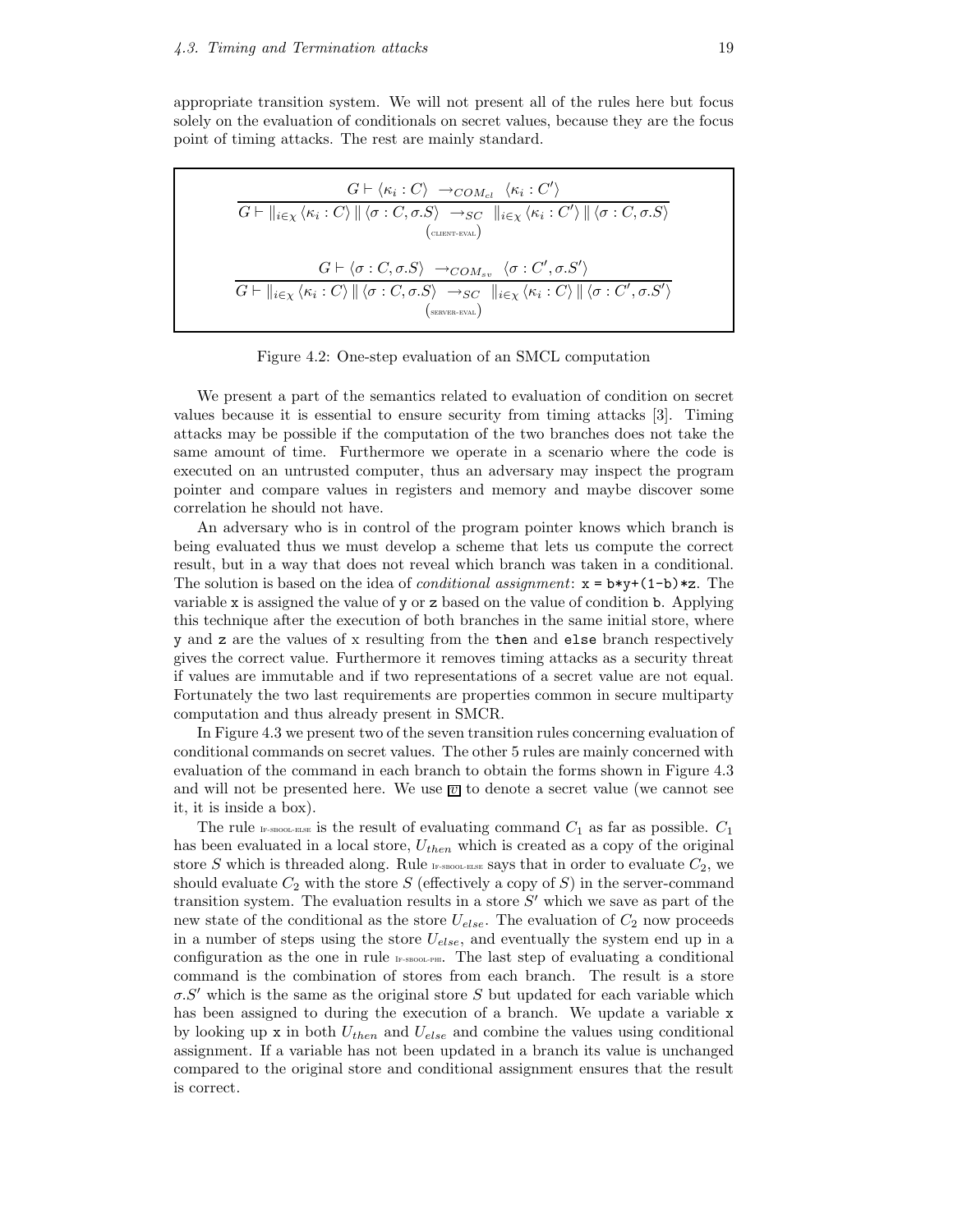Evaluation of both branches removes timing attacks because the execution time is independent of the condition. Cache-timing attacks are also eliminated because which branch gets executed is independent of the condition, and thus the state of the cache contains no information about the value of the condition.

Evaluation of both branches is however not sufficient to ensure the security properties. Since we always execute both branches, we need to make sure that they will both always terminate. To this end, the SMCL compiler performs a static analysis that conservatively checks the branches for termination (using simple syntactic criteria in the present implementation). Furthermore no return commands, I/O, or function calls with side-effects are not allowed.

while loops on secret conditionals and calls to recursive functions which recur based on secret conditions, cannot be treated in the same way as conditionals on secret values. In conditionals we only needed a finite number of additional stores, in a loop or recursion and unbounded number is needed. Currently we can see no better alternative than to disallow while loops and recursive functions based on a secret condition. Iteration through a group of clients is possible using a for iterator, and if the identities of the clients are secret then the iteration is performed through a secret random permutation of the clients computed at the time of use to avoid revealing any secret information.



Figure 4.3: Sample of server-side semantics for secret conditional commands

## 4.4 Hoistability

In this Section we introduce the concept of hoistability and describe a type-system based approximation. As described before merging the two branches of conditionals removes timing leaks. However it does not prevent implicit flow [19]. This includes assignments to public variables with scope outside the branches, function calls, IO, and communication with clients. To this end, the SMCL compiler performs a static analysis that conservatively checks that all public side-effects can be hoisted out of the two branches without changing the semantics; specifically, this includes non-local assignments, function calls, and communication.

Note that *hoistability* is a general (and undecidable) concept that is implied by conventional requirements for noninterference [46,52,54]. Instead of fixing a specific decidable requirement, we will allow the implementation of the SMCL compiler to perform any sound approximation of this property.

In our current implementation, hoistability is approximated by a type system based on a type system by Volpano and Smith [52, 54] which includes effects in the style of Jouvelot and Gifford [27]. We extend this type system by tracking all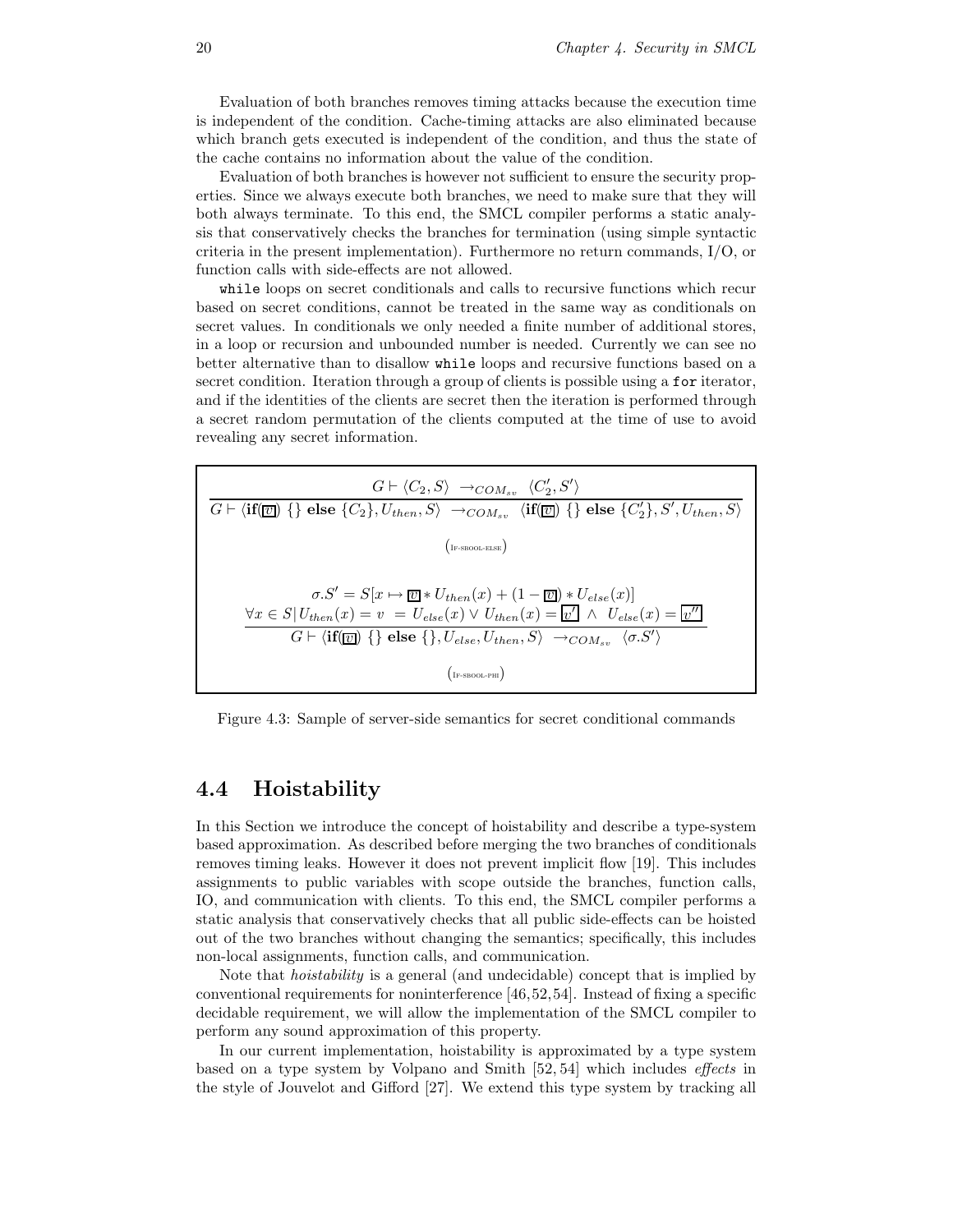public side-effects and allowing assignments to locally defined public variables in secret value conditionals.

We use a lattice of security levels as introduced and used by many others before [19–21, 52, 54]. The lattice has two security levels, the secret or high-level, S, and the public or low-level, P, where  $P \subseteq S$ . The lattice describes the highest security level at which a variable has been read, and we call it the Read-lattice. In order to record the other public side-effects we introduce two more lattices. First, the Write-lattice describing the least security level at which a variable has been written to and whether the variable is declared in the current scope. PG (public, global written)  $\subseteq$  PL (public, local written)  $\subseteq$  SG (secret, global written)  $\subseteq$  SL (secret, local written). Second, the I/O-lattice, a lattice describing whether I/O has occurred IO (I/O occurred)  $\sqsubseteq$  NIO (no I/O occurred).

The partial ordering, ⊑, of the lattices gives rise to straightforward reflexive, transitive, and anti-symmetric subtyping relations ≤ when we view the elements of the three lattices as types. The least upper bound ⊔ and greatest lower bound ⊓ operator on the lattices give rise to the least common super type  $\vee$  and the greatest common subtype  $\overline{\wedge}$ . The operations naturally extends from the binary to n-ary case,  $\vee_{i=1}^{n} \rho_i$  and  $\overline{\wedge}_{i=1}^{n} \rho_i$  and similar for the other types.

We adapt the approach by Volpano and Smith [54] and define four kinds of type. The variable types,  $(\tau, \rho)$ -var, describes the kind,  $\tau$ , of values which may be assigned to the variable and the security level of the value,  $\rho \in \text{Read} - lattice$ . Expression types  $(\tau, \rho, \nu, \iota)$ -exp are assigned to expressions. Intuitively an expression has a given type  $(\tau, \rho, \nu, \iota)$ -exp if the value computed by the expressions has type  $\tau$ , there will be a read from variables of at most security level  $\rho$ , assignments to variables of at least  $\nu$ , and  $\iota$  describes whether I/O will be made during the evaluation of the expression. Command types are assigned to commands. A command with type  $(\nu, \iota)$ -cmd is expected to maintain the invariant that no assignments are made to a variable in the command of type lower than  $\nu$ . *ιo* describes whether  $I/O$  is going to occur during the evaluation of the command. Function types  $(\nu, \iota)$ - $\rho$ -fun $(\rho_1, \ldots, \rho_n)$ are assigned to functions.

The typing context,  $\Gamma_t = [\Sigma, \eta, \mu, \varpi]$ , is a tuple of the server declaration  $\Sigma$ , the var-typing  $\eta$ , the write-typing  $\mu$ , and the return type of the current function  $\varpi$ . The var-typing and the write-typing are a finite maps from variables to variable-types and write types (from the write-lattice) respectively.

A typing judgement has the form  $\Gamma_t \vdash C : (\nu, \iota)$ -cmd for commands. The judgment means that command C has type  $(\nu, \iota)$ -cmd, assuming that  $\Gamma_t$ prescribes the server declaration, types for any variable in C and a return type for the current function. Similar for variable, expression, and function types. The server declaration contains information from which we can easily construct the type of tuples and functions (arguments and return type).

We now present the three most interesting type rules of the type system. The other type rules are mainly as one would expect, for a complete treatment see [37]. In Figure 4.4 we present the type rule for assignment. The rule is as one would expect, except for the use of the write function. We would like to allow assignments to public variables if they are declared within the branch in which the assignment occurs. We use a local reaching definitions analysis which for each program point computes the set of variables declared in the same scope to decide this. The write function uses the result of the local reaching definitions analysis to decide which element from the write-lattice should be returned.

In Figure 4.5 we present the typing rules for conditional commands. The first rule TIF-SECRET define the type of conditional commands with a secret condition and the second rule  $TIF$ -public the type of conditionals with public condition. The rule  $TIF$ -public just propagate the side-effects of the condition and the branches, whereas the rule  $T_{IF-SECRET}$  is more interesting. Here we require no I/O in the branches and assignments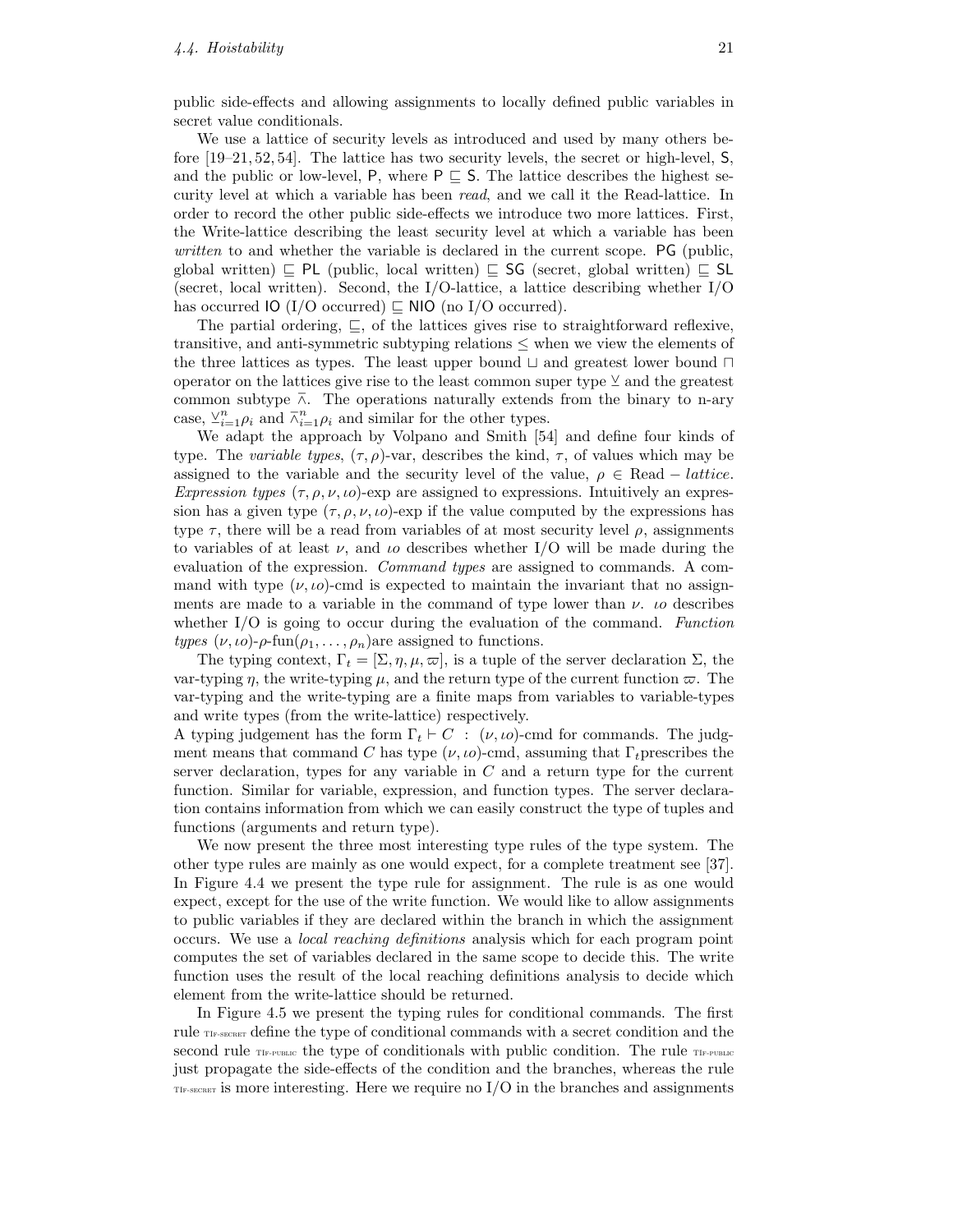$$
[\Sigma, \eta, \mu, \varpi] \vdash \mathbf{x} : (\tau, \rho) \text{-var} \qquad [\Sigma, \eta, \mu, \varpi] \vdash e : (\tau', \rho', \nu', \iota o') \text{-exp} \qquad \tau' \leq \tau
$$
  

$$
\nu = \text{write}(\mathbf{x}, \eta, \mathbf{x} = e)
$$
  

$$
[\Sigma, \eta, \mu, \varpi] \vdash \mathbf{x} = e : (\tau, \rho \vee \rho', \nu \wedge \nu', \iota o') \text{-exp}
$$
  

$$
\text{(masses)}
$$

Figure 4.4: Typing rule for assignment

must be of type at least public and local. This rules out implicit flow to local variables declared outside the branches, but allows assignment to variables declared inside the branches, a formal proof of soundness is work in progress. The I/O of the condition determines the I/O of the conditional. The variables written to is the greatest common suptype of those in the branches, PL, and in the condition. A

$$
\Gamma_t \vdash e : (\text{bool}, \mathsf{S}, \nu, \iota o) \text{-exp}
$$
\n
$$
\frac{\Gamma_t \vdash C_1 : (\mathsf{PL}, \mathsf{NIO}) \text{-cmd} \qquad \Gamma_t \vdash C_2 : (\mathsf{PL}, \mathsf{NIO}) \text{-cmd}}{\Gamma_t \vdash \mathbf{if} (e) \{C_1\} \mathbf{else} \{C_2\} : (\mathsf{PL} \,\overline{\wedge}\, \nu, \iota o) \text{-cmd}}
$$
\n
$$
(\text{TF-secner})
$$
\n
$$
\frac{\Gamma_t \vdash e : (\text{bool}, \mathsf{P}, \nu_0, \iota o_0) \text{-exp}}{\Gamma_t \vdash C_1 : (\nu_1, \iota o_1) \text{-cmd} \qquad \Gamma_t \vdash C_2 : (\nu_2, \iota o_2) \text{-cmd}}
$$
\n
$$
\frac{\Gamma_t \vdash \mathbf{if} (e) \{C_1\} \mathbf{else} \{C_2\} : (\stackrel{2}{\wedge} \nu_i, \stackrel{\mathcal{V}}{\underset{i=0}{\sim} \iota o_i}) \text{-cmd}}{\langle \text{TF-revsucc} \rangle}
$$

Figure 4.5: Typing rules for conditional commands

### 4.5 Semantic Security

The security properties provide some basic guarantees about the behavior of SMCL programs. With these guarantees, any computation (without while loops) can be made invulnerable to attack by being structured as an ideal computation:



Here, all information is kept in secret variables and only at the very end are the outputs P made public. However, as shown in [36], computations on secret values are quite expensive. Thus, a pragmatic computation will keep information in public variables as much as possible without compromising the overall security requirements. The commutativity property ensures that the ideal computation and the pragmatic computation will produce the same output, but the programmer now has the burden of (manually) proving that these two computations will only reveal the same relevant secret information. Since such proofs are difficult to construct, the SMCL compiler provides a simple annotation language to aid the programmer.

The open operation may be annotated with the names of some secret variables:  $open(e|x,y,z)$ . The meaning of this annotation is that the programmer recognizes responsibility for compromising the secret values of these variables, and the compiler should check that all compromised variables are mentioned, so the programmer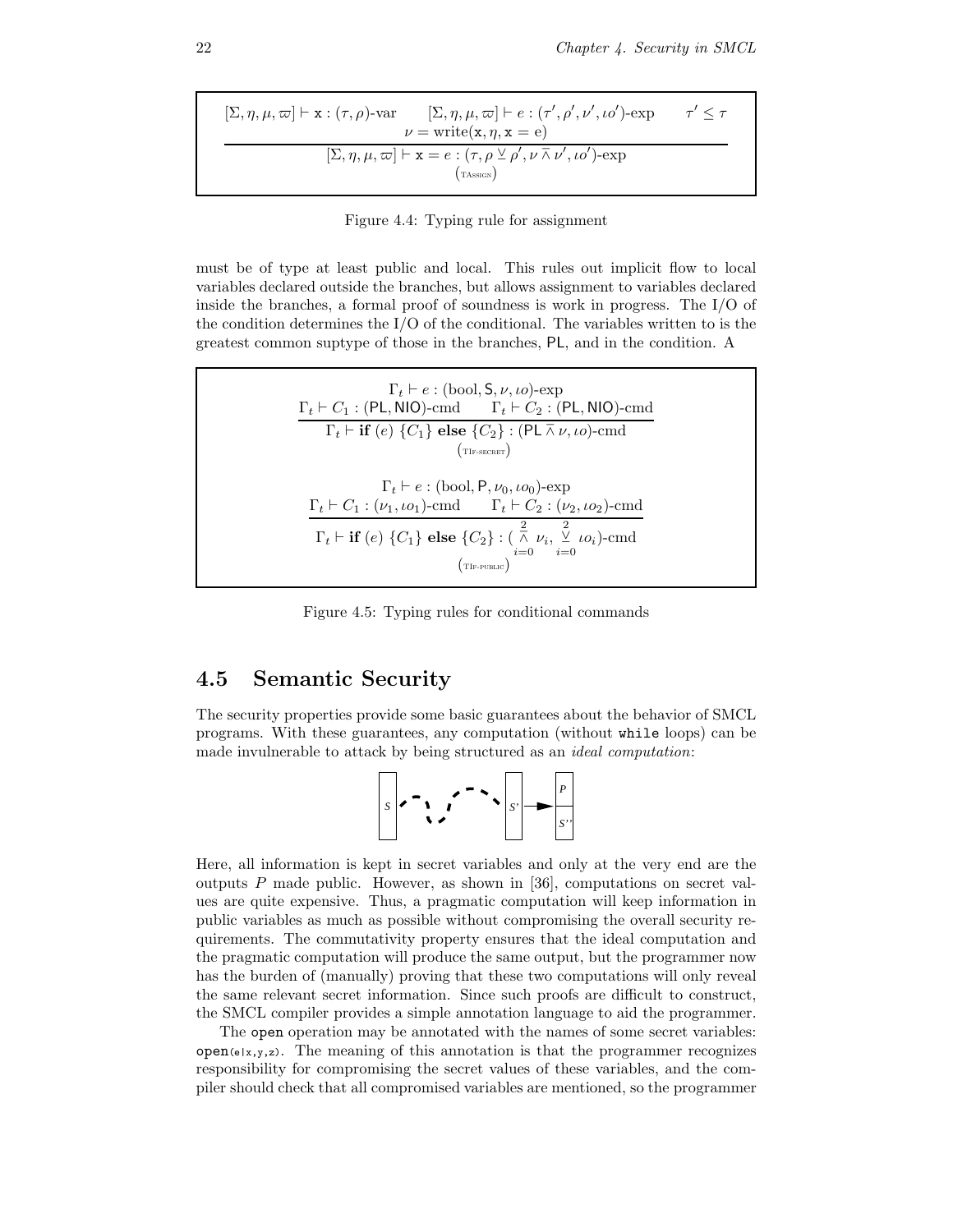is fully aware of his proof obligations. A program is then only accepted as wellannotated if all potential semantic information leaks are explicitly allowed by such annotations. To be conservative, which is a good attitude when security is concerned, any secret variable whose value may have influenced the opened value is viewed as potentially compromised. Thus, for any open operation the SMCL compiler computes the set of secret variables that have ever contained a value that may have influenced the value currently being opened. From this set of potentially compromised secret variables we subtract the corresponding sets from all previously executed open operations whose values have not since changed. The resulting set of newly compromised secret variables must explicitly be mentioned in the open operation. The set of variables which must be mentioned may grow fast thus for ease of annotation we also subtract the variables which may have influence any already mentioned variable. The corresponding analysis is a mixture of a def-use analysis, a liveness analysis, and an available expressions analysis [38]. A simple constant folding analysis also takes care of cases such as multiplying a secret value by the constant zero. This is essentially a bookkeeping procedure where we try to reduce the annotation burden as much as possible. Of course, little is gained if the programmer blindly use these annotations to accept responsibility for the behavior of the pragmatic computation: The idea is that it will be easier to prove equivalence to the ideal computation when the compiler has verified that the program is well-annotated.

## 4.6 Conclusion

To conclude we have discussed the security guaranties related to SMCL programs. We operate with a particular strong model of adversary which we assume even has access to the physical machines executing the server. We provide security against any attack which is a function of the trace due to the notion of adversary traces. This include among others explicit flow, implicit flow, and timing attacks. To obtain these security guaranties we have carefully designed the semantics to avoid timing attacks and provided an extension to the well known type system based approach to noninterference which also allows assignment to variables defined in the same scope.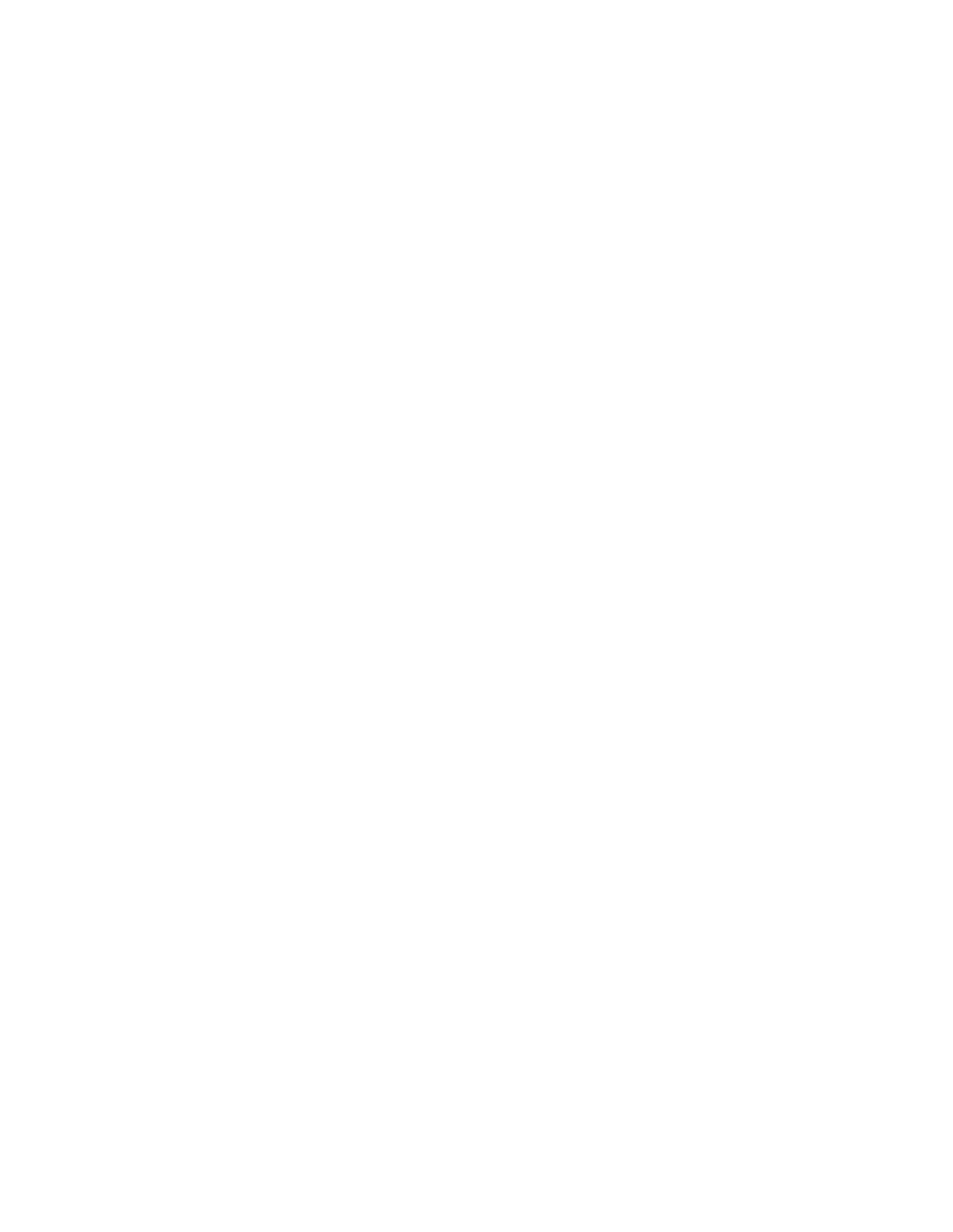## Chapter 5

## Related Work

## 5.1 Introduction

To the best of our knowledge, SMCL is the first imperative programming language for general Secure Multiparty Computation. We discuss its relation to two other languages for SMC, and we survey the areas of language-based information-flow security and cryptography and explain their relationship to our work.

## 5.2 Languages for SMC

Closely related is the Fairplay project [31], which has developed a DSL for secure two-party computation (that is the special case of SMC where the number of parties is restricted to two). The Fairplay system consists of a compiler from the Secure Function Definition Language (SFDL) to one-pass boolean circuits described in the Secure Hardware Definition Language (SHDL). SFDL is a procedural DSL where all values are secret boolean, integer, or enumerations. SFDL also support arrays and the usual logic and arithmetic operations on booleans and integers except for multiplication and division on integers. The restriction to two parties and the use of boolean circuits as target greatly reduces the complexity of the runtime and the compilation. In contrast to the SFDL, SMCL allows both public/private and secret values which may potentially boost efficiency and allows general loops and recursive functions on public/private values. SMCL leaves the main burden of generating sound and efficient code to the compiler. Also, SFDL is restricted to the two-party scenario.

Another closely related language is the SMC language [45]. The language is a declarative language for SMC based on constraint programming. A public program is distributed among the parties in the computation along with an interpreter, each party inputs his secret values and the interpreter calculates the result. Computations are specified as arithmetic circuits and lacks branches on secret values. The computer of each party is considered secure in contrast to SMCL where the computation is done at the server parties, which we do not consider secure. SMCL is more expressive, offers stricter security guarantees, and provides a higher abstraction level.

## 5.3 Language-Based Security

Language based information-flow security aims at developing language mechanisms for protection against deliberate or accidental release of information. A thorough survey of language-based security is given by Sabelfeld and Myers in [40]. To SMCL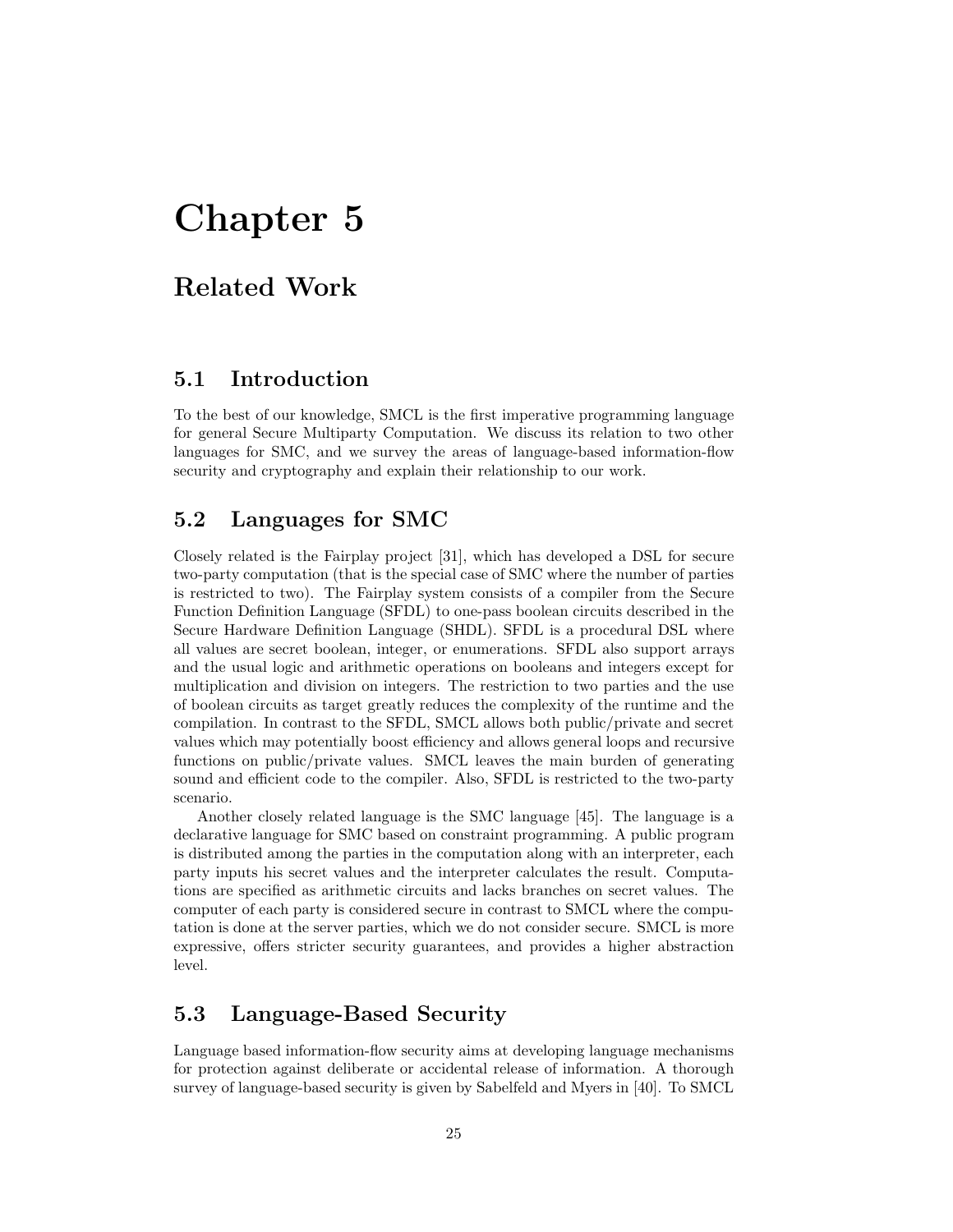the protection of confidential information is of vital importance and SMCL applies information-flow control to enforce security. Below we discuss areas of related work relevant to language-based security.

#### 5.3.1 Noninterference

Denning [19] was the first to present a solution to the noninterference problem in terms of a static analysis which prevents explicit as well as implicit flow of information, however Denning did not provide a formal argument of noninterference.

Volpano and Smith [54] recast the work of Denning in terms of a type system for a simple imperative language and prove that well-typed programs obey the noninterference property. The type system is based on the lattice proposed by Denning. The partial ordering on the lattice extends naturally to a subtype relation. Types are divided into security levels and variable- and command types. A variable has a type  $\tau$ -var if it contains values of security level  $\tau$  or lower, while a command has type  $\tau$ -cmd if no assignments occur in the command to a variable of security level lower than  $\tau$ . The command-types are similar to the program counter label used by others like Sabelfeld in [57]. The work by Volpano and Smith has ignited a wide variety of work on the use of security types for enforcing noninterference. The term security types has been coined by Sabelfeld and Myers in [40] to denote annotation based approaches, e.g. type systems, to noninterference. The work has been extended in various directions to languages with first-order procedures [52], multiple threads [43, 46], and concurrent programs [53]. The type system based approach has been applied to wide range of settings like the calculi SLam [25] and DCC [1], the functional language FlowCaml [39], and recently VHDL [50].

Another approach to noninterference is the use of an "information-flow logic". Amtoft et al. propose a Hoare-like logic [5, 6] on top of which they present an interprocedural and modular information-flow analysis where noninterference is enforced as an end-to-end guarantee in object-oriented programs and programs with pointers. The logic supports programmer assertions that specify more precise informationflow policies. The technique has increased precision compared to previous typebased approaches like the ones by Volpano and Smith [52] and Zdancewic [57].

SMCL is a security-typed language which is firmly based on the work by Denning and by Volpano and Smith and is in line with the work done by others [23,40,50,57]. SMCL basically employs a two-level lattice of security levels, a type system based on [52, 54] (in the current implementation), which together with a semantics where the trace is independent of secret values to enforce noninterference.

In the decentralized label model (DLM) of [34], information is marked by labels. A label is a set of components consisting of an owner section and a reader section. The purpose of labels is to protect the confidentiality of the owner principals that may grant other principals the right to read their values. The DLM guarantees that the privacy of principals is never compromised. SMCL is also concerned with protecting the privacy of client input, and one could easily imagine that the DLM would be suitable for SMCL to guarantee that the values from some kind of clients do not flow to certain other clients. SMCL already has the notion of groups of clients and it seems like the combination of groups and DLM make an interesting match. We leave research into their synergies as future work.

#### 5.3.2 Declassification

The noninterference property is often too restrictive in practice. Any practically interesting program leaks some kind of acceptable information, e.g. a password checker even leaks information when rejecting a candidate password. To accommodate this intentional leak of information, a way to lower or declassify the security level is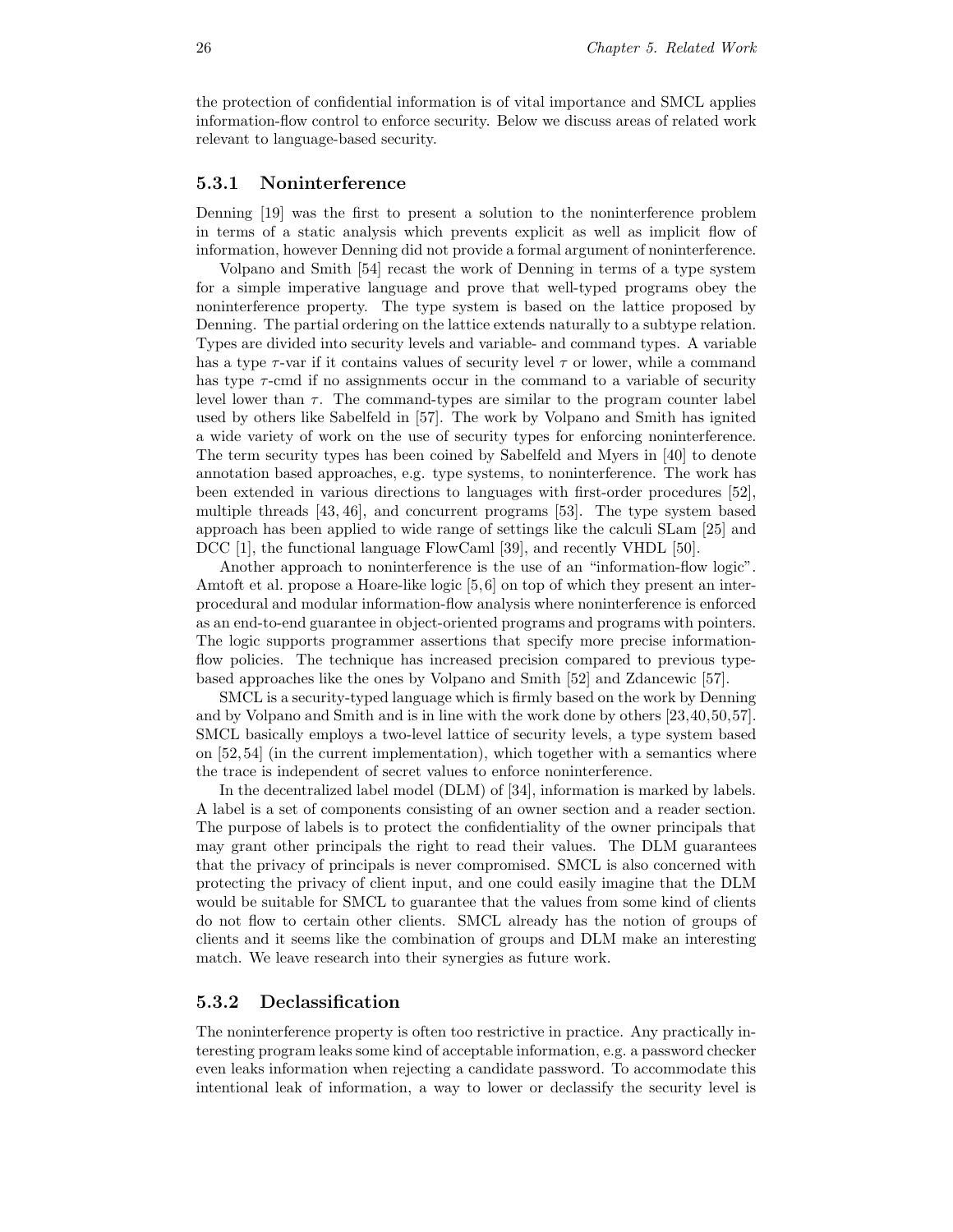needed. Allowing declassification without unintentional release of information has been the focus of recent attention and the paper by Sabelfeld and Sands [44] provides a good survey of declassification. According to the survey downgrading may be classified according to what information is revealed (The PER model [42], delimited release [41], relaxed noninterference [30], and quantitative abstractions [15]), by whom (The DLM and robust declassification [58]), where (non-disclosure [33]), and when.

Partial information flow analysis regulates what may be downgraded. The PER model [42] uses partial equivalence relations (a PER on a domain is an equivalence relation on a subset) to model the adversary's ability to distinguish between values. The PER model is powerful and captures a wide variety of approaches like delimited release [41], relaxed noninterference [30], and quantitative abstractions [15]. Downgrading in SMCL can quite possibly be formulated in a PER model. The programmer is alerted by the compiler of the possible implicit leaks which may result from a downgrade. An interesting future direction of research is to relate the warnings to the quantitative approach and deduce how much of the information is released.

Who is downgrading the data is important since an adversary may use the declassification mechanism to reveal more secure information than intended. The DLM prevents this by only allowing the owner to downgrade information as specified in the data security labels. This is resembling SMCL where a downgrade can only occur if all server parties (or at least a number of parties equal to the threshold) agree. Another approach is the robust declassification by Zdancewic and Myers. [58], where declassification may only be carried out by the designated owner of the data. In a later paper by Myers et al. [35], owner-ship information is used as integrity information, and declassification is deemed safe in areas of high integrity. The connection between integrity and owner-ship is further explored by Zdancewic, who use the DLM extended with integrity labels to determine robust declassifications in [57]. In SMCL all program points are of high integrity since an adversary may alter the computation completely and try to open exactly the secret value he wishes. He will not succeed unless he can corrupt a sufficiently large subset of server parties, in which case he would learn the secret anyway.

The approach by Mantel and Sands [32] based on intransitive noninterference and the non-disclosure approach by Matos and Boudol [33] are similar to downgrading in SMCL. The usual noninterference property does not hold in the presence of declassification, but as observed by both Mantel and Sands and Matos and Boudol the property may be enforced in maximal paths along which there is no downgrading, and then restart the bisimulation game in the context of any new low-equivalent stores. Our notion of adversary traces achieves the same goal using similar techniques: localization of declassification and enforcing the noninterference property between downgrades. The trivial information flow relation is left implicit in SMCL since we only have a two-level security lattice.

Information may be downgraded over time. The SMCR is based on computational security, so the values transmitted from clients to the server are encrypted using public-key cryptography. Thus an adversary may reveal these values if he has sufficient patience to break these cryptographic systems.

Recently there has been some effort to combine the four dimensions of declassification. Askarov and Sabelfeld [7] propose a localized delimited release as a combination of the what and where dimension.

#### 5.3.3 Timing Attacks

Timing channels can present a serious threat. The problem of preventing timing attacks has received significant attention, and we will only consider those approaches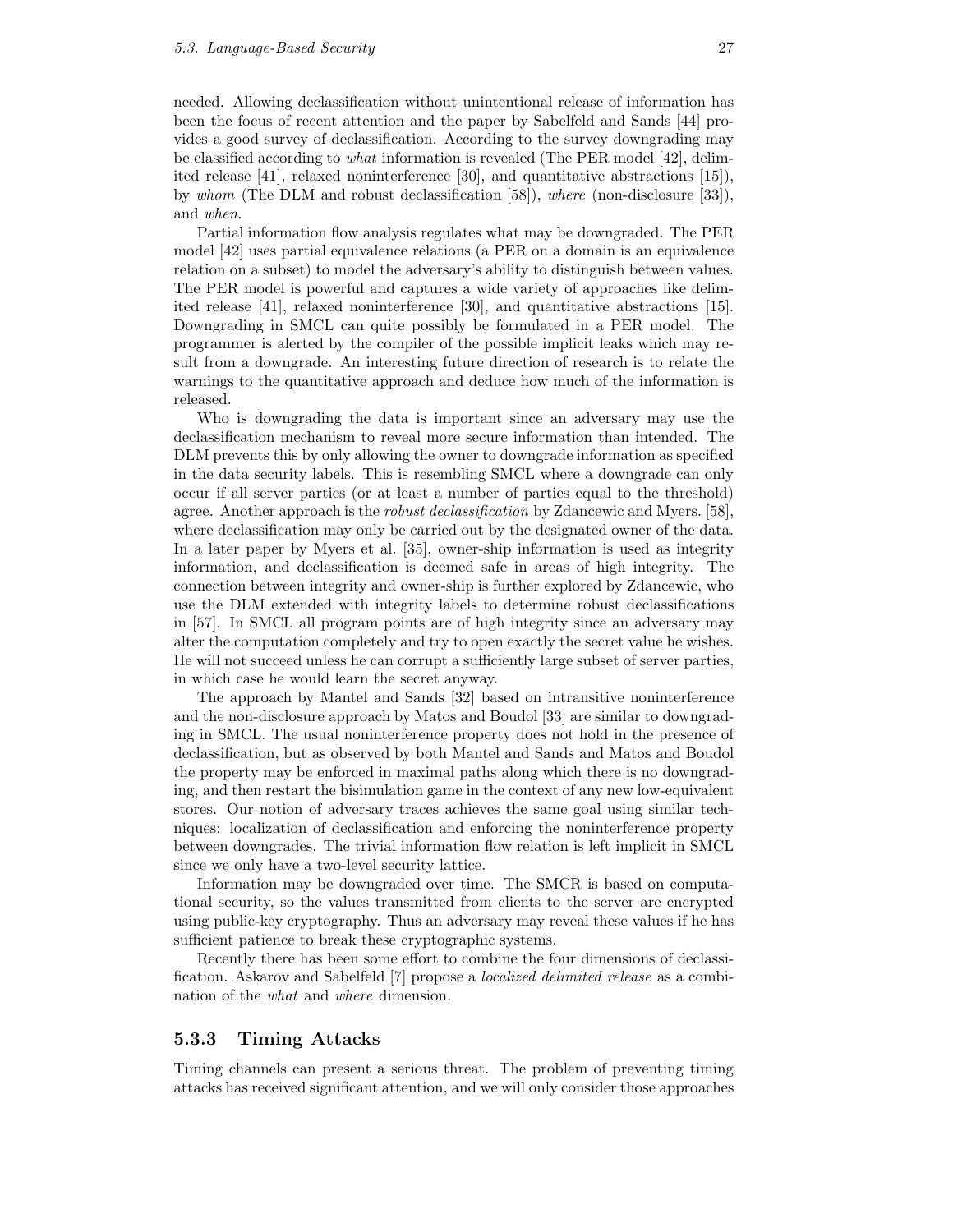closely related to SMCL.

Volpano and Smith [53] propose a notion of protected branches with atomic execution time. Their approach guarantees absence of timing leaks observable in the program, but does not prevent external timing leaks and forbid the use of loops in secret conditionals. Agat [3] observed that branches of secret conditionals must have the same timing characteristics in order to prevent timing attacks. Agat proposed to use transformation as a tool to remove timing attacks. In secret conditionals time parameters from the semantics are used to guide a cross padding of instructions with dummy instructions to ensure the same execution time of the two branches. The technique has inspired others like Barbosa and Page [9] who analyze functions (branches) to find the least set of dummy assignments that make their execution time equivalent. In some sense we employ the simplest possible variant of this approach: execute both branches in sequence and join the effects on the store. Our approach is potentially a lot slower than the approach by Barbosa and Page, but we cannot apply dummy assignments because the adversary may inspect the instruction pointer and thus learn which branch is being executed, so to eliminate this possibility we must execute both branches.

Tolstrup and Nielson [49] consider VHDL programs for which they define a semantic definition of security against timing attacks based on bisimulation and use a type system to enforce the condition. In SMCL there is no need for transformations and a type system is only needed to prevent loops on secret values. The lack of timing channels is vacuously true due to the semantics of SMCL. The model of Köpf and Basin [29] is a general and abstract semantic model based on automata for observable input and output, which is suitable for many situations but not entirely for SMCL, since the capability of the adversary is not just a function of the input and output, but also of the instruction pointer and state of the computation at any time.

## 5.4 Information-Flow Aware Languages

A number of general-purpose programming languages have been extended with support for information-flow security. The decentralized label model has been used as basis for the Java extension JIF [34] where the Java type system is extended with labels and principals. Other examples are FlowCaml [39] which is an extension of Caml with security-types, and information-flow inference for ML [39]. SMCL is similar to these in the sense of employing security types, but the goal of SMCL is to make it easy to write secure SMC programs.

In [59] Zdancewic proposes secure program partitioning as a means of allowing mutual distrusting hosts to execute a program. A program is partitioned into a number of slices according to security types and trust declarations. Confidentiality of information is obtained by restricting the computation on values to the host who owns the values or any host trusted by the owner. This has some resemblance to SMCL since both operate in a scenario of untrusted hosts, but whereas program partitioning is aiming at removing the need for a universally trusted host, SMCL realizes such a host through a combination of Secure Multiparty Computation and language-based security. In SMCL the need for trust can be totally eliminated by having each host execute a server party. A limitation of program partitioning seems to be that functions on confidential values similar to the Millionaires' Problem are not possible to compute without revealing the total net worth to the other millionaires.

The InCert project [18] suggests to develop a programming language that enables the development of secure applications operating on multiple data sources controlled by different principals without violating the security policies of the in-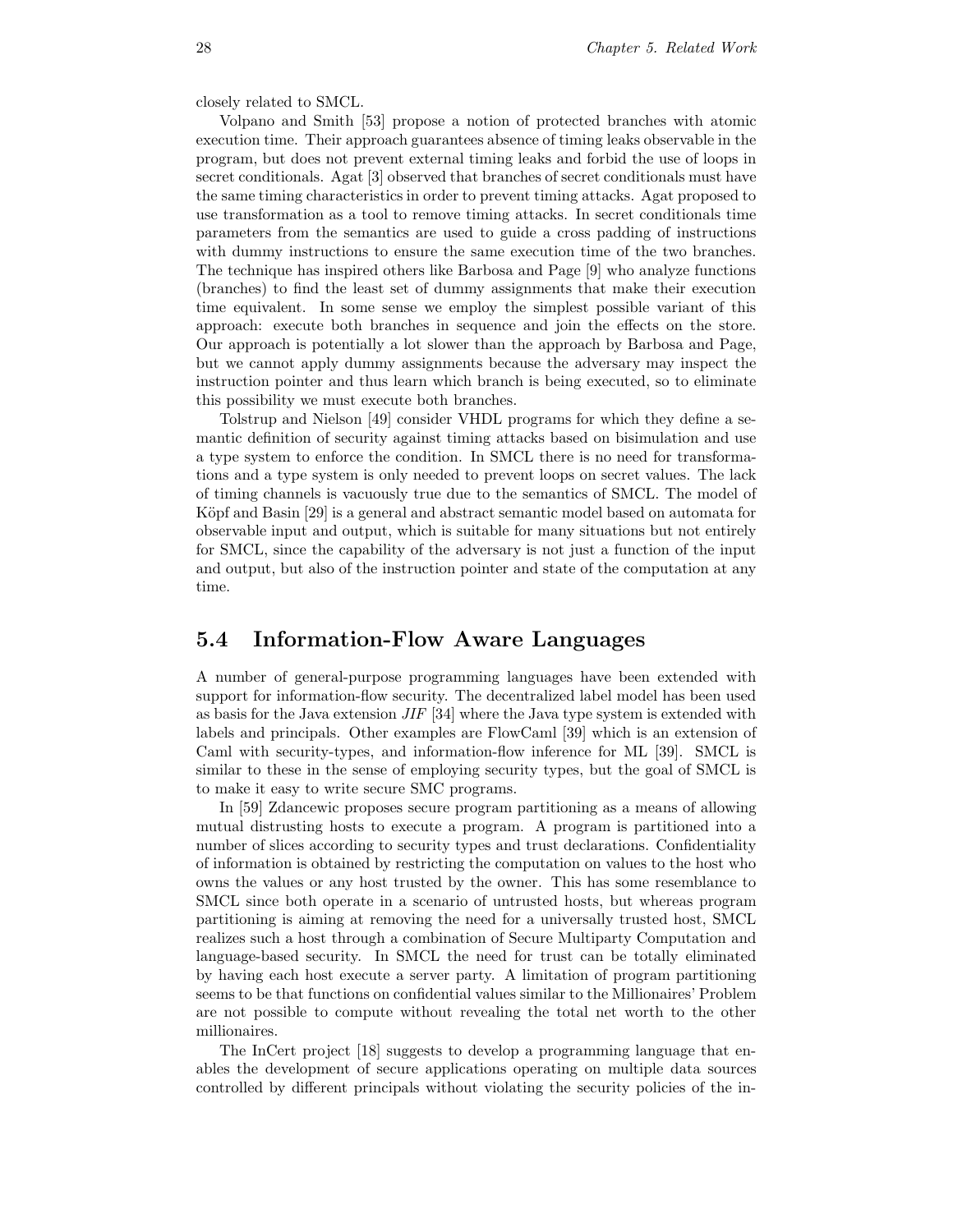volved principals. SMCL may be viewed as realizing part of this ambitious goal for the special case of the strictest possible security policy where no principal must learn anything about any other.

## 5.5 Validation of Cryptographic Protocols

Much effort has been done in the area of validating cryptographic protocols [2, 22], and a domain-specific language for verifying such protocols has been proposed by Gordon and Jeffery [24].

A language which tackles similar security threats as SMCL is CAO [8]. CAO is a DSL for cryptographic software and it would be possible to implement the SMCR in CAO, thus ensuring the absence of timing attack.

## 5.6 Conclusion

We have presented an overview and discussed the relation between SMCL and related work. SMCL is an imperative programming language for general Secure Multiparty Computation in contrast to Fairplay which is only for two-party computations and SMC which lacks branches on secret values. SMCL applies techniques from within the area of language-based information-flow security in a novel way. Furthermore we have found no apparent relationship between SMCL and languages for verification of cryptographic protocols, besides that they may be used to verify the implementation of SMCR.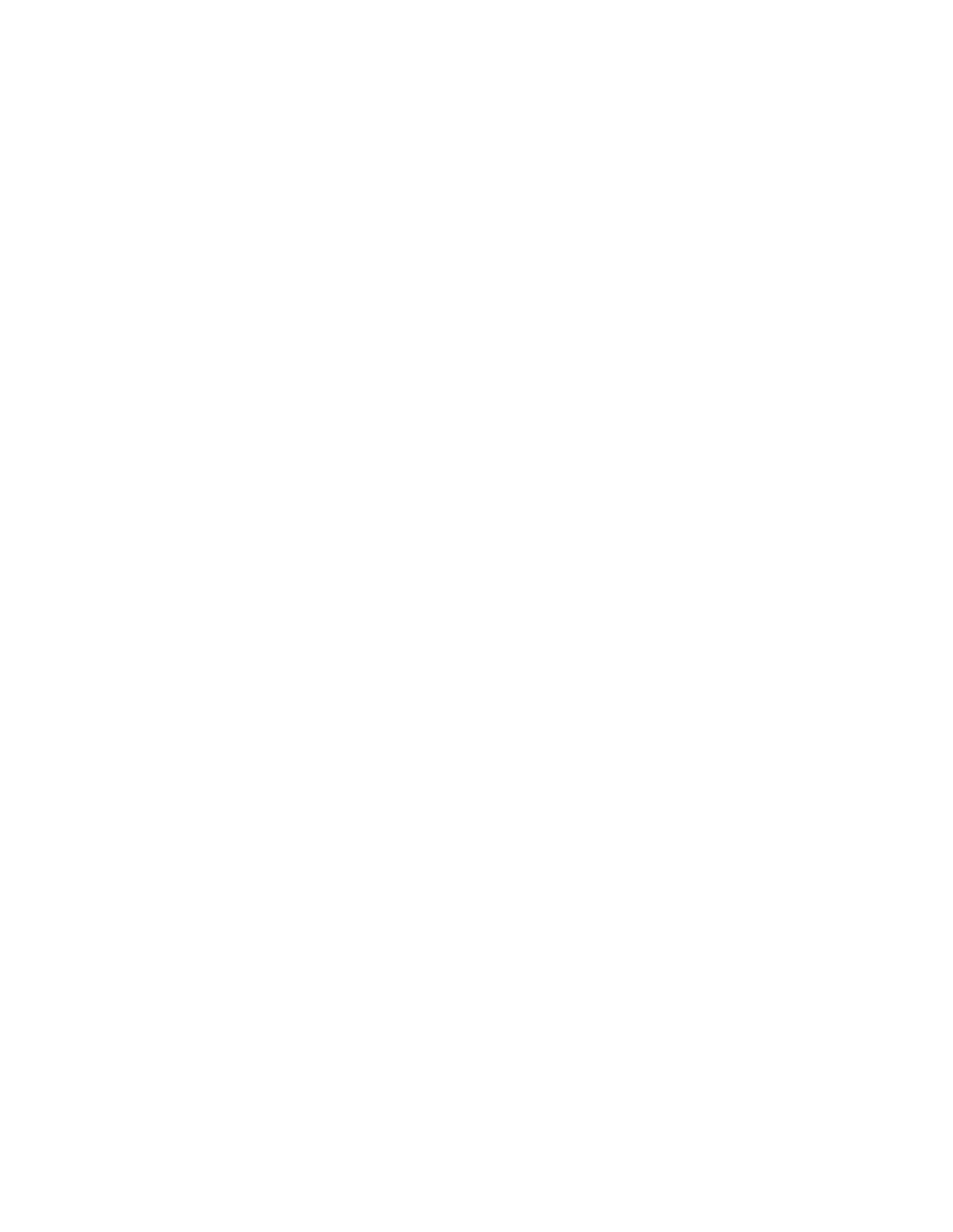# Chapter 6

## Future Work

### 6.1 Introduction

This Chapter is devoted to ideas for future work. Some of the ideas are just rough thoughts that have emerged one or two times during the last year and some of them have had substantially more work put into them and are thus more developed. We will state the ideas and try to describe why they are interesting from the point of view of our thesis and computer science in general and how we may persue to develop them into scientific results.

## 6.2 SMCL

In Chapter 3 we described the current state of SMCL. Future development of SMCL is possible in a number of directions which falls into either of the categories: language design or security. In this Section we have not argued directly how the work mentioned supports our thesis, since it should be obvious.

Within the area of language design it is still an open answer how to handle compound data types and even arrays are not obvious. Thus a direction of future research would be to figure out how to make it possible to handle arrays. There are basically two parameters which can be secret regarding arrays (and most other data types) the size of the array and the content of the array. An array of secret length may be represented by padding with some random number of extra cells. The question then becomes if this is secure and how iteration or lookup should be performed. An array of secret values is easily implemented as in the current implementation, but how does one index into an array with a secret number is not obvious. Arrays of secret length and secret indexing are potentially useful and so increase the usefulness of SMCL.

SMCL would benefit from some kind of component system, which would allow already defined functions to be reused. This is a general problem for any programming language when in use and the programs written becomes complex. Such a mechanism posses additional challenges to SMCL besides those enjoyed by most other programming languages. E.g. a component containing functions on secret values should they be allowed to be used in clients and what should the semantics be? Furthermore if we chose to use the object oriented paradigm then a whole new set of possibilities for security must be taken into account [6].

Currently SMCL supports the notion of groups. Groups are currently static sets of clients. We would like to extend the concept to dynamic sets where a client may enter or leave a group based on the flow of the program. An extended group concept may be combined with an object oriented paradigm where different kinds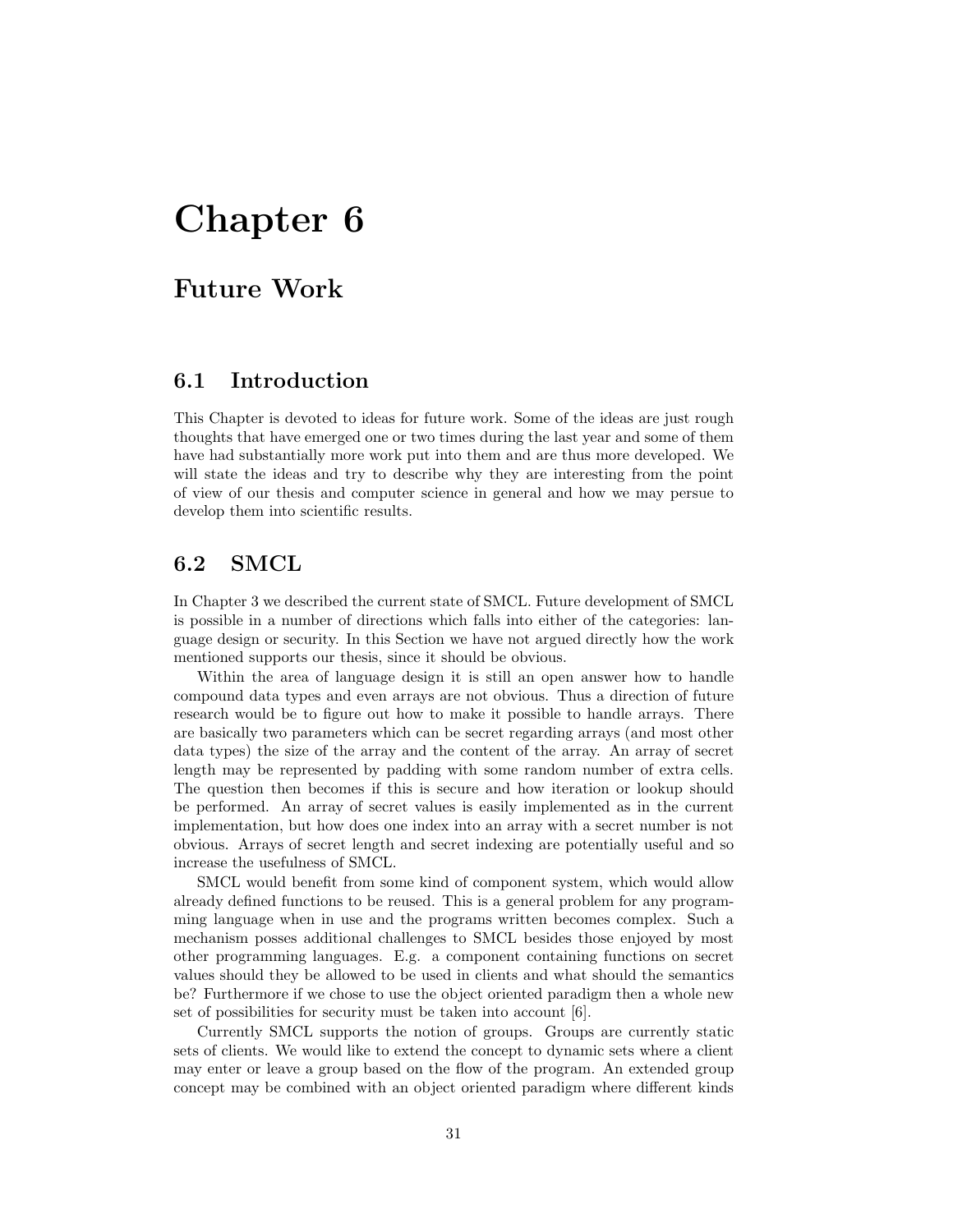of clients may share a common super type. Allowing groups to vary dynamically will enhance the power of SMCL and makes a more fine grained reasoning about who contributed with which values possible, and restrict the flow of values to and from clients. However such an extension also raise new security issues, e.g. is the current treatment of secret groups adequate.

How to support iteration though a collection of data has recently received some attention, starting with the enhanced for loop construction introduced in Java 5. Before that a lot of work has been done in the Haskel community where comprehensions based on monads [55] has proven to be a great tool. Comprehension based language constructs for iterating a collection of values has recently found its way into object oriented programming languages like Fortress [4]. Fortress has introduced the concept of generators which in essence are comprehensions. SMCL is generatorready but lacks the machinery for user defined generators. Enhancing SMCL with generators based on a monads similar to Fortress would be an interesting direction for future work.

A more thorough formal treatment of SMCL especially a formalization of our notion of adversary traces would allow us to formally prove various security properties of SMCL, e.g. no timing leaks or noninterference. We would also like to prove the soundness of the typesystem sketched in this report and described in more detail in [37]. A formal treatment will give us solid testimony for the strong security of SMCL. We do not yet know how to adequately describe adversary traces formally or how they relate in details to other approaches. On the other hand it should be rather straightforward to prove the absence of timing leaks and prove the soundness of the typesystem.

Declassification is an essential mechanism in SMCL and the control of declassification is important. We have mainly been focusing on the where dimension of declassification but there seems to be advantages in combining other dimensions as well as suggested by Mantel and Sands [32]. As we noted in Section 5.3.2 one could in particular imagine that a combination of the where and who dimension (in the incarnation of the DLM) could be a nice match for SMCL. It is an open challenge to combine the four dimensions of declassification. Until recently [7], no one has studied the combination of dimensions and it would be interesting not only to SMCL but to area of language-based security in general to study the combinations of dimensions.

## 6.3 Secure Multiparty Computation for Relational Databases (SecRas)

Most data in modern society is contained in large databases, owned by companies or government organizations who might be reluctant to share or combine the information with others because it is too valuable or they are restrained from doing so because it would invade the privacy of clients. Many interesting examples of these scenarios exists e.g. company benchmarking without revealing crucial information to competitors or insurance agencies wanting to prevent security fraud by combining client databases, but are disallowed to do so because it would invade the privacy of all the law obeying costumers.

We propose to apply SMC to the database domain to obtain a solution which would allow organizations to combine databases in such a way that it becomes possible to answer queries on the joint data without revealing the data it self.

We imagine a use scenario where a number of users interact on behalf of the organizations they represent. Each organization may posses one or more databases containing secret or sensitive information. Each organization has some interest in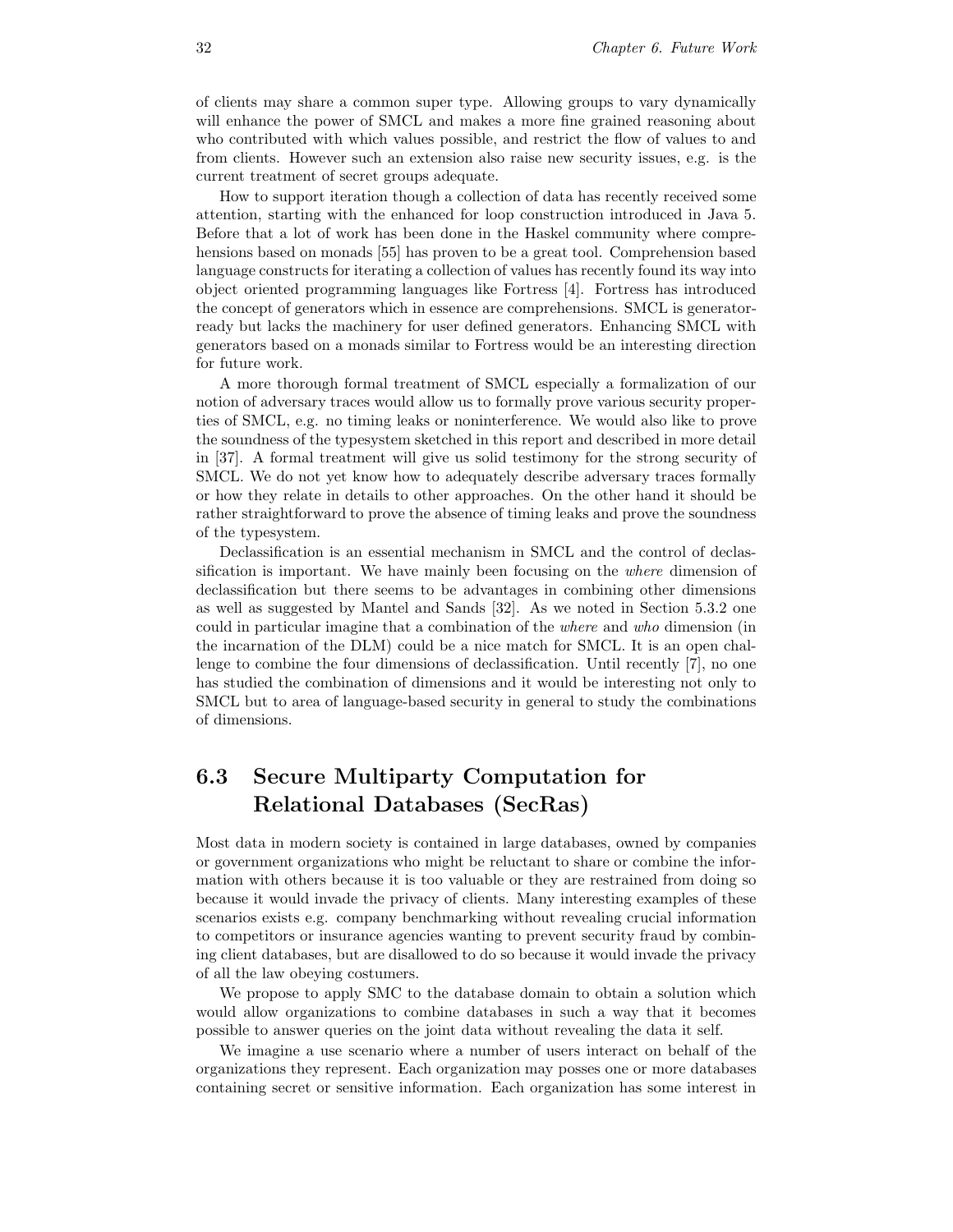combining the information in the databases, but do not want to reveal their own databases in their entirety. The organizations could be security agencies who wish to find a (hopefully) limited number of customers who are cheating in relation to their insurance, Or it might be a scientists who want to correlate information about illness with information about occupation and income. A user creates a query which involves secret information from a number of databases, the query is feed to a database system based on SMC, and a result is returned. If the database system is based on the relational model, then the result is a relation containing some tuples which contains public as well as secret cells of information. Any user may create any query involving any relation in any database to which he has been granted access, but in order to reveal the contents of secret cells the other users must accept this. An example could be the insurance agencies who would run a number of standard "fraud detection queries" on their combined data, but in order to reveal the relevant information of potential fraudsters they must have the accept from a government office. The insurance agencies may of cause meet in secrecy and exchange the information, but this is prohibited by Danish law, and thus the results are void.

We would like to develop a database system based on SMC to make the above scenario possible. Creating such a system with adequate security guaranties would be another testimony to our thesis, creating tools with strong security guaranties which exploits the benefits obtained by combining confidential information from various sources is feasible and useful. Furthermore it solves a practical problem which has potential for a huge economic impact on society as well as a great tool for data mining highly confidential or sensitive information. The development of such a tool is not trivial. A customized query language has to be developed where great care must be put into the design in order to ensure that any constructable query, except declassification queries, do not reveal too much information, for a suitable definition of too much.

A possible realization of a secure multiparty database system can be based on a relational algebra for Secure Multiparty Database Computation. The choice of the relational model as a basis has been taken because it is well studied and forms the foundation for many real world database systems. We are currently doing research on how to design a variant of E.F. Codd's relational data model suitable for a database system based on SMC. In particular there are a number of performance and security issues we must address. Relations should be shared among a number of users efficiently, we plan on using the SMCR for this. The security guaranties are multi-level. On the lowest level we must ensure that a user cannot singlehandedly reveal information he does not already own. This is a classic application of SMC. On the higher levels we must ensure things like indirect information release, e.g. from the size of the result set or from combining the results of different queries.

### 6.4 SVM

As part of the SIMAP project the SMCR has been developed as the foundation for SMC applications. The SMCR is currently implemented as Java API. The SMCR handles most aspects of SMC, like setting up communication between clients and server parties, handling client groups, and doing the actual secret computations. A more streamlined interface to the SMCR would be desirable and a possible direction of future work would be to turn the SMCR into a minimal virtual machine, with it's own interpreted language. The SMCR is the foundation on which our tools are build, and a more convenient interface in the form of a low-level SMC language would be preferable because the virtual machine could focus on making the basic SMC operations fast without having to consider concepts like client groups which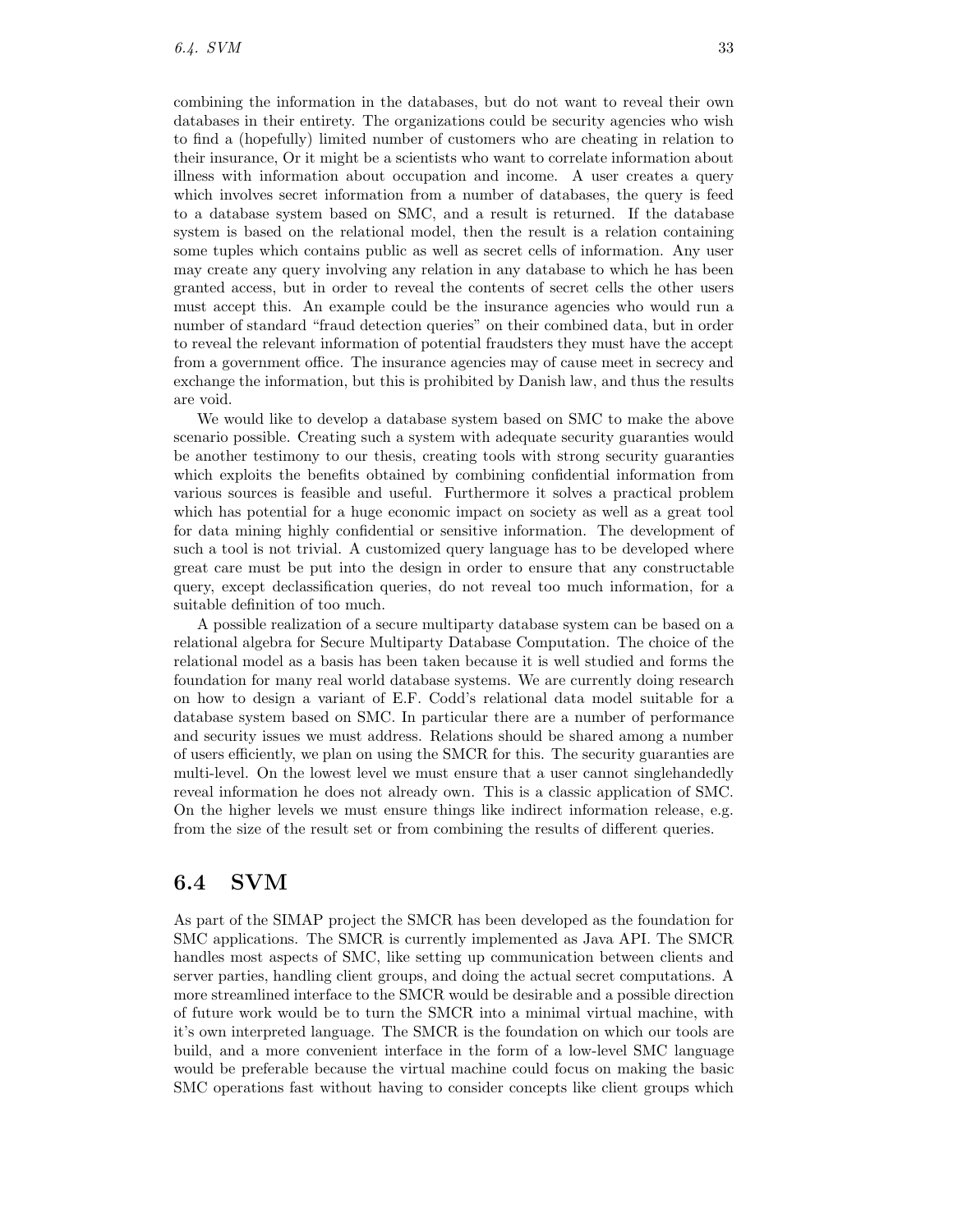is purely a SMCL concept. Design a low-level interpreted language suitable for various applications of the virtual machine is not trivial and would most likely be of interest in it's own right. Before we start the design process for such a language it would be an advantage to gain more understanding of how the virtual machine is to support various applications of SMC. We already have some knowledge of this from SMCL and we may gain additional knowledge from SecRas as described above. One of the challenges is going to be the definition of the interface between the virtual machine and the various applications, the knowledge from SMCL and SecRas will help us here. Furthermore we need to strip down the SMCR and enhance the SMCL compiler and SecRas system similarly.

## 6.5 SPL

During the development of the SMCR runtime it has been noted that there is a large gap between how the cryptographic protocols are described in research papers and their implementation. A possibility for future research is to develop a domainspecific language for cryptographic SMC protocols. Such a DSL would make it easier to implement and thus try out new protocols, which may increase efficiency of the runtime. Any improvement in the efficiency of the runtime immediately translates into more efficient tools for SMC. A number of domain-specific language for cryptographic protocols in general do already exist, but they are too general and we believe that a number of abstractions relevant only for SMC protocols can be introduced with the usual benefits [51]. By analyzing the domain of SMC protocols and the current literature on general languages for cryptographic protocols we should gain a solid foundation on which we should be able to identify the needed abstraction for a SMC protocol language.

### 6.6 Conclusion

We have listed a number of different direction for future work. Some of the ideas are easily realized other take more work and yet others must be left for others to finish due to restricted time. We are currently pursuing the enhancement of SMCL and the realization of SecRas. This does however not mean that the rest are left unattended but they are not our main priority.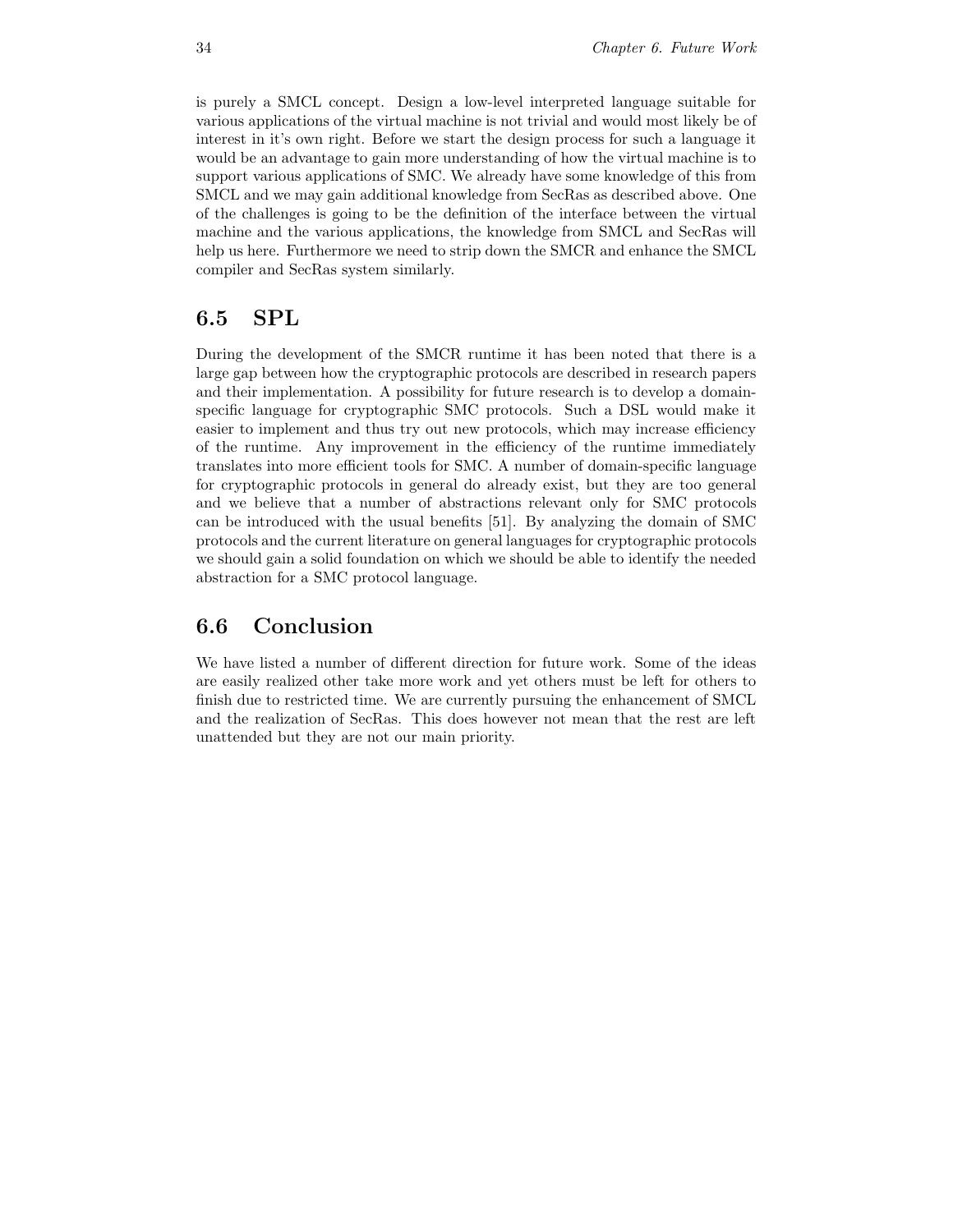# Chapter 7

## Conclusion

In this progress report we have documented the research carried out so far. We have among other things documented that it is feasible to create a domain-specific language for secure multiparty computation, which can be used to write programs which combines confidential information without compromising it.

We have created the Secure Multiparty Computation Language which provides high-level abstractions for secure multiparty computations along with strong security guaranties which protects against a broad spectrum of security threats. However we have also discussed a number of ideas for future research which document that there is ample work to be done yet.

We conclude that we are well under way to document our thesis: It is feasible and useful to create tools with strong security guaranties which exploits the benefits obtained by combining confidential information without compromising the information.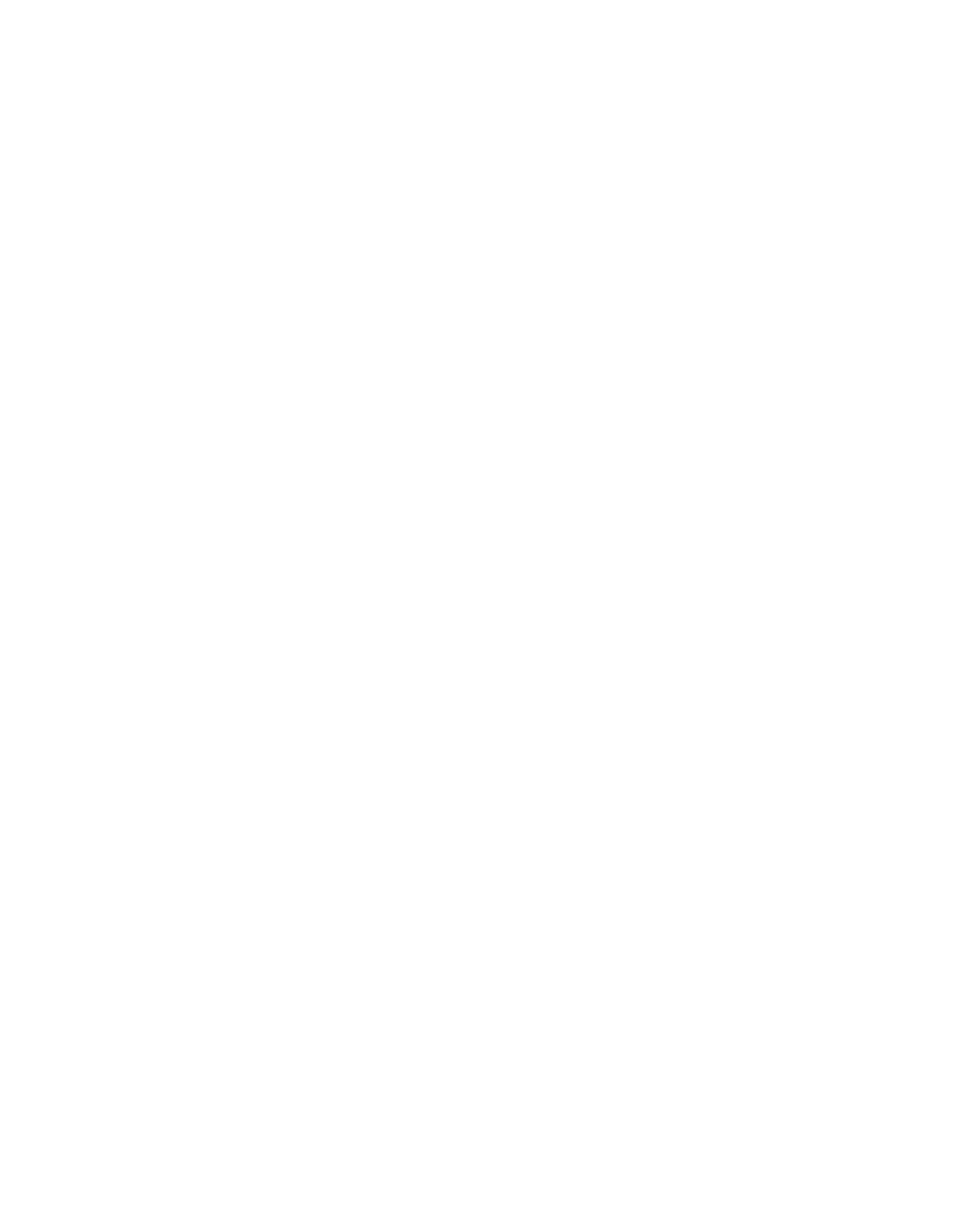# Bibliography

- [1] M. Abadi, A. Banerjee, N. Heintze, and J. G. Riecke. A core calculus of dependency. In Proc. ACM Symp. on Principles of Programming Languages, pages 147–160, New York, NY, USA, 1999. ACM Press.
- [2] M. Abadi and A. D. Gordon. A calculus for cryptographic protocols: The spi calculus. In ACM Conference on Computer and Communications Security, pages 36–47. ACM Press, 1997.
- [3] J. Agat. Transforming out timing leaks. In Proc. ACM Symp. on Principles of Programming Languages, pages 40–53. ACM Press, 2000.
- [4] Allen, Chase, Hallett, Luchangco, Maessen, Ryu, Steele, and Tobin-Hochstadt. The Fortress Language Specification. Technical report, SUN Microsystems, 2007.
- [5] T. Amtoft, S. Bandhakavi, and A. Banerjee. A logic for information flow analysis of pointer programs. Technical Report CIS TR 2005-1, Kansas State University, July 2005.
- [6] T. Amtoft, S. Bandhakavi, and A. Banerjee. A logic for information flow in object-oriented programs. In Proc. ACM Symp. on Principles of Programming Languages, pages 91–102, New York, NY, USA, 2006. ACM Press.
- [7] A. Askarov and A. Sabelfeld. Localized delimited release: Combining the what and where dimensions of information release. In *Proc. ACM SIGPLAN* Workshop on Programming Languages and Analysis for Security, San Diego, California, June 14 2007.
- [8] M. Barbosa, R. Noad, D. Page, and N. P. Smart. First steps toward a cryptography-aware language and compiler. Cryptology ePrint Archive, Report 2005/160, 2005.
- [9] M. Barbosa and D. Page. On the automatic construction of indistinguishable operations. In IMA Int. Conf., pages 233–247, 2005.
- [10] D. J. Bernstein. Cache-timing attacks on AES, 2004.
- [11] P. Bogetoft, I. Damgård, T. Jakobsen, K. Nielsen, J. Pagter, and T. Toft. Secure computing, economy, and trust: A generic solution for secure auctions with real-world applications. Technical Report RS-05-18, BRICS, June 2005. 37 pp.
- [12] P. Bogetoft, I. Damgård, T. Jakobsen, K. Nielsen, J. Pagter, and T. Toft. A practical implementation of secure auctions based on multiparty integer computation. In Proc. of Financial Cryptography, volume 4107 of LNCS. Springer-Verlag, 2006.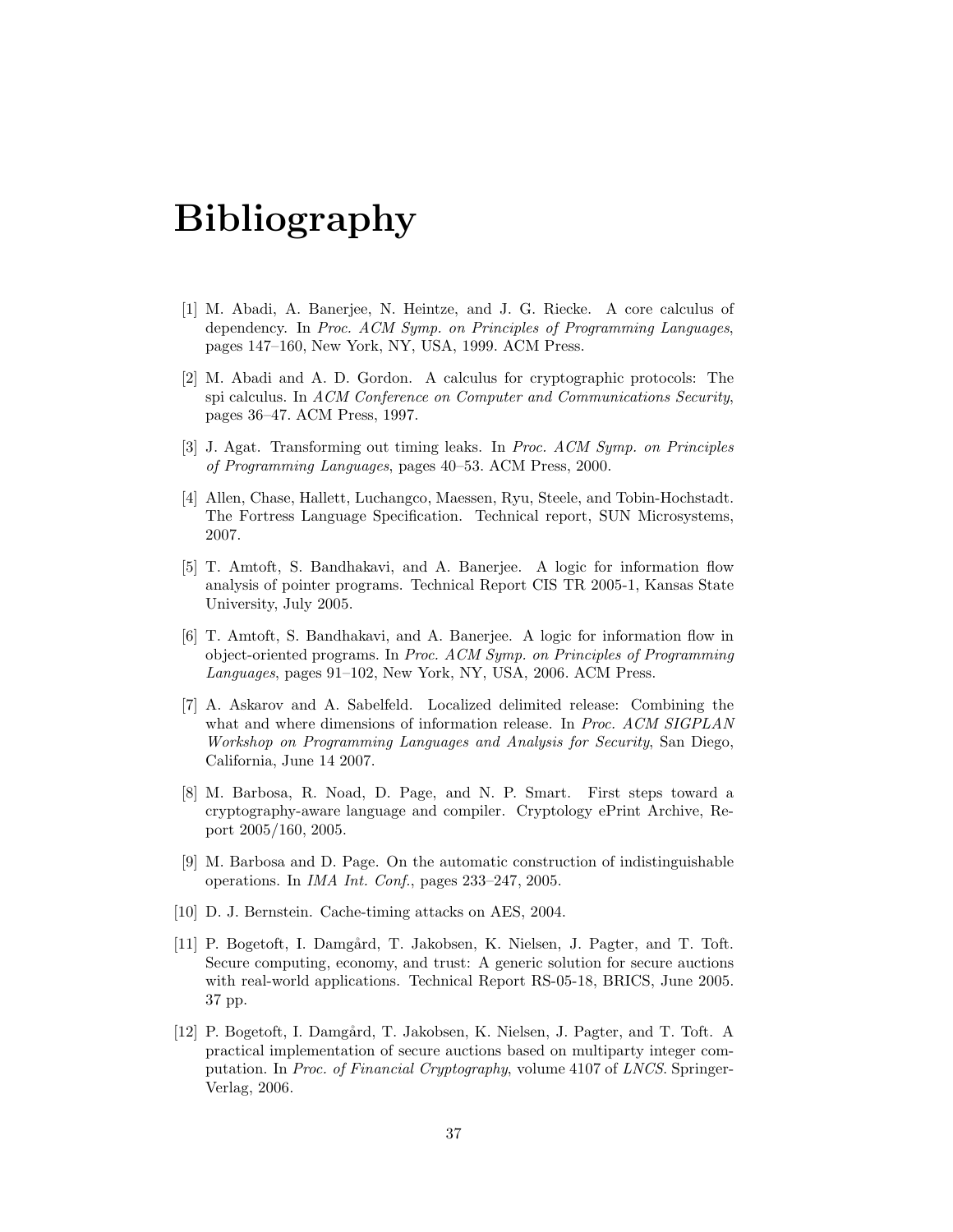- [13] D. Brumley and D. Boneh. Remote timing attacks are practical. Comput. Networks, 48(5):701–716, 2005.
- [14] R. Canetti. Universally composable security: A new paradigm for cryptographic protocols. In Proc. IEEE Symp. on Foundations of Computer Science, pages 136–145, 2001.
- [15] D. Clark, S. Hunt, and P. Malacaria. Quantitative analysis of the leakage of confidential data. J. Theoretical Computer Science, 59(3):1–14, Jan. 2004.
- [16] P. Cousot and R. Cousot. Abstract interpretation: a unified lattice model for static analysis of programs by construction or approximation of fixpoints. In Proc. ACM Symp. on Principles of Programming Languages, pages 238–252, 1977.
- [17] R. Cramer and I. Damgård. Multiparty computation, an introduction, 2004.
- [18] K. Crary, R. Harper, F. Pfenning, B. C. Pierce, S. Weirich, and S. Zdancewic. Manifest security for distributed information. White paper, http://www.cis.upenn.edu/˜ bcpierce/papers/incertproposal06.pdf, Mar. 2006.
- [19] D. E. R. Denning. A lattice model of secure information flow. Commun. ACM, 19(5):236–243, 1976.
- [20] D. E. R. Denning. Cryptography and Data Security. Addison-Wesley, Boston, MA, USA, 1982.
- [21] D. E. R. Denning and P. J. Denning. Certification of programs for secure information flow. Commun. ACM, 20(7):504–513, 1977.
- [22] P. Giambiagi and M. Dam. On the secure implementation of security protocols. Sci. Comput. Program., 50(1-3):73–99, 2004.
- [23] J. A. Goguen and J. Meseguer. Security policies and security models. In Proc. IEEE Symp. on Security and Privacy, pages 11–20. IEEE Computer Society Press, 1982.
- [24] A. Gordon and A. Jeffrey. Types and effects for asymmetric cryptographic protocols. In Proc. CSFW 15, 2002.
- [25] N. Heintze and J. G. Riecke. The SLam calculus: programming with secrecy and integrity. In Proc. ACM Symp. on Principles of Programming Languages, pages 365–377, New York, NY, USA, 1998. ACM Press.
- [26] T. Jakobsen and S. From. Secure multi-party computation on integers. Master's thesis, Department of Computer Science, DAIMI, University of Aarhus, Denmark, July 2005.
- [27] P. Jouvelot and D. Gifford. Algebraic reconstruction of types and effects. In Proc. ACM Symp. on Principles of Programming Languages, pages 303–310. ACM Press, 1991.
- [28] P. C. Kocher. Timing attacks on implementations of Diffie-Hellman, RSA, DSS, and other systems. In Proc. International Cryptology Conference on Advances in Cryptology, volume 1109 of LNCS, pages 104–113, London, UK, 1996. Springer-Verlag.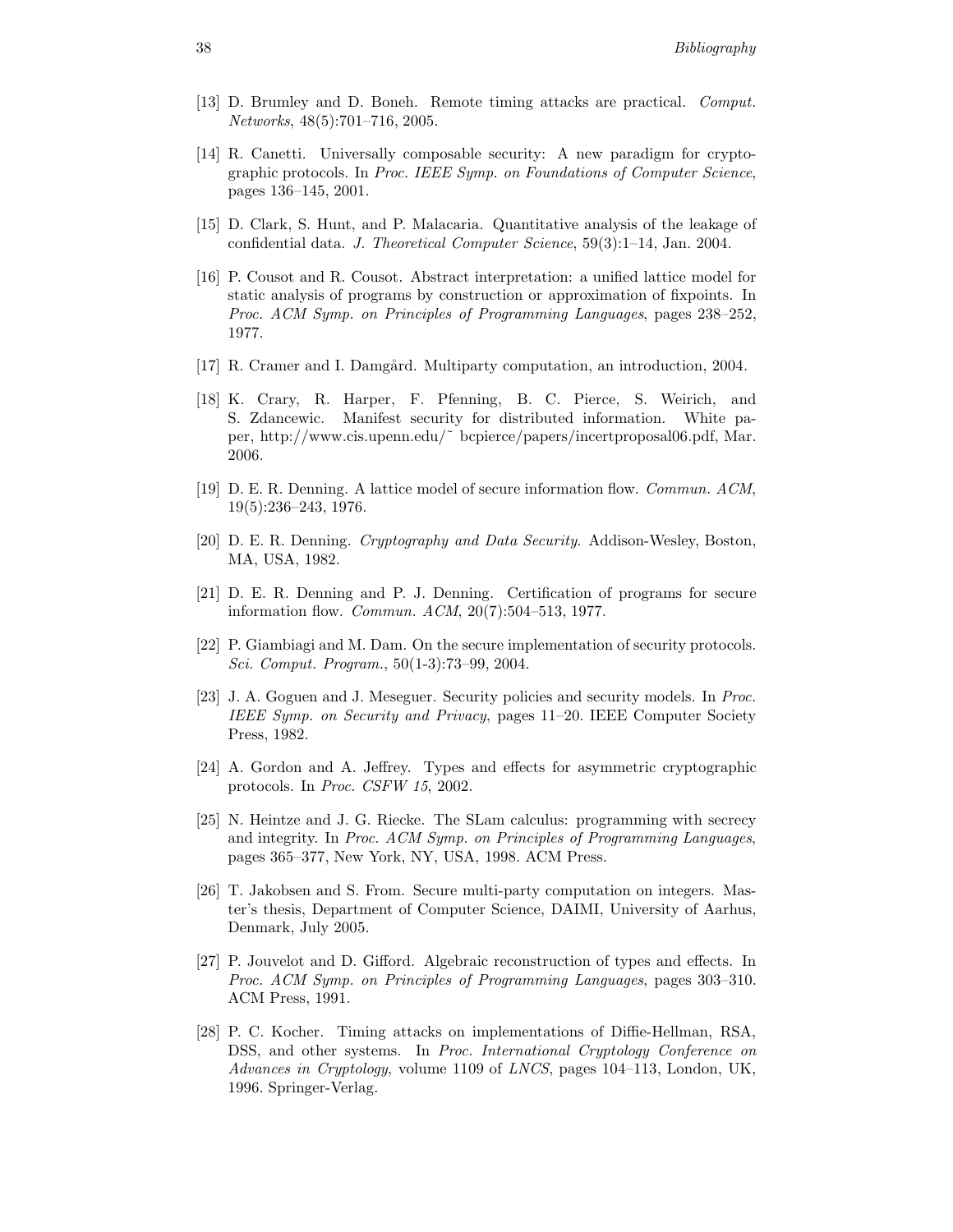- [29] B. Köpf and D. A. Basin. Timing-sensitive information flow analysis for synchronous systems. In Proc. European Symp. on Research in Computer Security, pages 243–262, 2006.
- [30] P. Li and S. Zdancewic. Downgrading policies and relaxed noninterference. In Proc. ACM Symp. on Principles of Programming Languages, pages 158–170, New York, NY, USA, 2005. ACM Press.
- [31] D. Malkhi, N. Nisan, B. Pinkas, and Y. Sella. Fairplay A Secure Two-Party Computation System. In Proc. of USENIX Security Symposium, pages 287– 302, 2004.
- [32] H. Mantel and D. Sands. Controlled declassification based on intransitive noninterference. In Proc. of the ASIAN Symposium on Programming Languages and Systems, volume 3303 of LNCS, pages 129–145, Taipei, Taiwan, November 4–6 2004. Springer-Verlag.
- [33] A. A. Matos and G. Boudol. On declassification and the non-disclosure policy. In Proc. IEEE Computer Security Foundations Workshop, pages 226–240, Washington, DC, USA, 2005. IEEE Computer Society Press.
- [34] A. C. Myers and B. Liskov. Protecting privacy using the decentralized label model. ACM Transactions on Software Engineering and Methodology, 9(4):410–442, 2000.
- [35] A. C. Myers, A. Sabelfeld, and S. Zdancewic. Enforcing robust declassification and qualified robustness. J. Comput. Secur., 14(2):157–196, 2006.
- [36] J. D. Nielsen and M. I. Schwartzbach. A domain-specific programming language for secure multiparty computation. In Proc. ACM SIGPLAN Workshop on Programming Languages and Analysis for Security, pages 21–30, New York, NY, USA, 2007. ACM Press.
- [37] J. D. Nielsen and M. I. Schwartzbach. The SMCL Language Specification. Technical Report RS-07-9, BRICS, Apr. 2007.
- [38] F. Nielson, H. R. Nielson, and C. Hankin. Principles of Program Analysis. Springer-Verlag, 1999.
- [39] F. Pottier and V. Simonet. Information flow inference for ML. In Proc. ACM Symp. on Principles of Programming Languages, pages 319–330, 2002.
- [40] A. Sabelfeld and A. Myers. Language-based information-flow security. IEEE J. on Selected Areas in Communications, 21, 2003.
- [41] A. Sabelfeld and A. Myers. A model for delimited information release. In Proc. of the International Symposium on Software Security, volume 3233 of LNCS, pages 174–191. Springer-Verlag, Oct. 2004.
- [42] A. Sabelfeld and D. Sands. A per model of secure information flow in sequential programs. In Proc. European Symposium on Programming, pages 40–58, 1999.
- [43] A. Sabelfeld and D. Sands. Probabilistic noninterference for multi-threaded programs. In Proc. IEEE Computer Security Foundations Workshop, page 200, Washington, DC, USA, July 2000. IEEE Computer Society Press.
- [44] A. Sabelfeld and D. Sands. Dimensions and principles of declassification. In Proc. IEEE Computer Security Foundations Workshop, pages 255–269, Washington, DC, USA, 2005. IEEE Computer Society Press.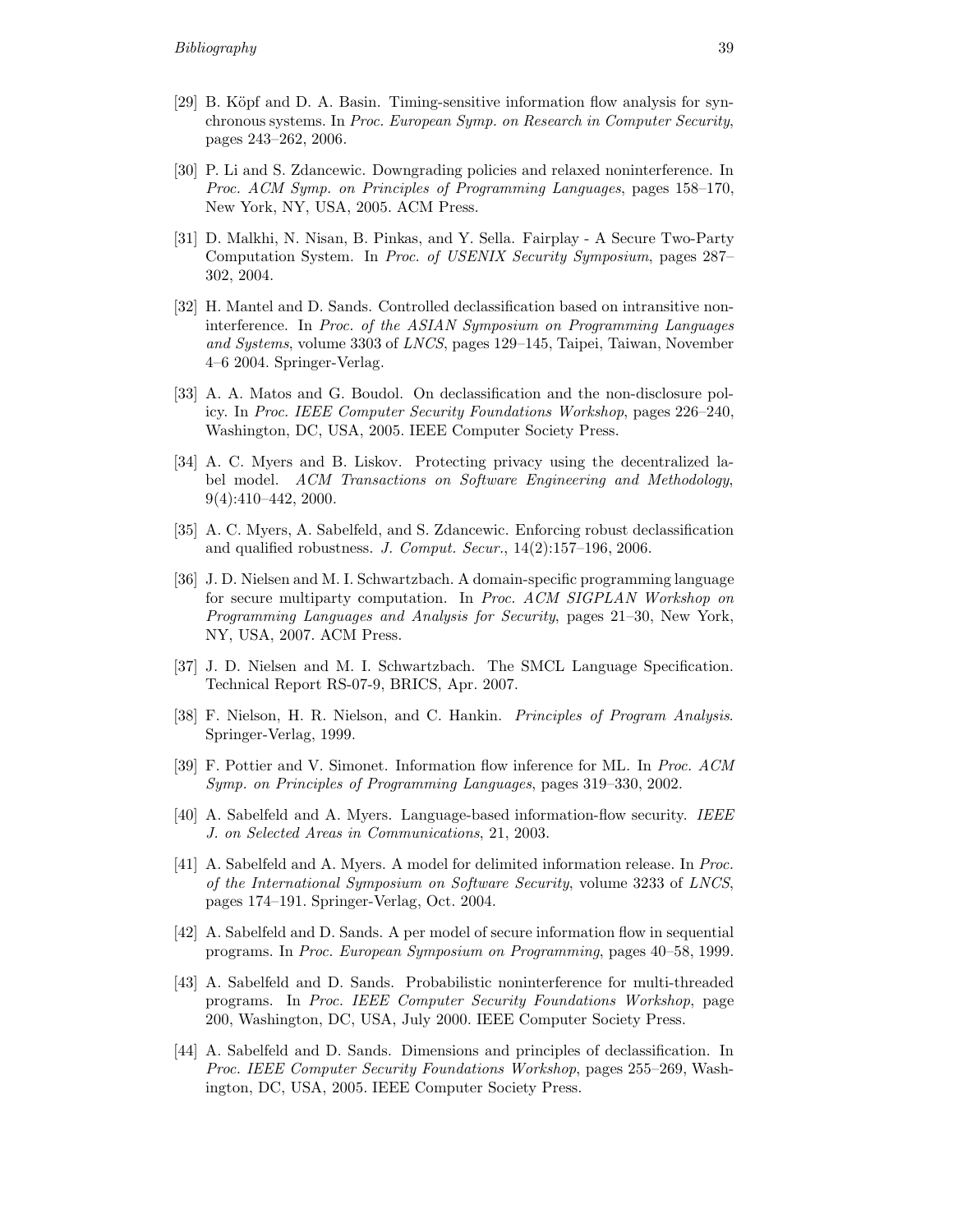- [45] M. C. Silaghi. SMC: Secure Multiparty Computation language, 2004. http: //www.cs.fit.edu/msilaghi/SMC/tutorial.html.
- [46] G. Smith and D. Volpano. Secure information flow in a multi-threaded imperative language. In Proc. ACM Symp. on Principles of Programming Languages, pages 355–364, New York, NY, 1998.
- [47] D. R. Stinson. Cryptography Theory and Practice, Third Edition. Chapman & Hall/CRC, 2006.
- [48] T. Toft. Progress report Secure Integer Computation with Applications in Economics., July 2005.
- [49] T. K. Tolstrup and F. Nielson. Analyzing for Absence of Timing Leaks in VHDL. In D. Gollmann and J. Jürjens, editors, Proc. International Workshop on Issues in the Theory of Security, Mar. 2006.
- [50] T. K. Tolstrup, F. Nielson, and H. R. Nielson. Information Flow Analysis for VHDL. In V. E. Malyshkin, editor, Proc. International Conference on Parallel Computing Technologies, volume 3606 of LNCS, pages 79–98. Springer-Verlag, Sept. 2005.
- [51] A. van Deursen, P. Klint, and J. Visser. Domain-specific languages: An annotated bibliography. SIGPLAN Notices, 35(6):26–36, 2000.
- [52] D. Volpano and G. Smith. A type-based approach to program security. In Proc. of Theory and Practice of Software Development, pages 607–621, 1997.
- [53] D. Volpano and G. Smith. Probabilistic noninterference in a concurrent language. In Proc. IEEE Computer Security Foundations Workshop. IEEE Computer Society Press, 1998.
- [54] D. Volpano, G. Smith, and C. Irvine. A sound type system for secure flow analysis. J. Computer Security, 4(3):167–187, 1996.
- [55] P. L. Wadler. Comprehending monads. In Proceedings of ACM Conference on LISP and Functional Programming, pages 61–78, New York, NY, 1990. ACM Press.
- [56] A. C.-C. Yao. Protocols for secure computations (extended abstract). In Proc. IEEE Symp. on Foundations of Computer Science, pages 160–164, 1982.
- [57] S. Zdancewic. A type system for robust declassification. In Proc. of the Mathematical Foundations of Programming Semantics, Mar. 2003.
- [58] S. Zdancewic and A. C. Myers. Robust declassification. In Proc. IEEE Computer Security Foundations Workshop, pages 15–23. IEEE Computer Society Press, June 2001.
- [59] S. Zdancewic, L. Zheng, N. Nystrom, and A. C. Myers. Secure program partitioning. Technical Report 2001-1846, Cornell University, 2001.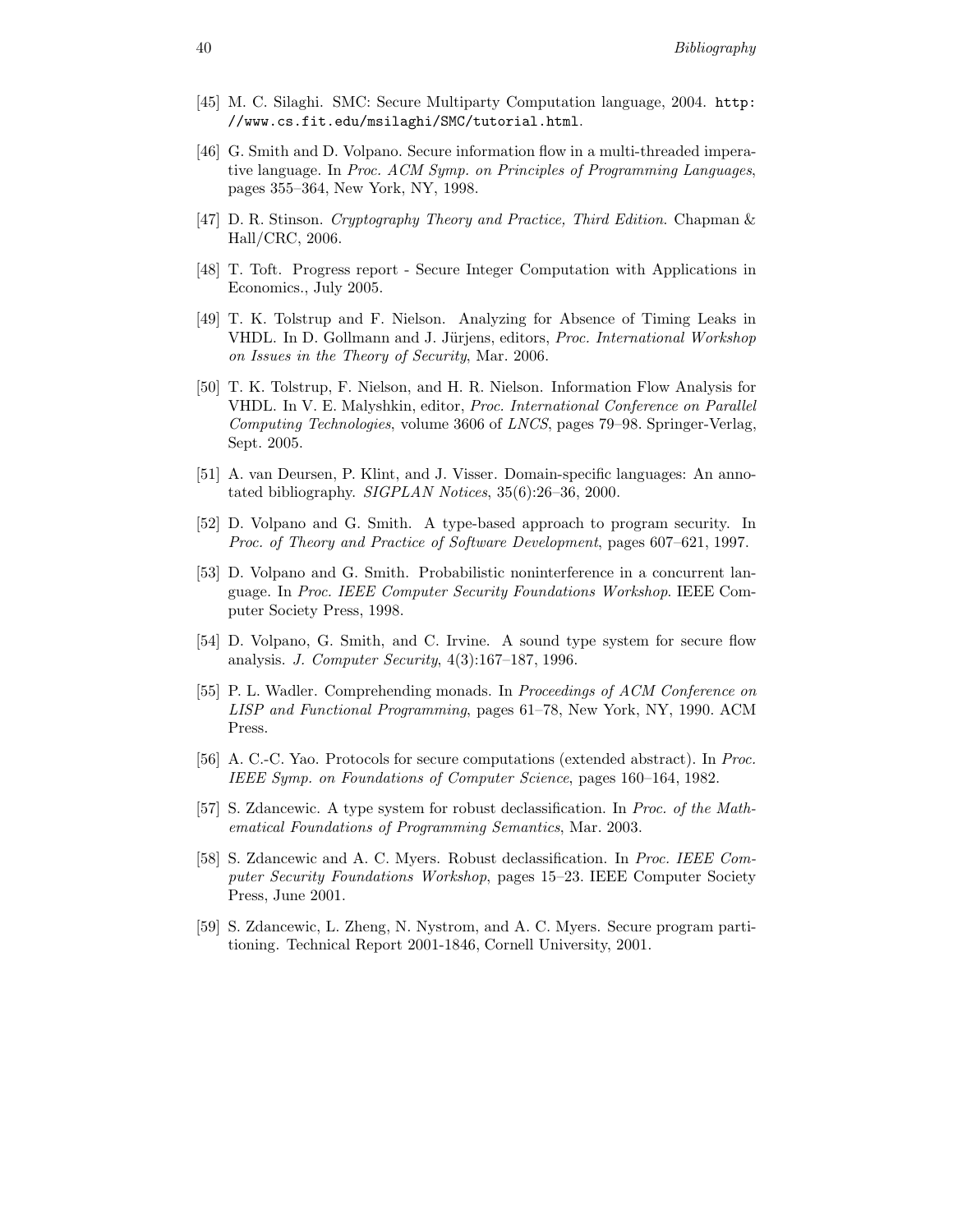# Appendix A

## Syntax and Terminology

The various constructs of the abstract syntax tree (AST) are typeset using different fonts:

terminals, nonterminals, metavariables, variables, and sets.

In the following we present the symbols we use for various concepts in the language.

- Program: P
- Client:  $\kappa$
- Client declaration: K
- Server:  $\sigma$
- $\bullet\,$  Server declaration:  $\Sigma$
- Server or client:  $\xi$
- Store: The server and each client has a local store, the stores are denoted  $\sigma.S$  and  $\kappa.S$  respectively. Furthermore we use S to range over stores when we do not care which specific server/client store it is related to. We write  $\sigma.S[\mathbf{x} \mapsto v], \kappa.S[\mathbf{x} \mapsto v], \text{ or } S[\mathbf{x} \mapsto v] \text{ for the stores where the location denoted }$ by x is updated with the value of  $v$ , where x is a variable in the current scope.
- Global store:  $G$
- Field: d
- Field declaration: D
- Function names: f
- Function declaration: F
- Command: C
- Expression: e
- Values: Values are separated into public and secret values. Secret values, the values in the sets SBoolean, SClient and SInteger, are denoted by  $\overline{v}$  and public values are denoted by  $v$ . A value which is either public or secret is denoted by w.
- Variable: x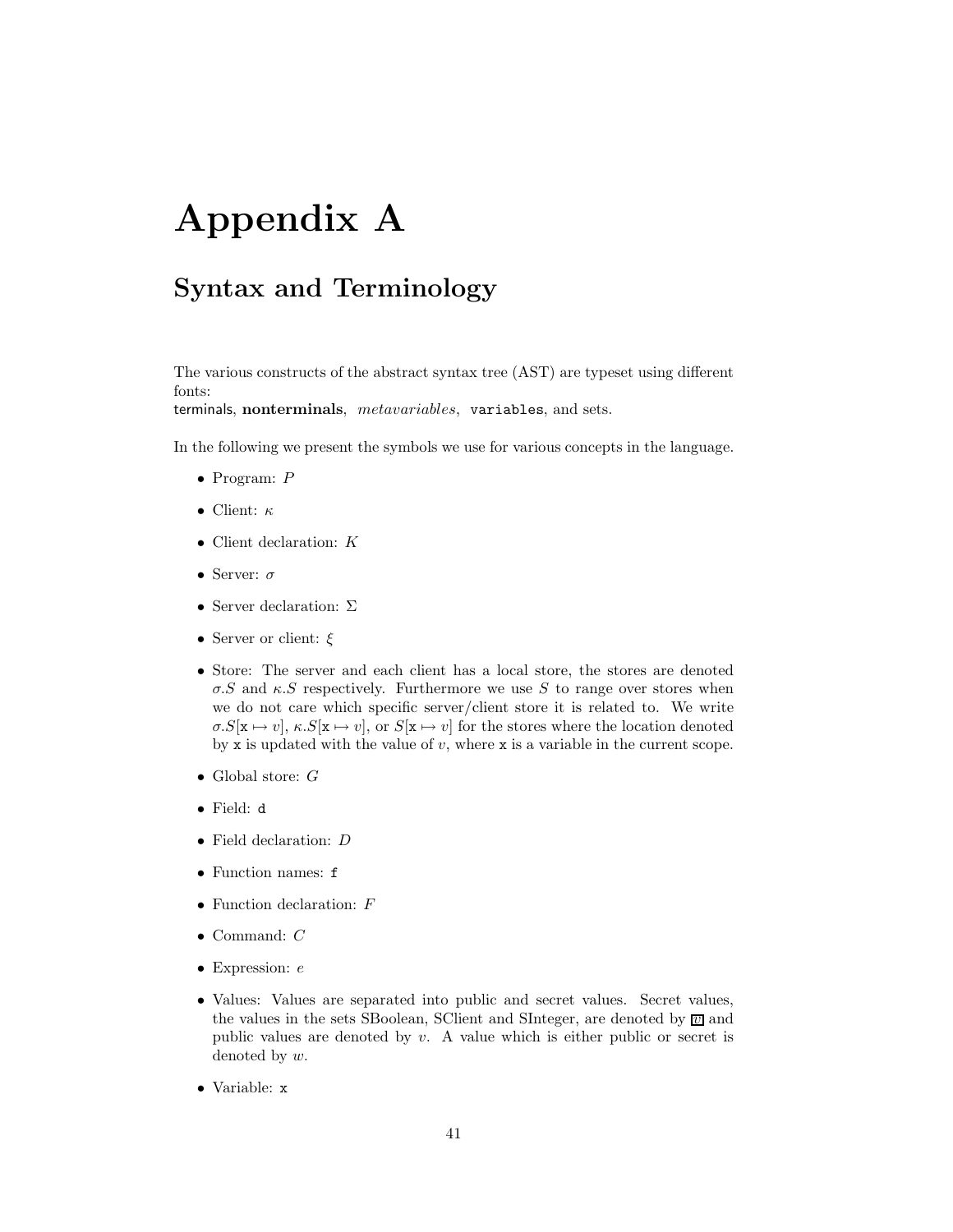- Tunnels:  $\theta$ . The operator  $\Theta$  is used for concatenation of two tunnels. Values may be taken out of the tunnel in two ways:  $\theta$ .get() is non-blocking and if the tunnel is empty returns the special value Null.  $\theta$  take() is blocking and if the tunnel is empty waits until a value becomes available. Values may be placed in the tunnel using  $\theta$ .put(*v*).
- Record name: r
- $\bullet\,$  Record declaration:  $R$
- Labels:  $\ell \in \mathcal{L}_R$  denotes the set of labels in the kind of tuples declared by R.
- Types:  $\tau$  denote types, defined in [37],
- Integers:  $i, n$ .
- Generator:  $\omega$ , a generator is a value which may produce some other values when the next() function is applied and more values are available in the generator. Furthermore a generator may be detected to be empty using the empty() function.
- Operators:  $op. +,-, *,/$ ,  $\&&,||, =, <>,>=, =$  with the usual semantics.
- SBoolean: contains the two integer constants 0 and 1. Where 0 denotes false and 1 denotes true. In the concrete and abstract syntax, 0 and 1 are written false and true, respectively.

In Figure A.1 we present the overall abstract syntax of SMCL. The client-side and server-side abstract syntax is presented in Figure A.2 and A.3 respectively.

Program ::=  $K^+ \Sigma$ 

Figure A.1: SMCL abstract syntax and values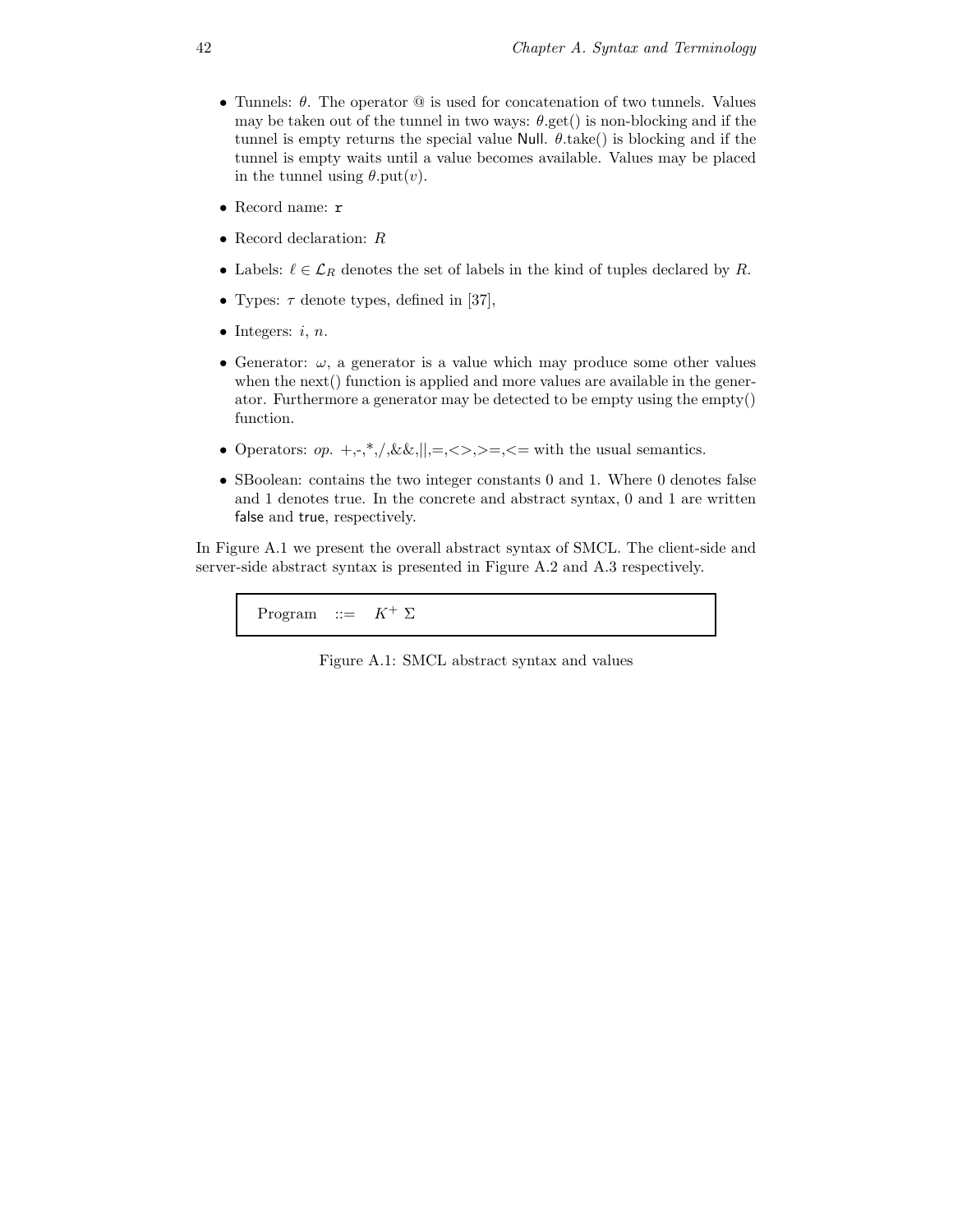```
K ::= Declare Client name: D^* F^+F ::= function \tau f (\tau_1 x_1, \ldots, \tau_n x_n) \{ C \}<br>D ::= \tau x = e
       ::= \tau x = e| Tunnel of \tau xC ::= \tau id
              \tau x = e
             while ( e ) { C }
             if e \{ C_1 \} else \{ C_2 \}C_1; C_2return\boldsymbol{e}{\bf return}e ::= Value
              \mathbf x\texttt{f}(e_1, \ldots, e_n){\bf fun}\text{-}{\bf app}(C)\theta.put(e)\theta.\text{get}(e)\theta.\text{take}(e)\mathbf{display}(e)\mathbf{readint}()new id(e_1, \ldots, e_n)new \tau[e]e_1 op e_2e_1 ? e_2 : e_3op ::= +|-|*|/| ==| && ||| |=|>|>=|<=|<
```
Figure A.2: Client-side SMCL abstract syntax and values